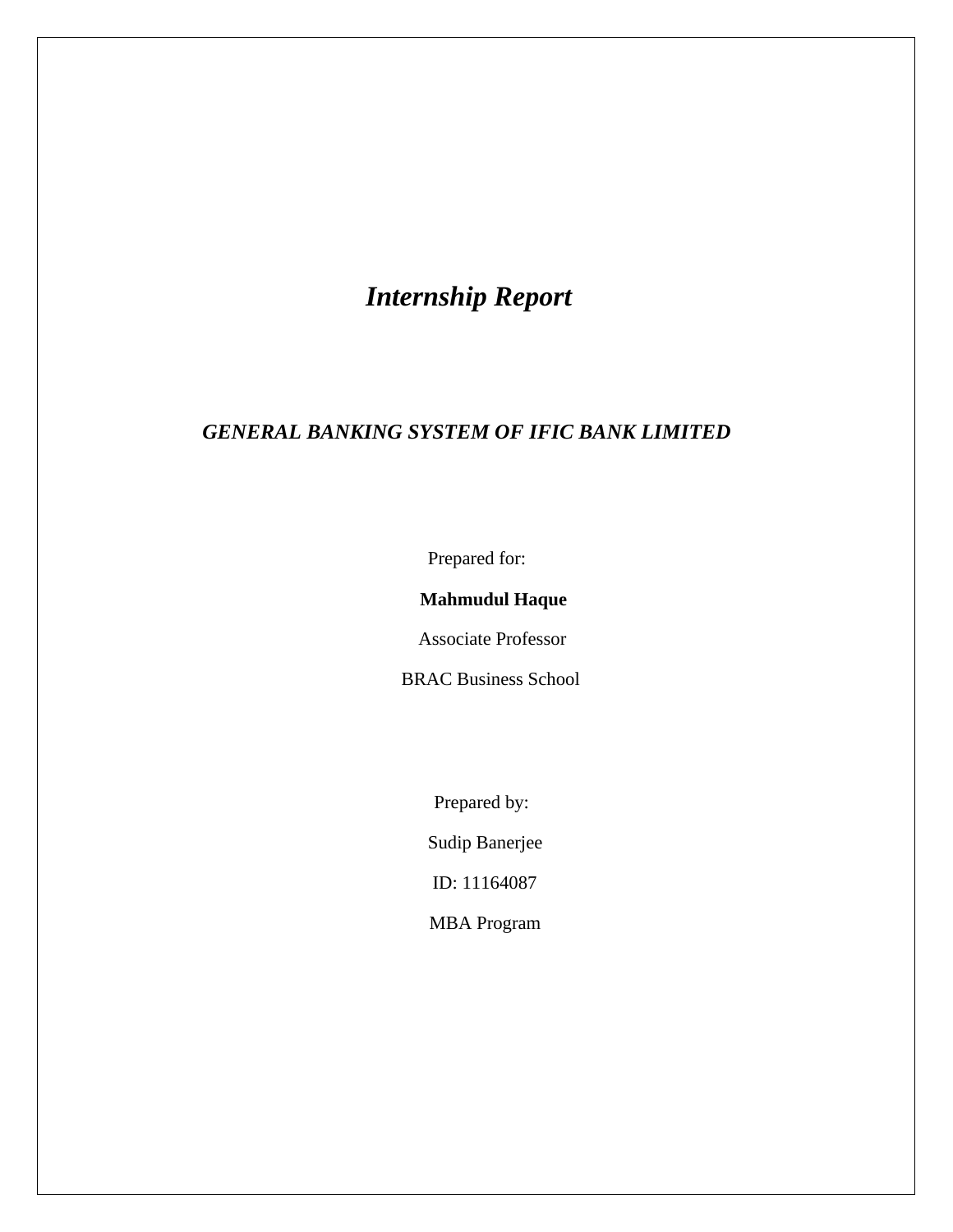## **Letter of Transmittal**

August 22, 2015

Mahmudul Haque Associate Professor, BRAC Business School BRAC University.

#### Subject: **Submission of Internship Report**

Dear Sir,

It is my great pleasure that I am going to submit the report on **"General Banking System Of IFIC Bank Ltd".**

I have tried my best to follow your guidelines in every aspect of planning and preparing my report. I have collected what I believe to be most important information to make my report as specific & coherent as possible. I enjoy the challenge of preparing the report as it has provided me with an opportunity to increase my understanding about General Banking. I earnestly thank you for your guidance during the preparation of this report. I will be grateful to you if you accept the report. Your support in this regard will be highly appreciated.

Sincerely yours,

Sudip Banerjee ID: 1116087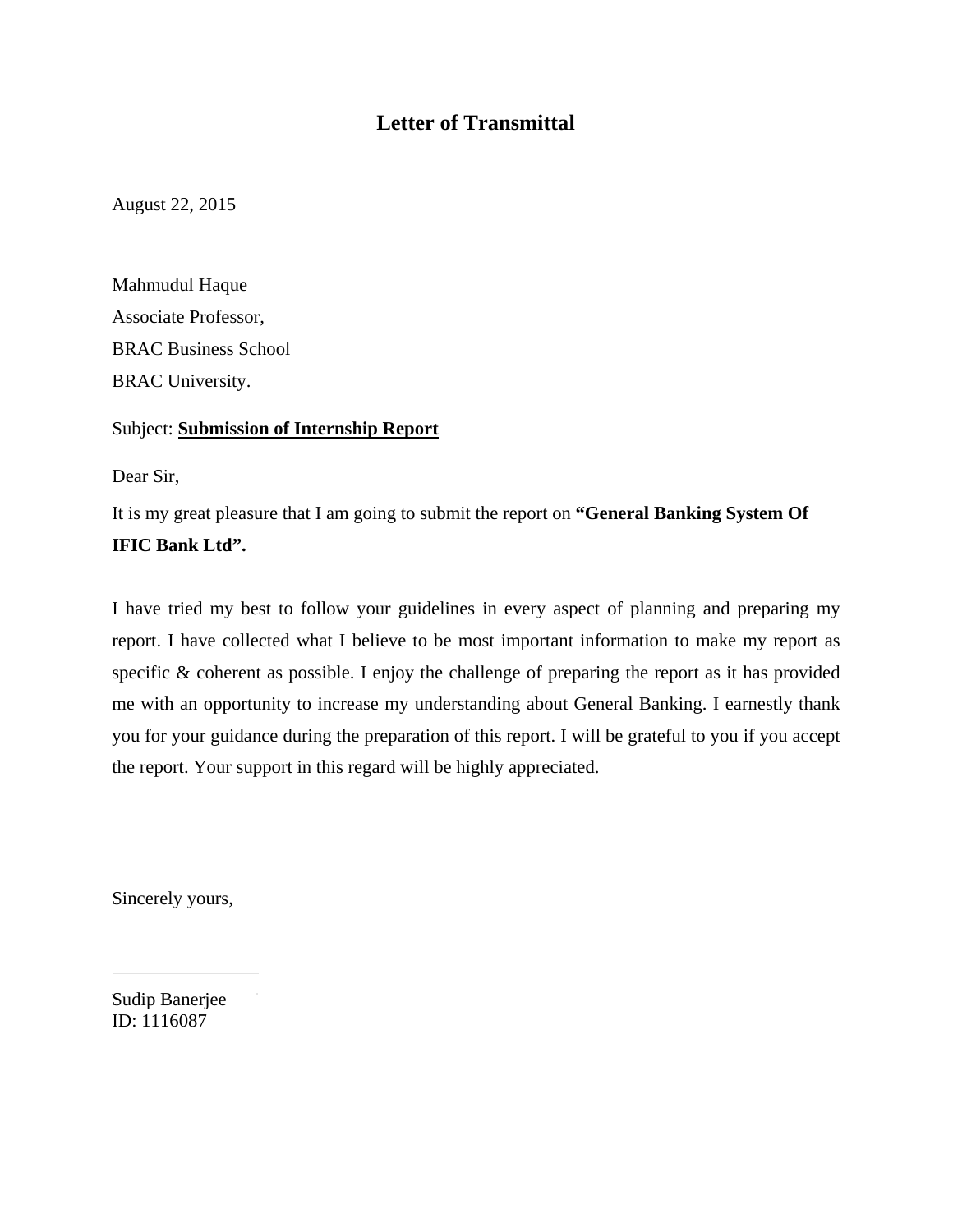## **Acknowledgement**

A lot of effort and study has been involved in preparing this report into reality. I would like to remember the name of the Almighty who has created us and given us knowledge, time and energy for completing my Internship Program.

With a great pleasure, I would like to express my deep sense of gratitude to the management of IFIC Bank Limited for their valuable and helpful support.

I would like to thank Md. Mosharraf Hossain Mridha (SAVP & Manager), for giving me a chance to work in Moulvibazar, Dhaka Branch of IFIC Bank, I am also grateful to Md Abdur Rahim (Senior Principal Officer & general banking incharge) of Moulvibazar, Dhaka Branch. Without their help it would have not been possible for me to complete the internship program easily. They were always at my side with his ever-extending helping hand, guidance, enthusiasm and inspiration and above all, flexibility of work.

I would also like to express my thanks to all employees of IFIC Bank, Moulvibazar Dhaka Branch, who have helped me by contributing their time and providing me with information related to the topic. I appreciate their consideration.

Finally, I would also like to express heartfelt gratitude to Mr. Mahmudul Haque, Associate Professor of BRAC Business School for his guidelines and feedbacks on the report procedure.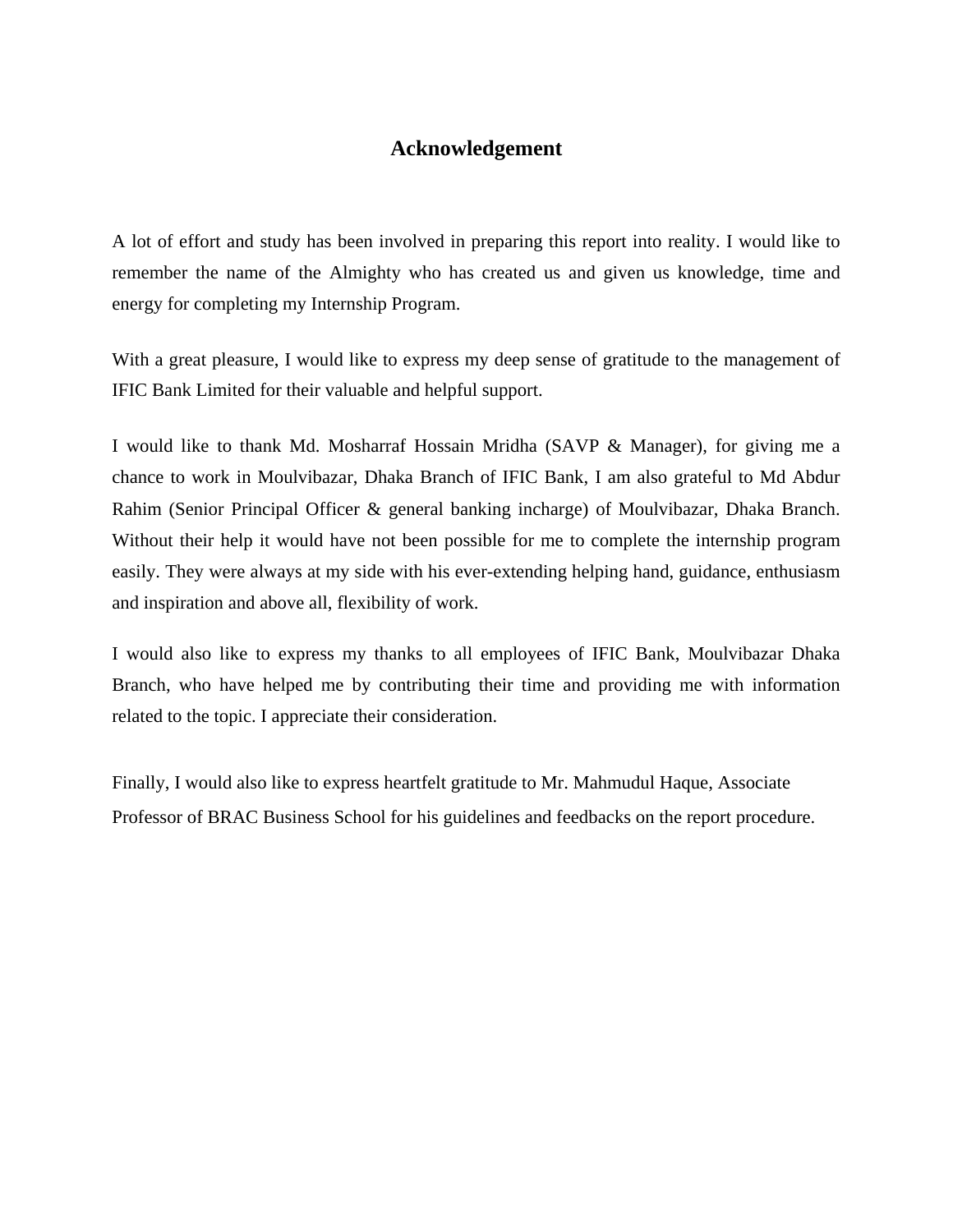#### **Executive Summary**

The principal reason of banks chartered by the government and the central bank is to make loans to their customers. Banks are expected to support their communities with an adequate supply of credit for all legitimate business and financial needs of consumer and to price that credit reasonably in line with competitively determined interest rates. Indeed, making loans is the principal economic function of banks to fund consumption and investment spending by businesses, individuals, and units of government. How well a bank performs its function has a great deal to do with the economic health of any region, because banking performance support the growth of new businesses and jobs within the banks trade territory and promote economic vitality. Moreover, bank loans often seem to convey positive information to the marketplace about a borrower's credit quality, enabling a borrower to obtain more and perhaps somewhat cheaper funds from other sources.

This report explores IFIC Bank's activities as one of the leading non-government organization. This report contains information about all commercial activities that the bank deals with. I have mainly focused on General Banking system of IFIC Bank Limited in this report.

General banking operation includes all the general activities performed by the bank. I have discussed about different types of account holder and different types of account such as Saving Account, Current Account, Fixed Deposit Rate (FDR), Pension Saving Scheme (PSS) & other existing accounts with their rates and other activities of General Banking in detail.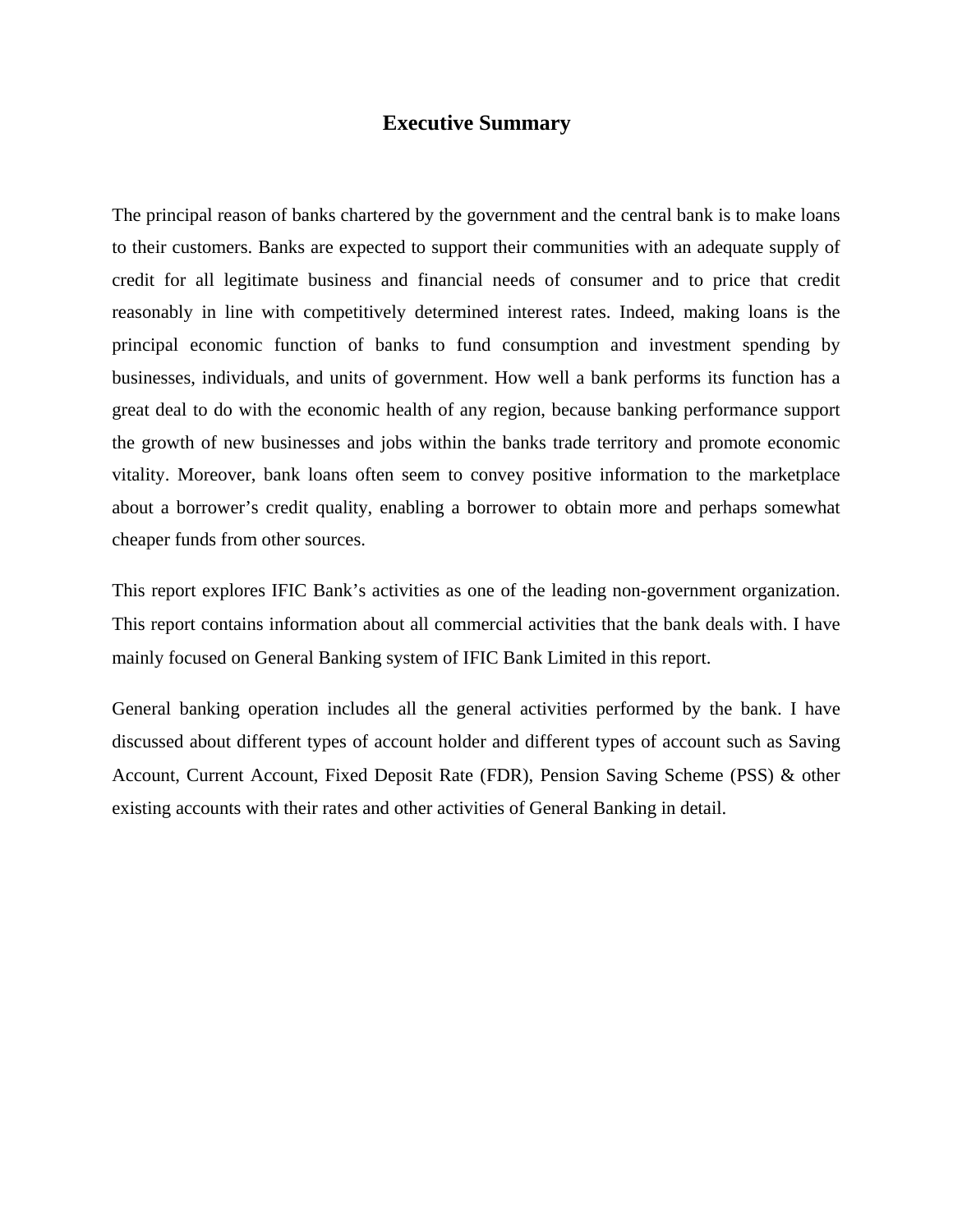# **SL No. TOPIC Page No.***PART - A*1.0 Introduction 2 1.1 Background 2 1.2 Objective of the report 3 1.3 Methodology of data collection 3 1.4 | Limitations of the study 4 *PART - B*2.0 **Bank's Vision** 6 2.1 Bank's Mission 6 2.2 Core Values 6 2.3 Objectives of the IFIC Bank Limited 7 2.4 Corporate profile 8 2.5 Time line of IFIC Bank Limited 9 2.6 Board of directors 10 2.7 | Management Hierarchy 10 2.8 Ownership Structure 11 2.9 Historical Background 12 2.10 Financial Highlights 13 2.11 Products & Services of IFIC Bank Ltd 14 2.12 Corporate Banking 23 2.13 Retail Banking 23 2.14 SME Banking 24 2.15 Agricultural Credit 24 2.16 Lease Finance 25 2.17 | Money Transfer 26 2.18 Treasury & Capital Market 26 2.19 Cheque book issue 27

## **Table of Content**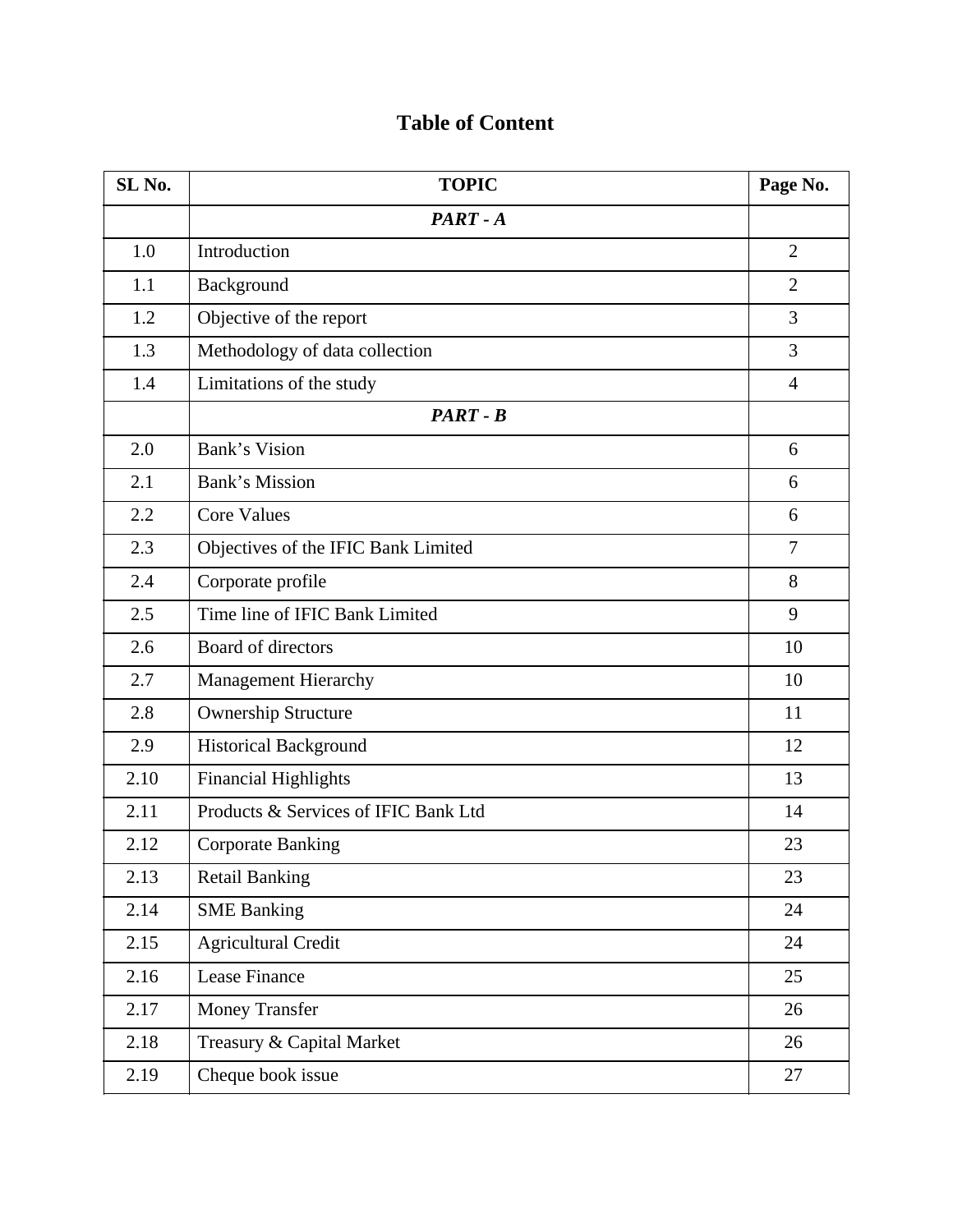| 2.20  | Transfer of an account to another Branch                            | 28 |
|-------|---------------------------------------------------------------------|----|
| 2.21  | <b>Dispatch Section</b>                                             | 28 |
| 2.22  | <b>Establishment section</b>                                        | 28 |
|       | $PART - C$                                                          |    |
| 3.0   | My experience in IFIC Bank Limited                                  | 30 |
|       | PART - D                                                            |    |
| 4.0   | Introduction of IFIC Bank Ltd in Moulvibazar-Dhaka, Branch          | 32 |
| 4.1   | Manpower and position at Moulvibazar, Dhaka Branch of IFIC Bank Ltd | 32 |
| 4.2   | <b>Online Branch Banking</b>                                        | 33 |
| 4.3   | Deposit portrait of IFIC Bank Ltd. (Moulvibazar-Dhaka, Branch)      | 33 |
| 4.4   | Daily work plan                                                     | 34 |
| 4.5   | Communication                                                       | 34 |
| 4.6   | <b>General Banking</b>                                              | 34 |
| 4.7   | <b>Functions of General Banking</b>                                 | 35 |
| 4.8   | <b>Accounts Opening Section</b>                                     | 35 |
| 4.9   | <b>Types of Accounts</b>                                            | 35 |
| 4.9.1 | <b>Current Account</b>                                              | 35 |
| 4.9.2 | <b>Saving Deposit Account</b>                                       | 38 |
| 4.9.3 | Short-Term-Deposit                                                  | 39 |
|       | 4.9.4 Fixed Deposit Receipt                                         | 39 |
|       | 4.9.5 Pension Savings Scheme                                        | 40 |
|       | 4.9.6 Monthly Income Scheme                                         | 41 |
| 4.10  | Kinds of Account Holders                                            | 41 |
| 4.11  | <b>Cash Section</b>                                                 | 42 |
| 4.12  | <b>Local Remittance</b>                                             | 44 |
| 4.13  | <b>Clearing Section</b>                                             | 46 |
|       | PART - E                                                            |    |
| 5.0   | SWOT Analysis of IFIC Bank Ltd. Moulvibazar Branch                  | 47 |
| 5.1   | Strength                                                            | 48 |
| 5.2   | Weakness                                                            | 48 |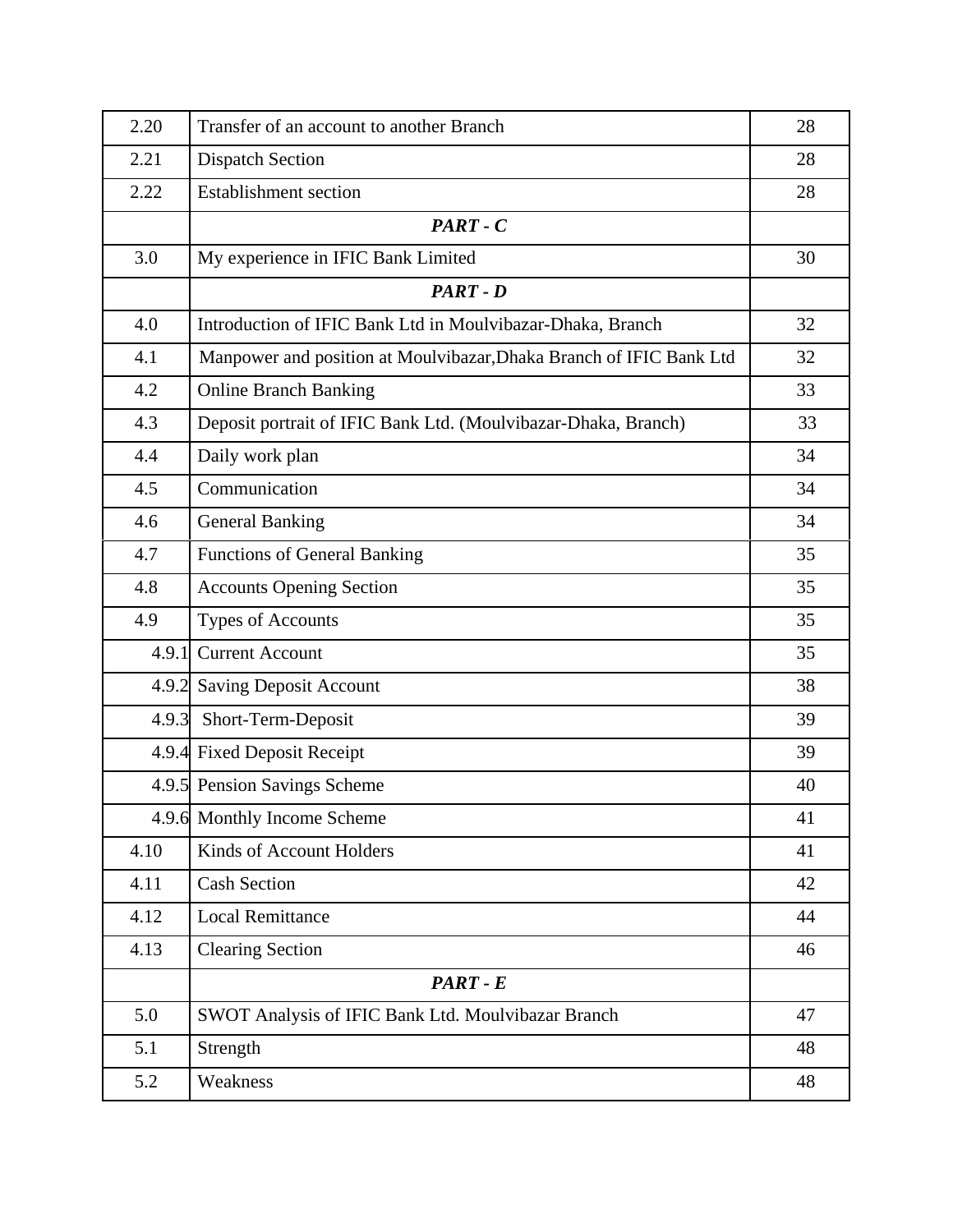| 5.3 | Opportunity            | 49 |
|-----|------------------------|----|
| 5.4 | <b>Threats</b>         | 49 |
|     | $PART-F$               |    |
| 6.0 | <b>FINDINGS:</b>       | 51 |
| 6.1 | <b>CONCLUSION</b>      | 52 |
| 6.2 | <b>RECOMMENDATIONS</b> | 53 |
| 7.0 | <b>BIBLIOGRAPHY</b>    | 54 |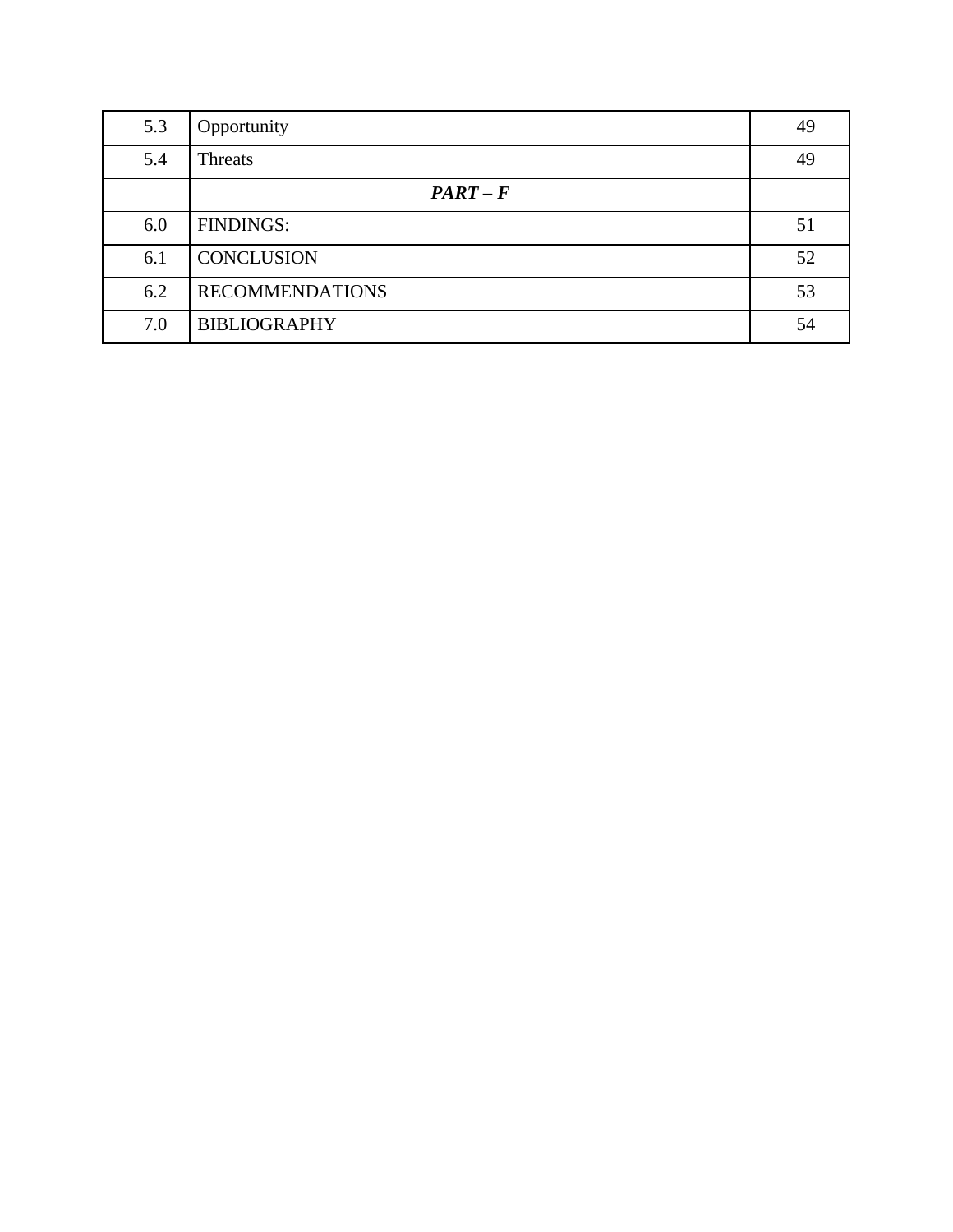# **PART ‐ A INTRODUCTION**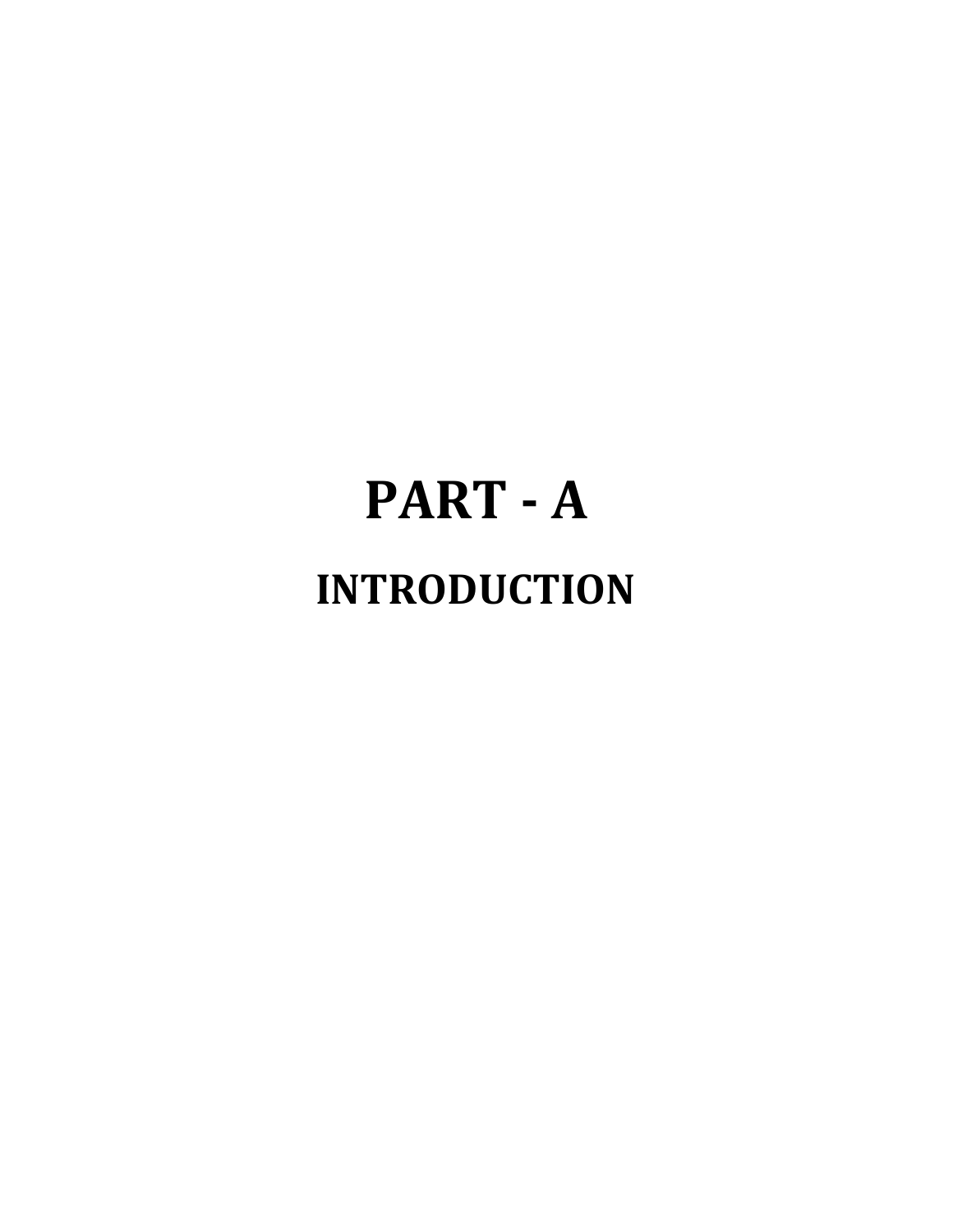#### **1.0: Introduction**

An internship is a work-related learning experience for individuals who wish to develop hands on work experience in a certain occupational field. Most of the internships are temporary assignments that last approximately three months up to a year.

With the development of economies and globalization, exposure to international business and culture is becoming a necessary and valuable experience for college graduates entering the job market. An international experience in an academic program brings a sign Agrarian edge to individuals when seeking career employment. Employers are always looking for persons who are self-confident, worldly and knowledgeable of a multicultural world. Successful completion of an international internship will further develop characteristics, which are desired by companies in the real business world.

In the business environment at home and abroad there are lots of financial institution, business firms, and industries which provide this facility towards us. If we were far from the facility of internship then a wide gap would take place between our study and experience. I think this is an extremely valuable asset for us.

An internship is an excellent way to determine if the industry and the profession is the best career option to pursue. Interns not only gain practical work experience in a field that they intend to pursue but also build experience in international platforms. It helps individuals to combine theory with practical work experience. Internships helps develop professional work habits; provides an understanding of corporate cultures, gives an opportunity to analyze international business settings, offers platforms to compare differences in work styles.

The students of business do this usually for three months. In our country there are many banks particularly the esteemed private sector banks, and elite business firms provide this program of internship. In this respect I have done my internship report on IFIC Bank Ltd. I am thankful to IFIC Bank Ltd. for giving me this tremendous opportunity.

#### **1.1: Background**

The internship program is required for the student of Business School. Students who have completed all the required courses are eligible for this program. In the internship program I was attached to the IFIC Bank Ltd.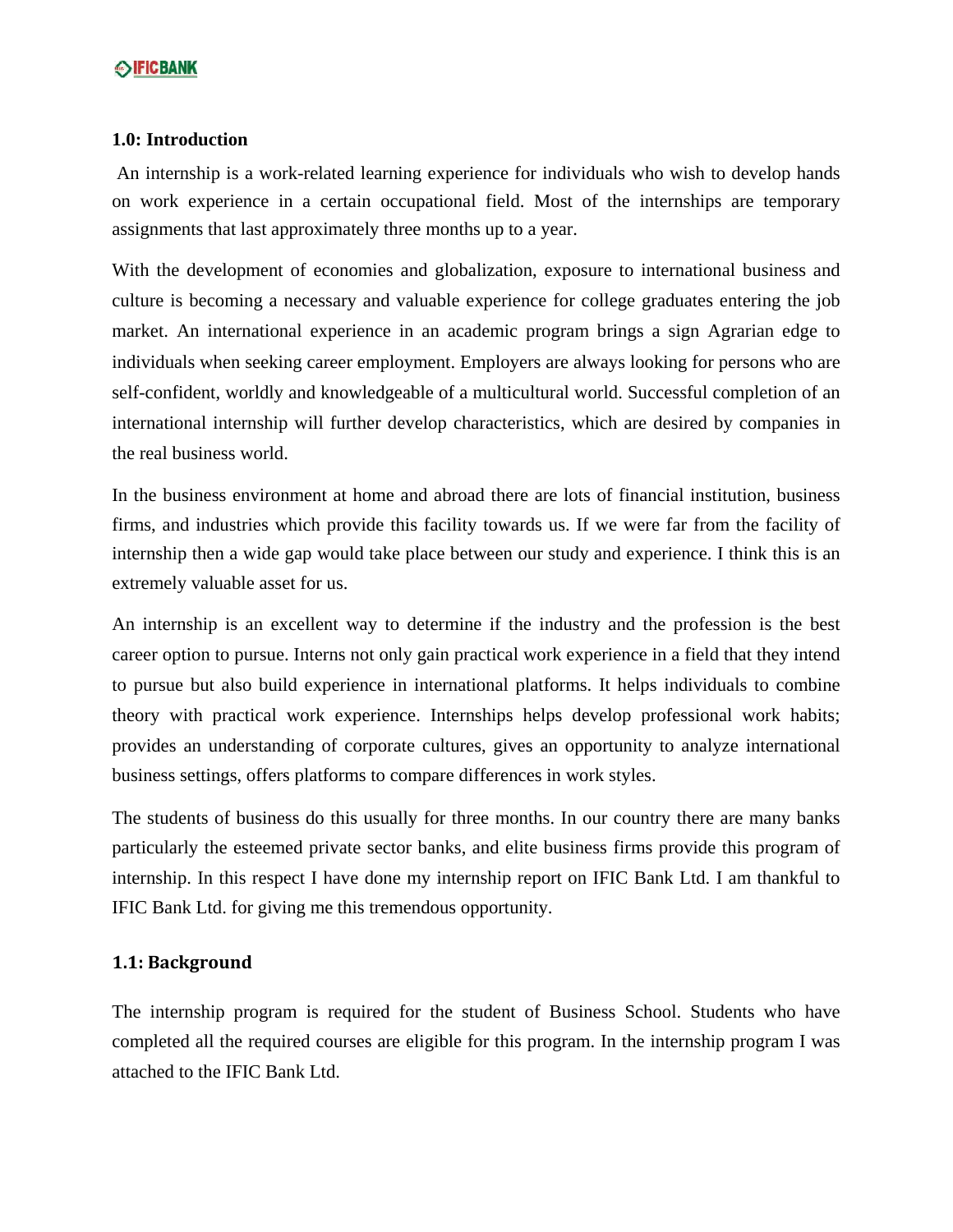This report originates to fulfill the requirement of studying MBA Program at BRAC University. This program has been designed to facilitate the students with basic theoretical and practical knowledge in the job activities in the context of Bangladesh as well as worldwide.

Since the MBA program is an integrated, practical and theoretical method of learning, this program is required to have practical exposure in any kind of business organization. This report has been prepared on practical orientation.

#### **1.2: Objective of the report:**

The primary objective of this report is to comply with the requirement of my course. But the objective behind this study is something broader. The principal intent of this report is to analyze the trends of modern banking and their customer's satisfaction. Objectives of the study are summarized in the following manner:

- To identify the present state of IFIC Bank Limited.
- To get an idea about the financial strength of IFIC bank.
- To find out the problems exist in general banking department.
- To describe General Banking, SMS Banking, ATM facilities, loan & other facilities provided by it.
- To provide the recommendation for improvement.

#### **1.3: Methodology of data collection:**

For achieving the specific objective of this study, I have collected the related data both from primary & secondary sources.

#### **1.3.1: Primary data have been collected from:**

- Interviewing and interacting with the customers of IFIC Bank.
- Observing different organizational activities.
- Conversation with the staffs of this bank.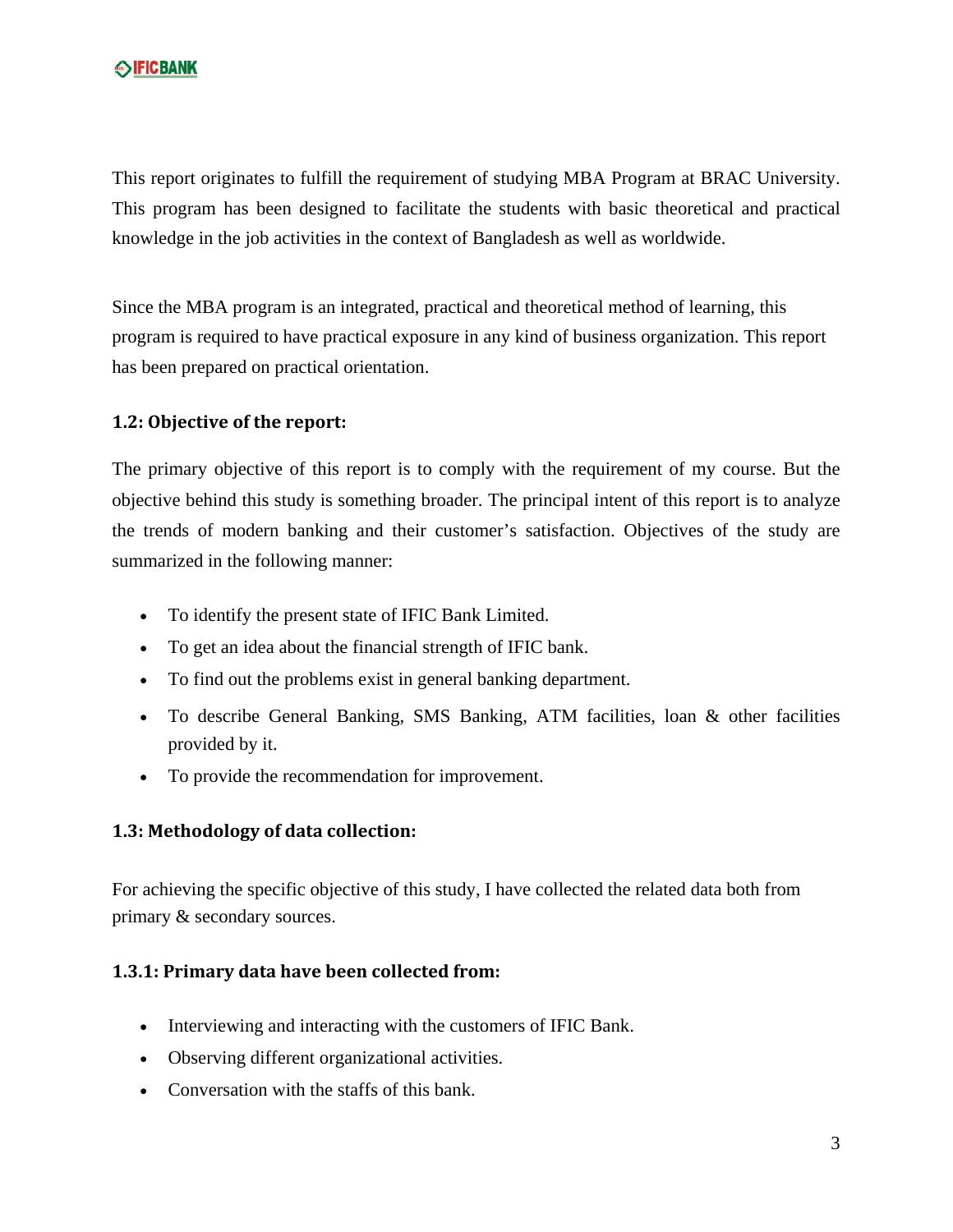#### **1.3.2: Secondary data have been collected from:**

- The annual reports of IFIC bank.
- Different papers of the bank.
- Various records of the bank, unpublished data.
- Different textbooks, journals, booklets and
- Web site of IFIC bank.

#### **1.4: Limitations of the study:**

- The internship was based upon only IFIC bank, Moulvibazar, Dhaka Branch, so the report doesn't show all branches' activity of IFIC bank in depth.
- Although I have obtained wholehearted co-operation from employees and customers of IFIC bank**,** Moulvibazar branch but they could not manage enough time to deal with my report.
- The annual report and web sites are the main secondary sources of the information but this information was not enough to complete the report.
- The main limitation for me was that relevant data and document collection was difficult because of the confidentiality of the administration.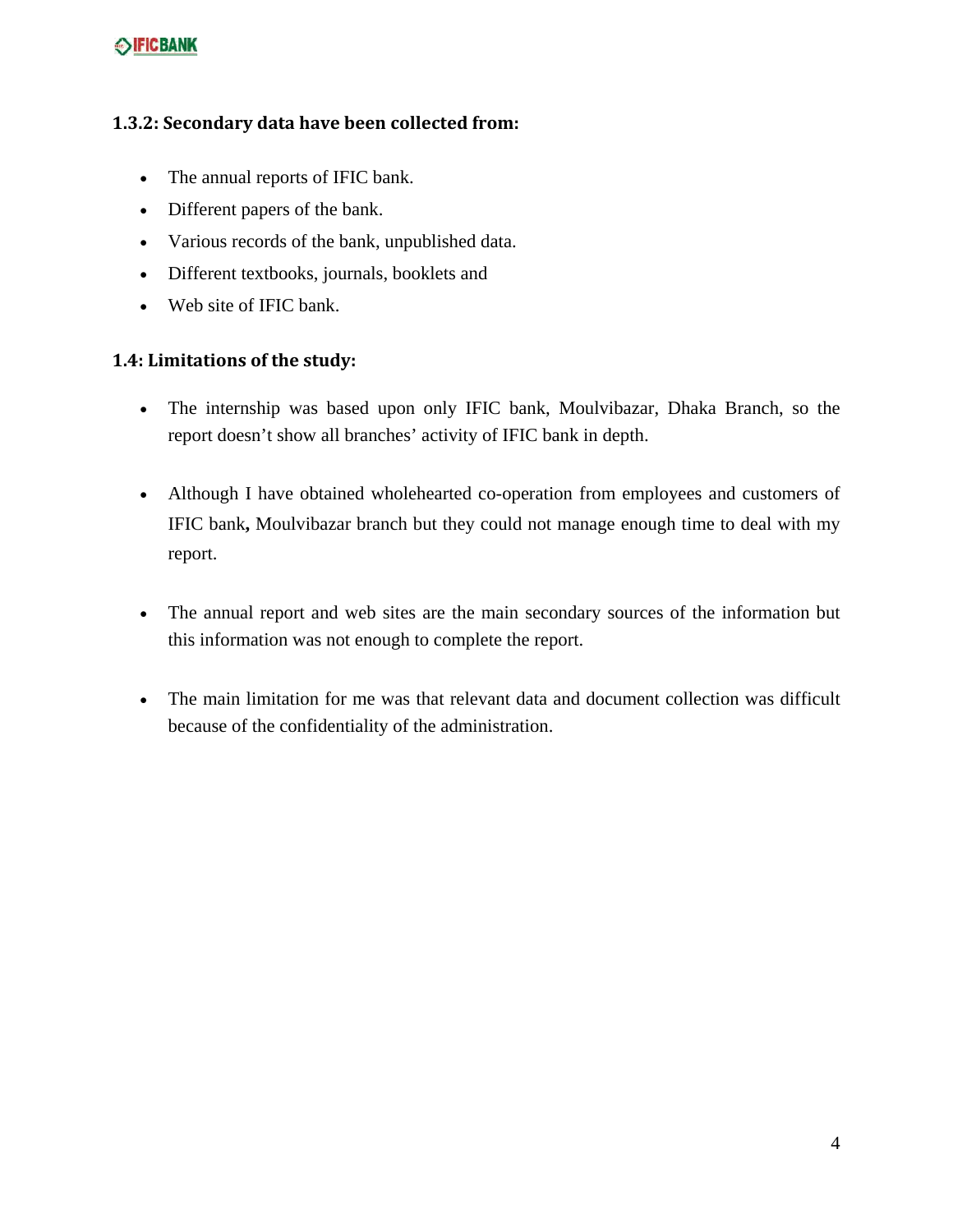

# **PART ‐ B COMPANY PROFILE**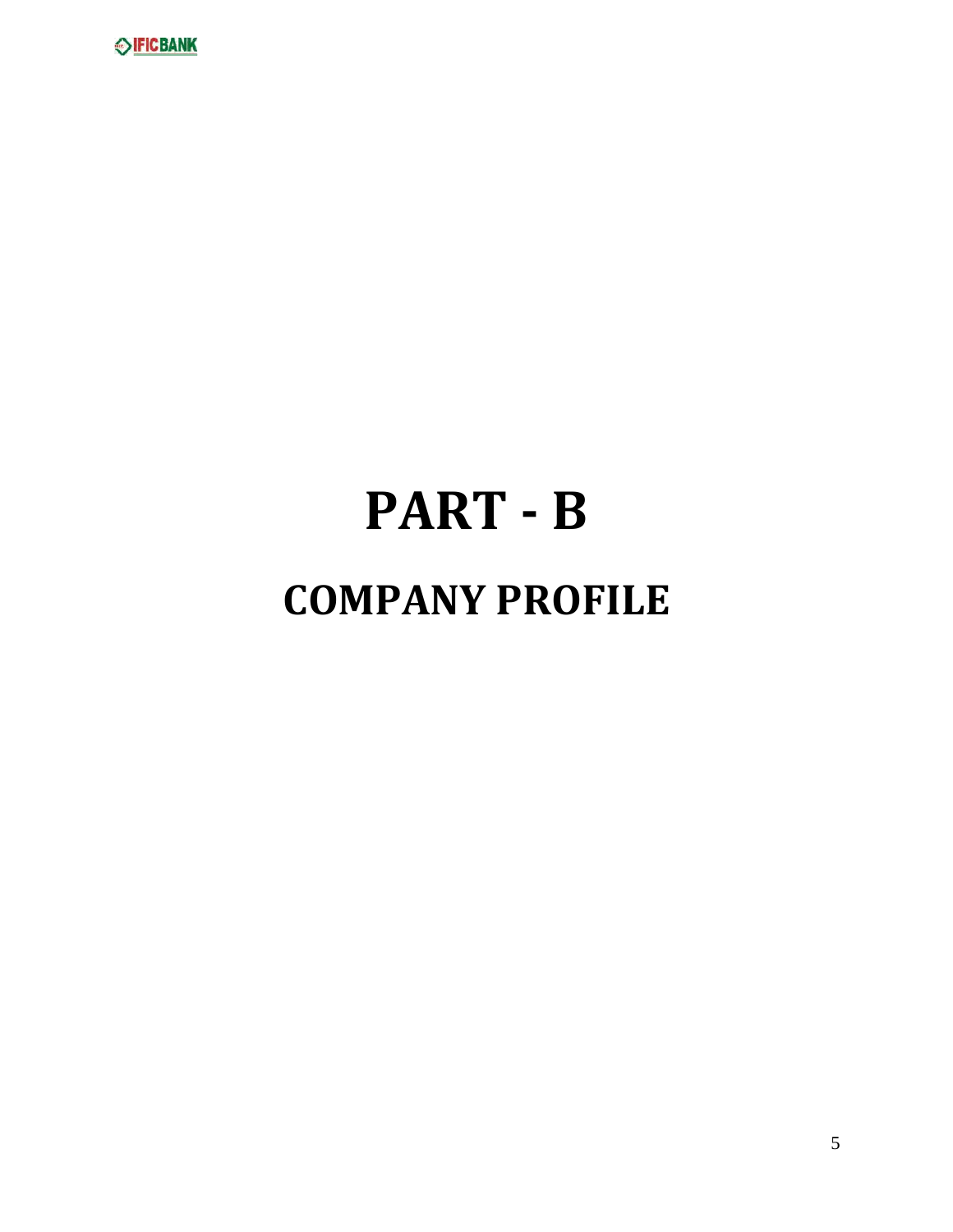#### **2.0: Bank's Vision:**

To be best private commercial Bank in Bangladesh in terms of efficiency, capital adequacy, asset quality, sound management and profitability having strong liquidity

#### **2.1: Bank's Mission:**

Our Mission is to provide service to our clients with the help of a skilled and dedicated workforce whose creative talents, innovative actions and competitive edge make our position unique in giving quality service to all institutions and individuals that we care for.

We are committed to the welfare and economic prosperity of the people and the community, for we derive from them our inspiration and drive for onward progress to prosperity.

We want to be the leader among banks in Bangladesh and make our indelible mark as an active partner in regional banking operating beyond the national boundary.

In an intensely competitive and complex financial and business environment, we particularly focus on growth and profitability of all concerned.

#### **2.2: Core Values:**

**I**ntegrity: Upholding integrity in all that we do, always, everywhere.

**F**airness: Striving to offer the best to our customers equitably with transparency.

**I**nnovation: Encouraging and nurturing creativity.

**C**ommitment: Committed to excellence in customer service and maximization of stakeholders' value through teamwork.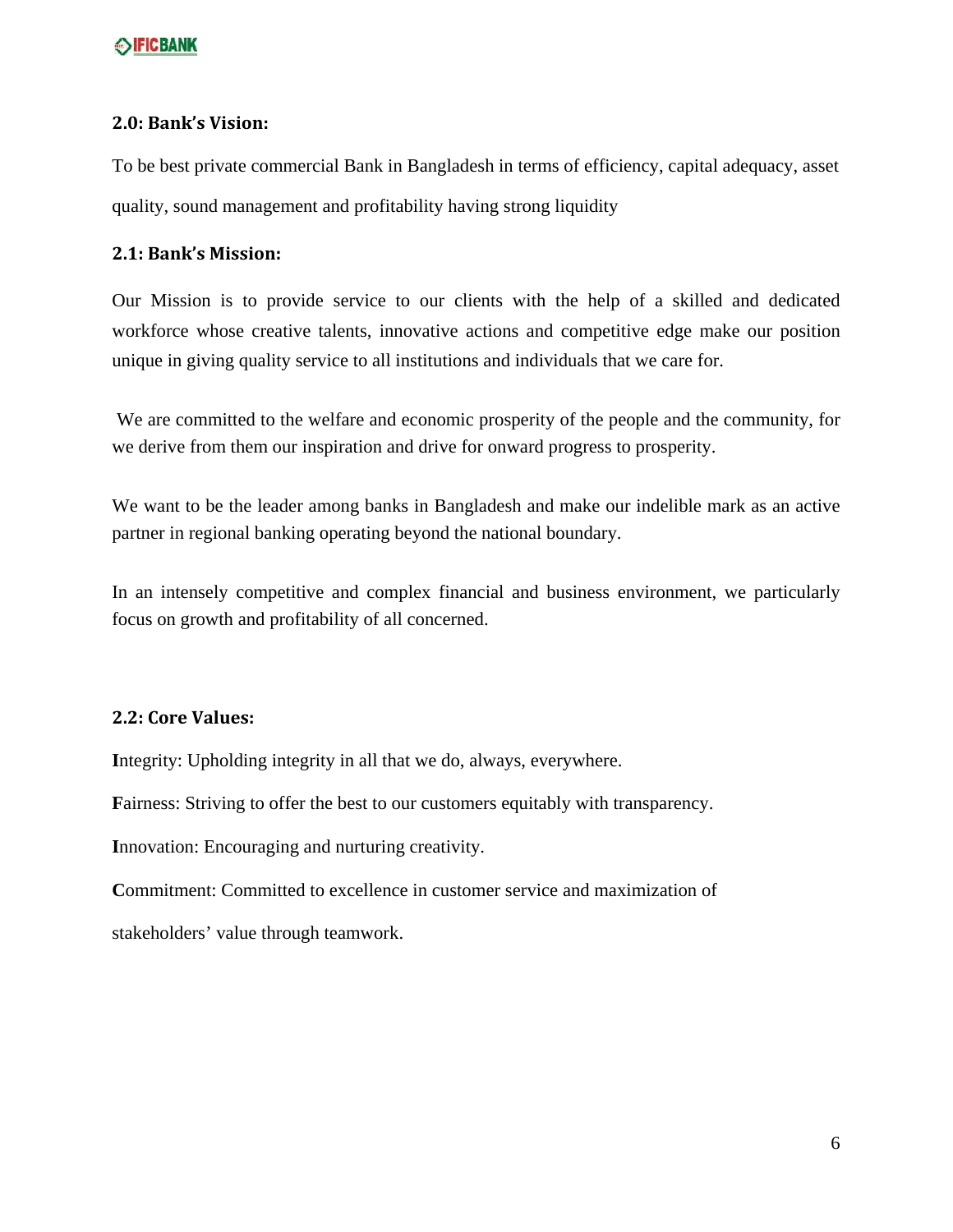#### **2.3: Objectives of the IFIC Bank Limited:**

1. To strive for sound business growth by ensuring customer satisfaction through quality and timely services

2. To manage and operate the Bank in the most efficient manner to ensure achievement of goal

3. To maintain adequate capital flow to support further growth

4. To ensure effective and efficient risk management for sustainable business growth

5. To diversify loan portfolio through structured finance and expansion of Corporate, SME, Agricultural and Retail businesses

6. To mount state-of-the-art technologies and adopt innovative ideas for financial inclusion

7. To groom human resources for serving customers efficiently

8. To increase brand visibility by creating positive image of the Bank

9. To be a trend-setter in serving the society and remain responsive to the environment

10. To ensure sound corporate governance

11. To facilitate mobility in banking by up gradation of Internet and Mobile Banking

12. To add value for all stakeholders.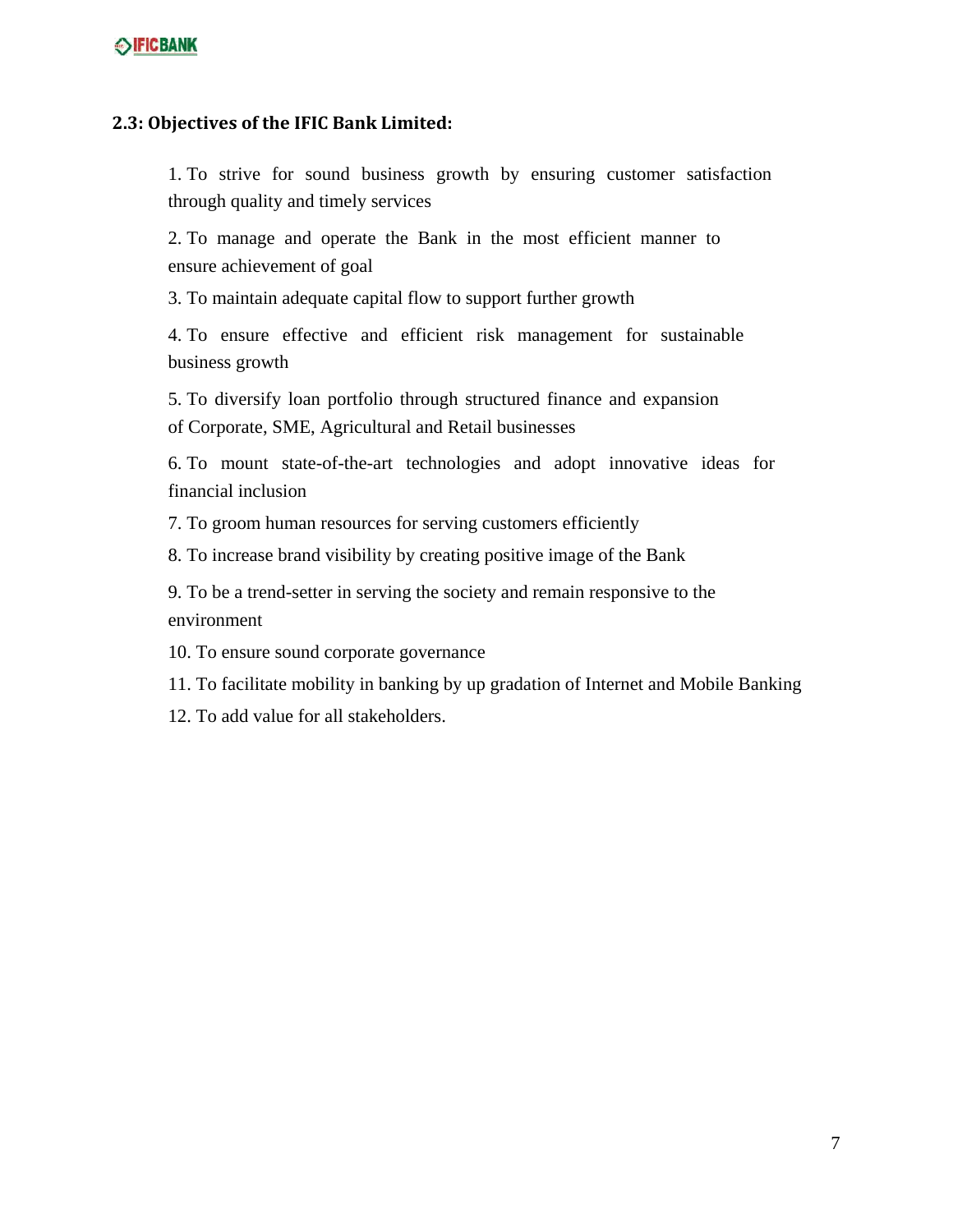# **2.4: Corporate profile:**

| <b>Particulars</b>                       | <b>Details</b>                                                                                                         |
|------------------------------------------|------------------------------------------------------------------------------------------------------------------------|
| Name of the Company                      | International Finance Investment and Commerce Bank Limited (IFIC)                                                      |
| Logo of the Company                      | <b>IFICBANK</b><br>$\left  \frac{1}{\sqrt{1+\frac{1}{2}}}\right $                                                      |
| Legal Form                               | IFIC Bank Limited was incorporated in Bangladesh and registered with the Registrar of                                  |
|                                          | Joint Stock Companies and Firms as a public company limited by shares.                                                 |
| <b>Company Registration</b>              | 4967, Dated October 08, 1976                                                                                           |
| Number                                   |                                                                                                                        |
| <b>Authorized Capital</b>                | Tk. 20,000 million                                                                                                     |
| Paid up Capital                          | Tk. 3460.50 million                                                                                                    |
| <b>Listing Status</b>                    | Listed with Dhaka Stock Exchange Ltd. (DSE) and Chittagong Stock Exchange Ltd.<br>(CSE) in 1986 and 1997 respectively. |
| <b>Market Category</b>                   | 'A' Category                                                                                                           |
| Tax Payer Identification<br>Number (TIN) | 210-200-0537, LTU, Dhaka.                                                                                              |
| <b>VAT Registration</b><br>Number        | 9021077014                                                                                                             |
| Registered Office                        | BDBL Bhaban (8th - 10th & 16th - 19th floor) 8 Rajuk Avenue, Dhaka-1000                                                |
|                                          | Tel: 9563020-29, Fax:9562015                                                                                           |
|                                          | Swift: IFIC BD DH                                                                                                      |
|                                          | E-mail: info@ificbankbd.com                                                                                            |
|                                          | Web:www.ificbankbd.com                                                                                                 |
| <b>Subsidiary Company</b>                | <b>IFIC Securities Limited</b>                                                                                         |
|                                          | IFIC Money Transfer (UK) Limited                                                                                       |
| Off-shore Banking Unit<br>(OBU)          | IFIC Bank Ltd.- OBU Federation Branch, FBCCI Building60, Motijheel C/A, Dhaka.                                         |
| <b>Auditors</b>                          | Howladar Yunus & Co. Chartered Accountants                                                                             |
| Legal Advisor                            | Mr. Ahsanul Karim                                                                                                      |
| <b>Tax Consultants</b>                   | Adil & Associates                                                                                                      |
| <b>Credit Rating Agency</b>              | Credit Rating Agency of Bangladesh (CRAB) Limited                                                                      |
|                                          |                                                                                                                        |
| Name of Chairman                         | Salman F Rahman                                                                                                        |
| Name of Managing                         | M. Shah Alam Sarwar                                                                                                    |
| Director & CEO                           |                                                                                                                        |
| Name of CFO                              | S. M. Abdul Hamid                                                                                                      |
| Name of Company                          | A.K.M. Mozharul Hoque                                                                                                  |
| Secretary                                |                                                                                                                        |
| No. of the Employees                     | 2422                                                                                                                   |
| No. of Branches                          | 106                                                                                                                    |
| No. of SME Service<br>Center             | 01                                                                                                                     |
| No. of Shareholders                      | 40295                                                                                                                  |
| <b>Investor Relations</b>                | BDBL Bhaban (10th floor) 8 Rajuk Avenue, Dhaka-1000                                                                    |
|                                          | Hotline Number: 9563020                                                                                                |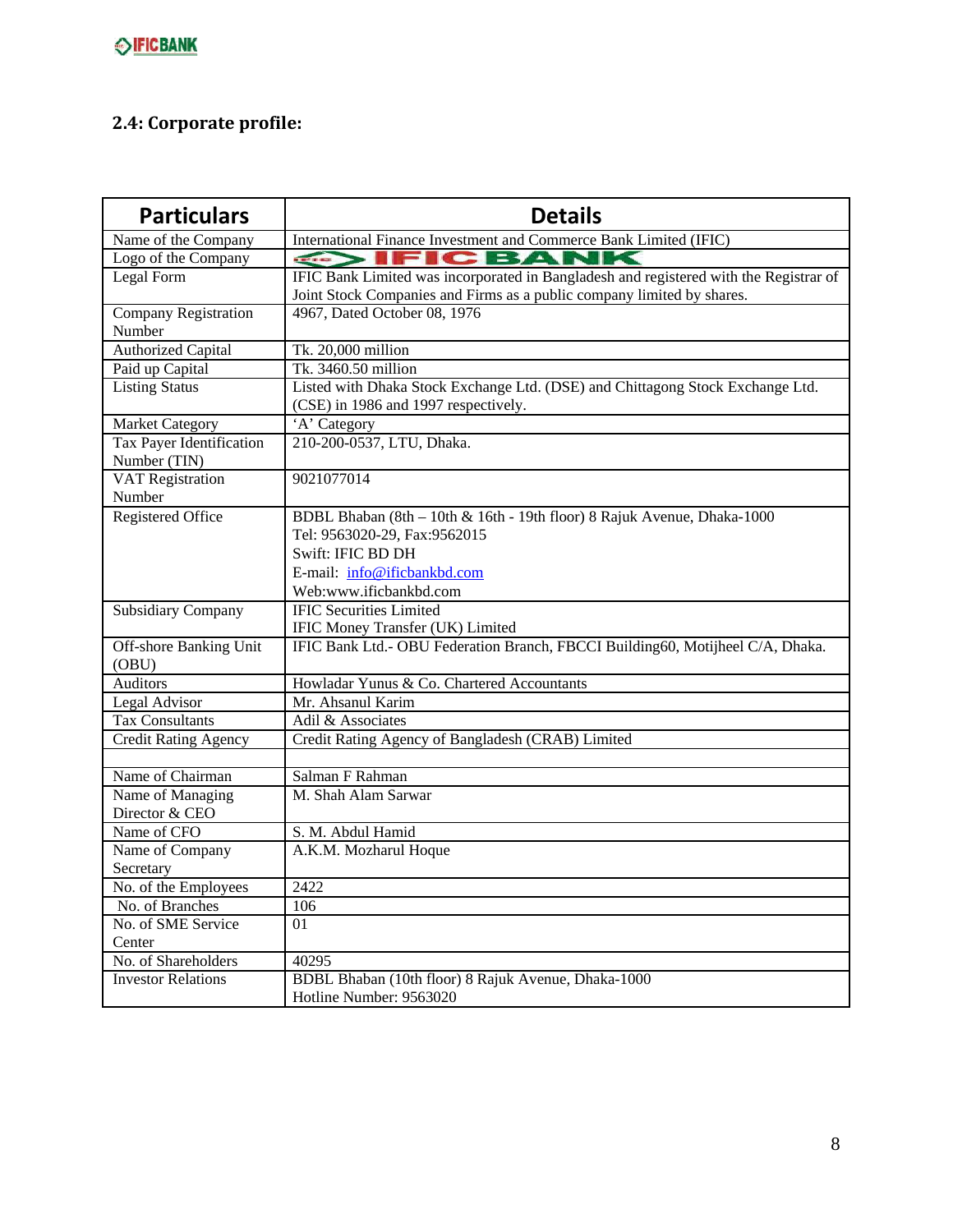## **2.5: Time line of IFIC Bank Limited:**

| Year | <b>Advancement</b>                                                                                                 |
|------|--------------------------------------------------------------------------------------------------------------------|
| 1976 | Established as an Investment & Finance Company under arrangement of<br>joint venture with the Govt. of Bangladesh. |
| 1980 | Commenced operation of Foreign Exchange Business in a limited scale.                                               |
| 1982 | Obtained permission from the Govt. to operate as a commercial bank, set up                                         |
|      | its first overseas joint venture (Bank of Maldives Limited) in the Republic of                                     |
|      | Maldives (IFIC's share in Bank of Maldives limited was subsequently sold to                                        |
|      | Maldives Govt. in 1992)                                                                                            |
| 1983 | Commenced operation as a full-fledged commercial bank in Bangladesh.                                               |
| 1985 | Set up a joint venture Exchange Company in the Sultanate of Oman, titled                                           |
|      | Oman Bangladesh Exchange Company (subsequently renamed as Oman                                                     |
|      | International Exchange, LLC)                                                                                       |
| 1987 | Set up its first overseas branch at Karachi in Pakistan                                                            |
| 1993 | Set up its second overseas branch at Lahore in Pakistan                                                            |
| 1994 | Set up its first joint venture in Nepal for banking operation, titled Nepal                                        |
|      | Bangladesh Bank Ltd.                                                                                               |
| 1999 | Set up its second joint venture in Nepal for lease financing, titled Nepal                                         |
|      | Bangladesh Finance & Leasing Co. Ltd. (which was merged with NBBL in                                               |
|      | 2007)                                                                                                              |
| 2003 | Set up a new Bank in Pakistan, NDLC-IFIC Bank Ltd. (Subsequently                                                   |
|      | renamed as NIB Bank Ltd.) and the Overseas Branches of IFIC and a local                                            |
|      | leasing company, NDLC were amalgamated with and into it.                                                           |
| 2005 | Acquired MISYS solution for real time online banking application.                                                  |
|      | Core Risk Management implemented.                                                                                  |
| 2007 | Launched VISA branded Credit Card (completed full range of cards i.e.                                              |
|      | Debit, Credit & Prepaid by 2010)                                                                                   |
| 2010 | Set up Offshore Banking Unit (OBU)                                                                                 |
| 2011 | Established a fully owned subsidiary exchange company named IFIC Money                                             |
|      | Transfer (UK) Ltd.                                                                                                 |
| 2012 | Inauguration of 100th Branch at Tejgaon-Gulshan Link Road in Dhaka.                                                |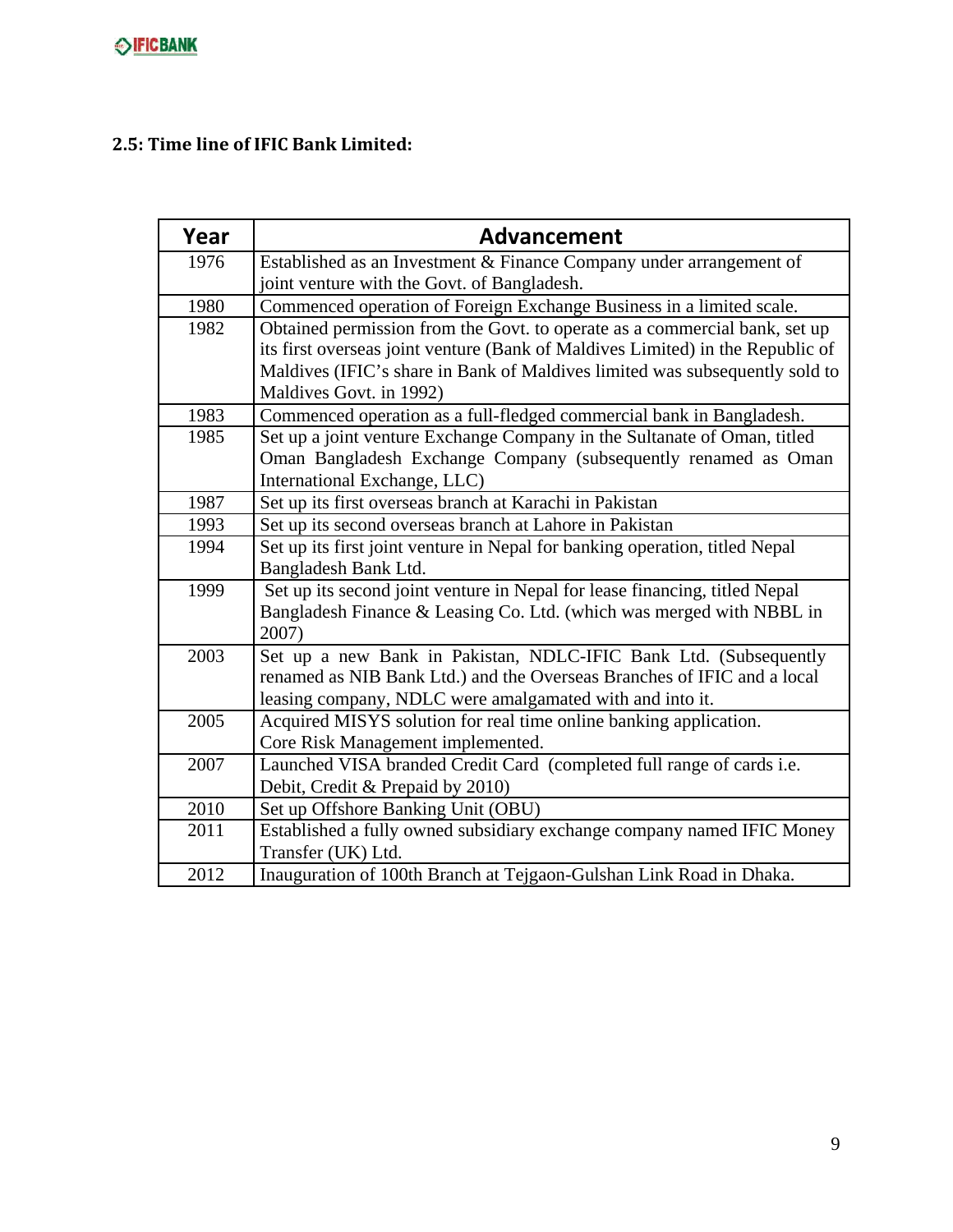## **2.6: Board of directors:**

| <b>Salman F Rahman</b>        | <b>Chairman</b>            |  |
|-------------------------------|----------------------------|--|
| <b>Mohammad Lutfar Rahman</b> | Director                   |  |
| <b>Monirul Islam</b>          | (Independent Director)     |  |
| <b>Syed Anisul Huq</b>        | (Independent Director)     |  |
| <b>Mohammed Nayem Syed</b>    | (Independent Director)     |  |
| <b>Jalal Ahmed</b>            | (Govt. Nominated Director) |  |
| A.R.M. Nazmus Sakib           | (Govt. Nominated Director) |  |
| <b>Arijit Chowdhury</b>       | (Govt. Nominated Director) |  |
| <b>M. Shah Alam Sarwar</b>    | Managing Director & CEO    |  |

# **2.7: Management Hierarchy:**

| <b>CHAIRMAN</b>                        |  |
|----------------------------------------|--|
| <b>VICE CHAIRMAN</b>                   |  |
| <b>DIRECTOR</b>                        |  |
| MANAGING DIRECTOR (MD)                 |  |
| DEPUTY MANAGING DIRECTOR (DMD)         |  |
| SENIOR EXECUTIVE VICE PRESIDENT (SEVP) |  |
| <b>EXECUTIVE VICE PRESIDENT (EVP)</b>  |  |
| SENIOR VICE PRESIDENT (SVP)            |  |
| FIRST VICE PRESIDENT (FVP)             |  |
| VICE PRESIDENT (VP)                    |  |
| SENIOR ASSISTANT VICE PRESIDENT (SAVP) |  |
| FIRST ASSISTANT VICE PRESIDENT (FSAVP) |  |
| ASSISTANT VICE PRESIDENT (AVP)         |  |
| <b>SENIOR STAFF OFFICER (SSO)</b>      |  |
| <b>STAFF OFFICER (SO)</b>              |  |
| <b>GRADE ONE OFFICER (GR-1)</b>        |  |
| <b>GRADE TWO OFFICER (GR-2)</b>        |  |
| <b>CASH OFFICER</b>                    |  |
| <b>COMPUTER OFFICER</b>                |  |
|                                        |  |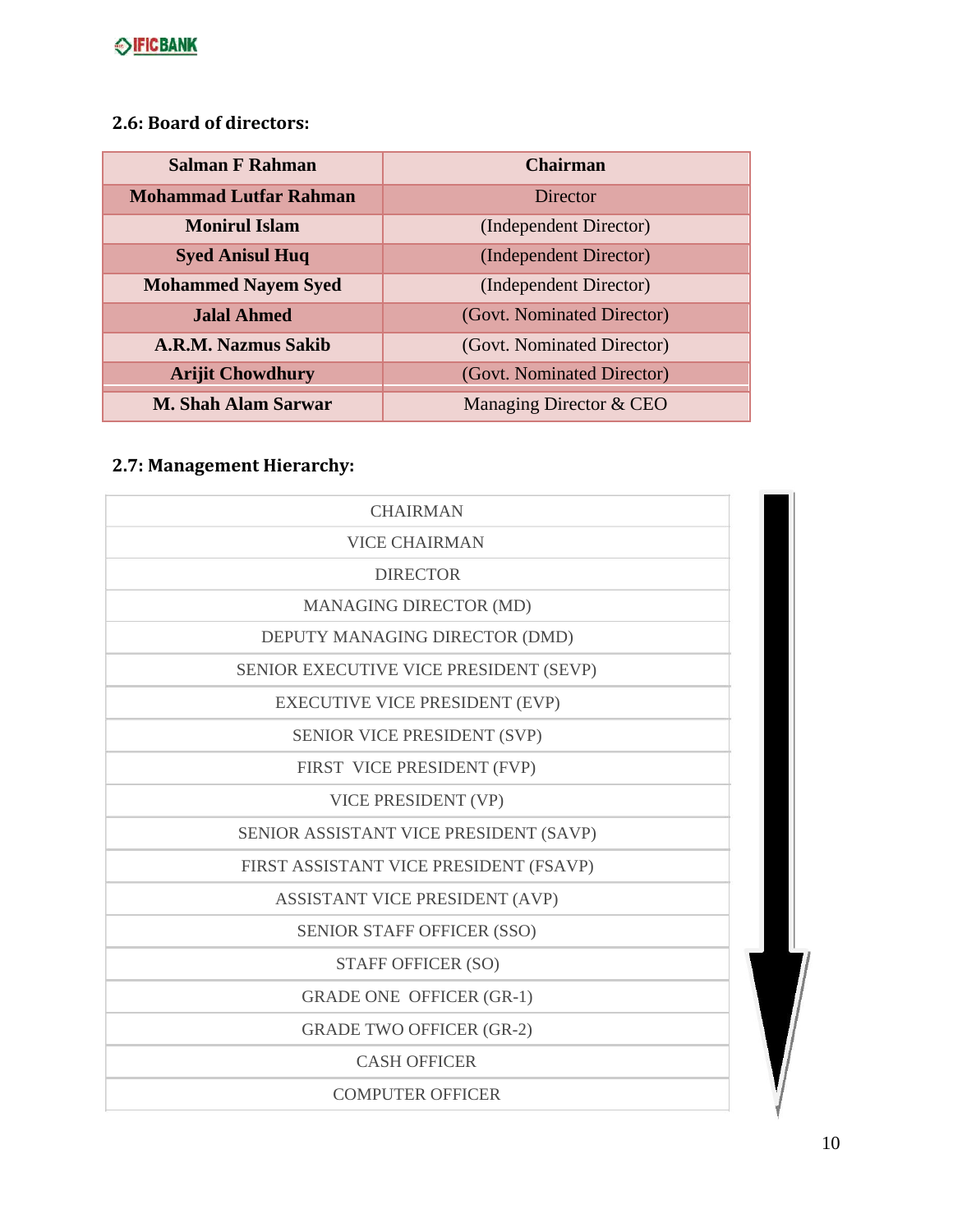#### **2.8: Ownership Structure:**

Previously IFIC Bank Ltd was Government owned bank. Now the government of the Peoples Republic of Bangladesh holds 32.75 % of shares of the bank. Different institute of the country holds 33.91% of the shares, Foreign 0.28%, Sponsor/Director holds 11.31 % and the rest of the 21.75 % is held by the general public. The founder of IFIC Bank Ltd was Jahurul Islam of Islam Group of Industries. He was the first Chairman and A.S. F. Rahman was first Vice Chairman.



Board of Directors of the Bank is a unique combination of both private and Government sector experience. Currently it consists of 13 Director. Of them eight represent the sponsors and general public and four officials in the rank and status of Additional Secretary/Joint Secretary represent the Government.

The nine members of the Board of Directors are responsible for the strategic planning and overall policy guidelines of the Bank. Further, there is an Executive Committee of the Board to dispose of urgent business proposals.

Besides, there is an Audit Committee in the Board to oversee compliance of major regulatory and operational issues.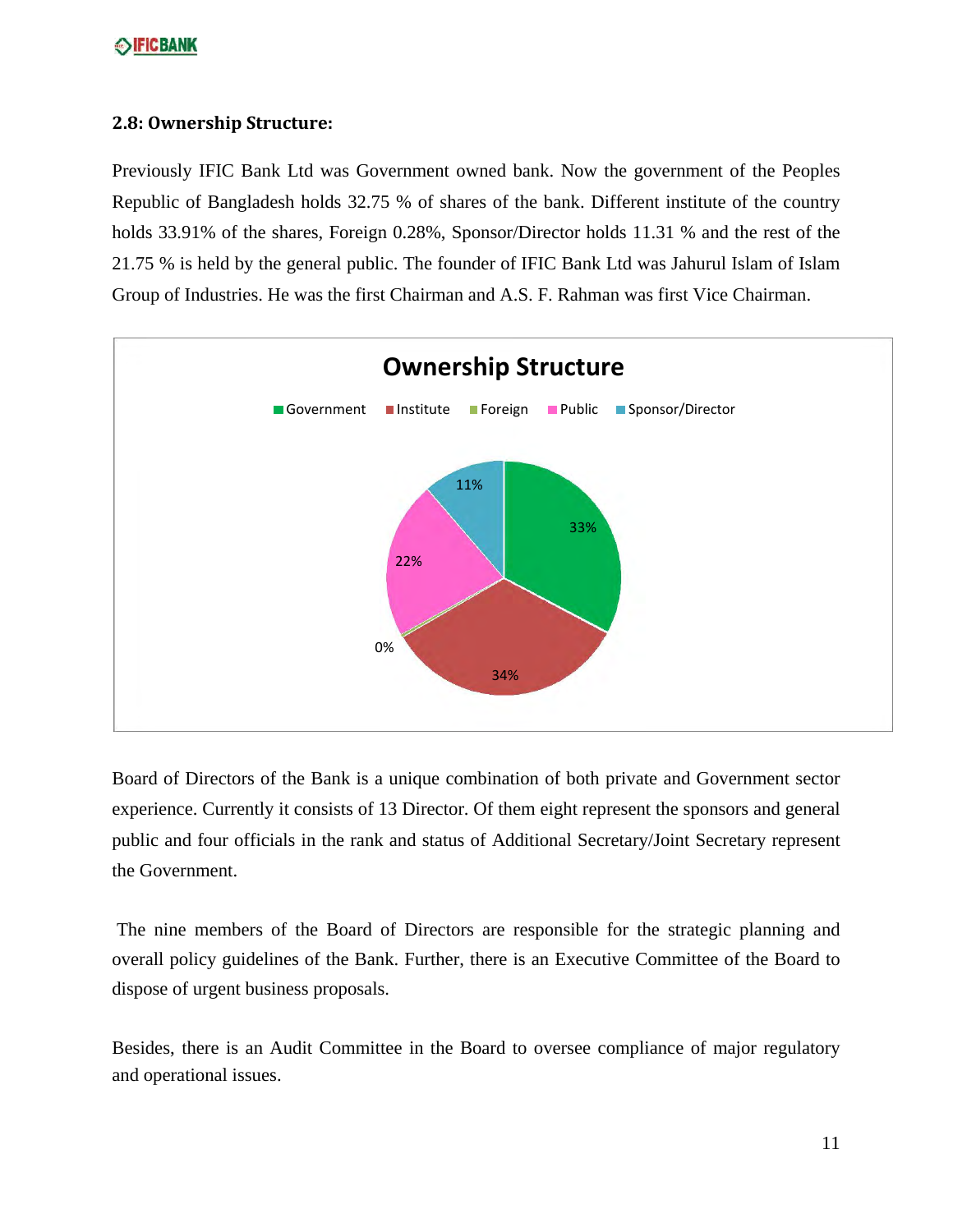The CEO and Managing Director, Deputy Managing Directors and Head of Divisions are responsible for achieving business goals and overseeing the day to day operation.

The CEO and Managing Director is assisted by a Senior Management Group consisting of Deputy Managing Directors and Head of Divisions who supervise operation of various Divisions centrally and co-ordinates operation of branches

Key issues are managed by a Management Committee headed by the CEO and Managing Director. This facilitates rapid decisions

There is an Asset Liability Committee comprising member of the Senior Executives headed by CEO and Managing Director to look into all operational functions and Risk Management of the Bank.

#### **2.9: Historical Background:**

International Finance Investment and Commerce Bank Limited (IFIC Bank) is banking company incorporated in the People's Republic of Bangladesh with limited liability. It was set up at the instance of the Government in 1976 as a joint venture between the Government of Bangladesh and sponsors in the private sector with the objective of working as a finance company within the country and setting up joint venture banks/financial institutions aboard. In 1983 when the Government allowed banks in the private sector, IFIC was converted into a full fledged commercial bank. The Government of the People's Republic of Bangladesh now holds 32.75% of the share capital of the Bank. Directors and Sponsors having vast experience in the field of trade and commerce own 11.31% of the share capital and the rest is held by the general public.

The Bank had been widely welcome by the business community, from small entrepreneurs for forward-looking business outlook business outlook and innovative financing solutions. Thus, within this very short period it has been able to create an image for itself and has earned significant reputation in the country's banking sector as a bank with vision.

General banking department is the 'Heart' of the banking activities. It performs the core functions of the bank, operates the day-to-day transaction. It is the storage point for all kinds of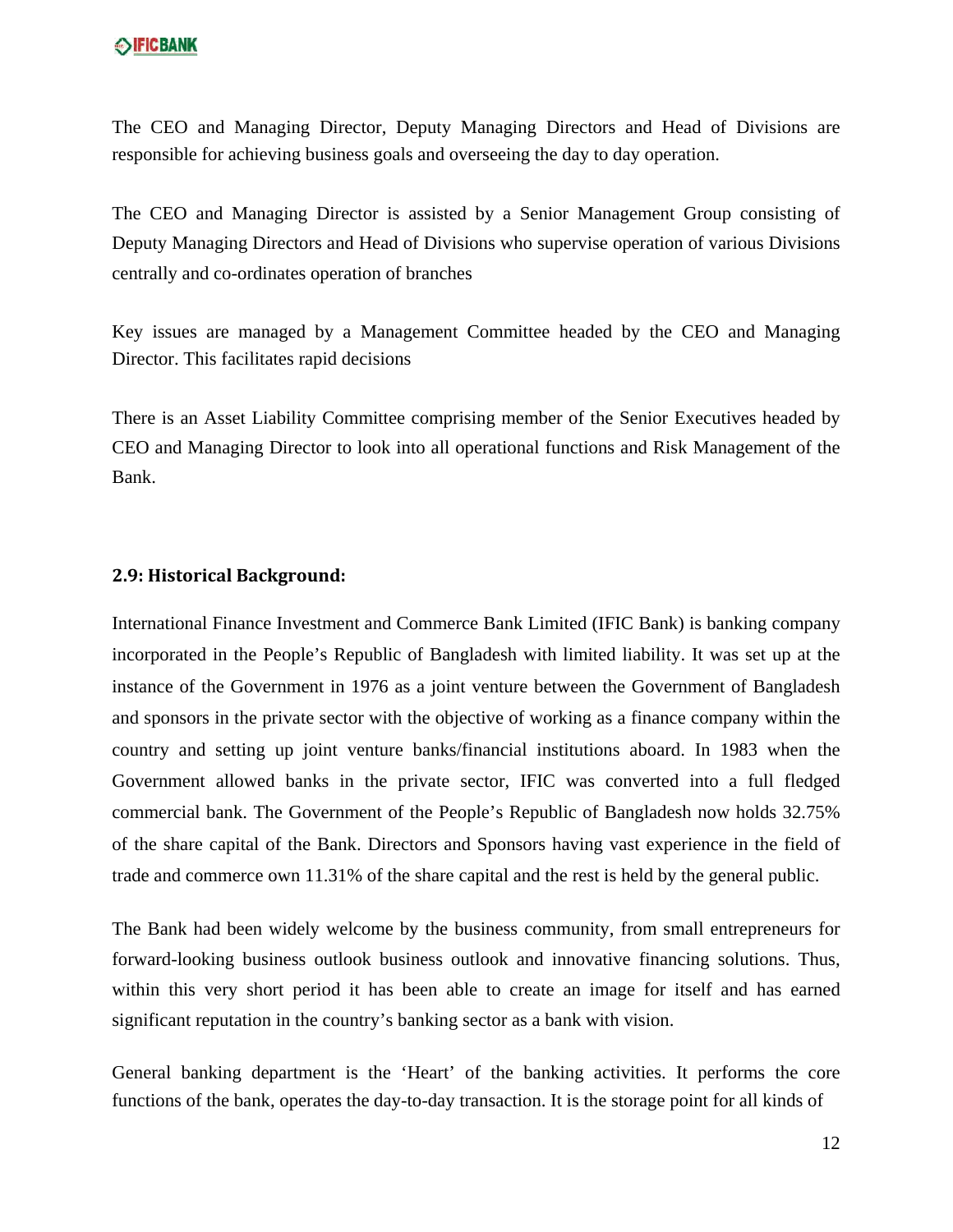transaction of foreign exchange department, loan and advances department and itself. IFIC Bank provides different types of accounts and special types of schemes under general banking.

The sponsors of IFIC Bank Ltd. are leading entrepreneurs of the country having stakes in different segments of the national economy. They are eminent industrialists and businessman having wide business reputation.

#### **2.10: Financial Highlights:**

|                               |        |        |        |        | Taka in Million |
|-------------------------------|--------|--------|--------|--------|-----------------|
|                               | 2010   | 2011   | 2012   | 2013   | 2014            |
| <b>Authorized Capital</b>     | 1,600  | 5,350  | 5,350  | 5,350  | 20,000          |
| Paid-up Capital               | 1,341  | 1,744  | 2,180  | 2,768  | 3,460           |
| <b>Reserve Fund</b>           | 1,856  | 2,454  | 3,569  | 3,834  | 3,407           |
| Deposits                      | 36,092 | 50,018 | 54,660 | 73,106 | 92,433          |
| Loans & Advances              | 33,018 | 37,794 | 47,563 | 64,641 | 77,160          |
| Investments                   | 5,230  | 9,083  | 8,835  | 12,199 | 15,671          |
| Gross Income                  | 5,527  | 6,494  | 8,921  | 10,244 | 13,991          |
| <b>Gross Expenditure</b>      | 3,905  | 4,535  | 5,094  | 7,525  | 11,284          |
| Net Profit before taxation    | 1,317  | 1,650  | 3,167  | 1,861  | 1,390           |
| <b>Import Business</b>        | 50,337 | 43,717 | 62,467 | 71,517 | 80,710          |
| <b>Export Business</b>        | 66,557 | 54,244 | 55,981 | 83,846 | 84,147          |
| <b>Foreign Remittance</b>     | 12,277 | 13,145 | 13,455 | 12,724 | 14,305          |
| <b>Number of Employees</b>    | 2,110  | 2,193  | 2,315  | 2,383  | 2,422           |
| <b>Number of Branches</b>     | 74     | 82     | 95     | 99     | 106             |
| <b>Number of Shareholders</b> | 31,915 | 34,152 | 37,773 | 38,007 | 40,295          |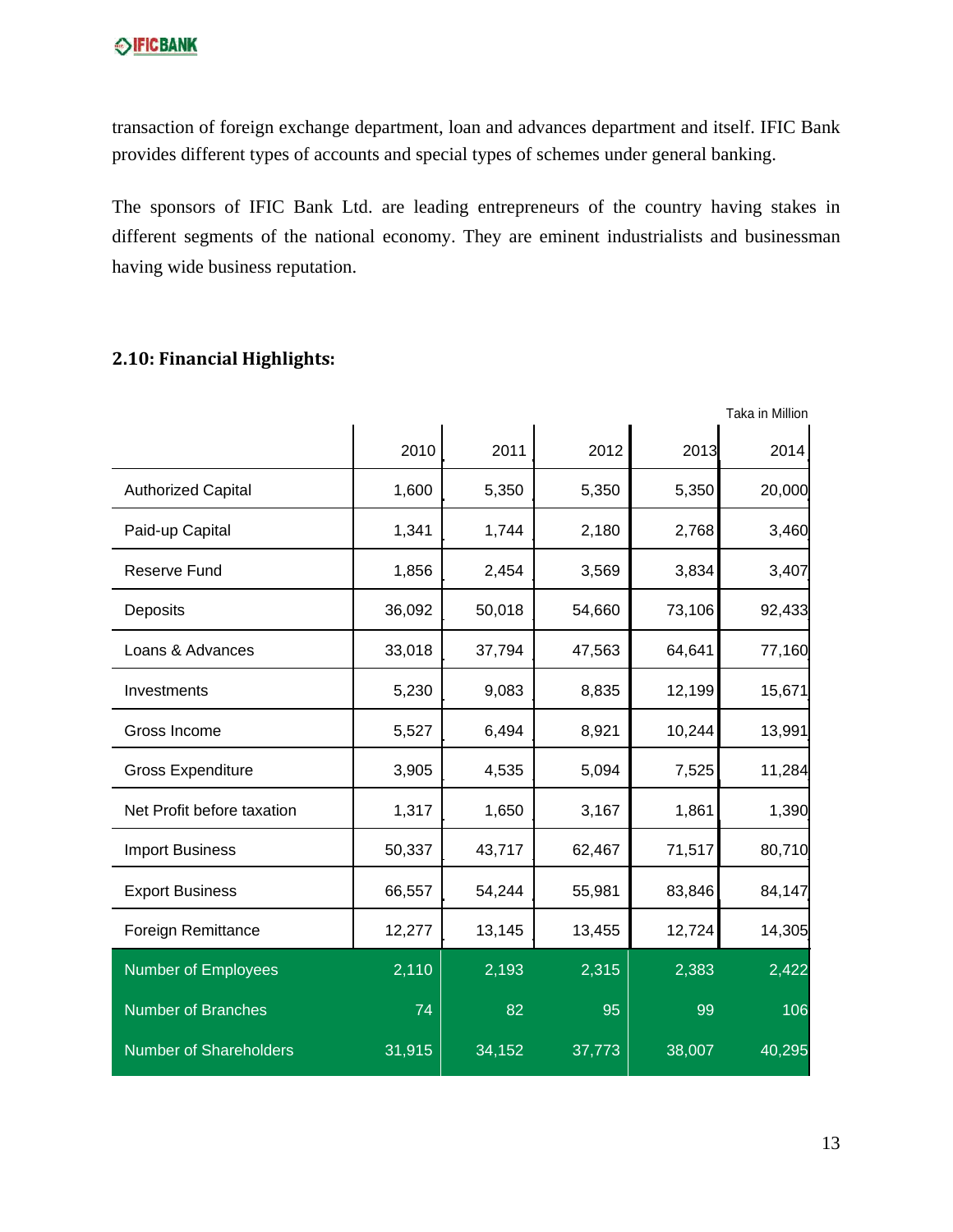#### **2.11: Products & Services of IFIC Bank Ltd:**

#### **Deposit Products:**

#### **Savings Account:**

**Features**

A regular transactional account offering interest on your deposit

- $\ddot{\bullet}$  Interest Rate 5.00%
- VISA Debit Card
- $\bullet^{\bullet}_{\bullet} \bullet$ 24 hour access to ATMs. Wider access to Q-cash ATMs with free of charge  $\frac{1}{2}$

SMS banking facility

 $\triangleq$  Internet banking facility

# **Requirement**

- Photograph 3 copies
- $\bullet$  Nominee photo 1 copy

 $\bullet$  Copy of photo ID – NID/DL/Passport

 $\bullet$  Proof of address – copy of utility bill

# **Fees and Charges**

- Cheque Book Fee: Tk. 4/leaf
- Debit Card Fee:Tk.500
- $\triangleleft$  A/C Maintenance Fee: As per BB guideline
- \* Closing Charge: Tk.200

## **Smart Savings Account:**

**Features**

❖ Interest bearing checking account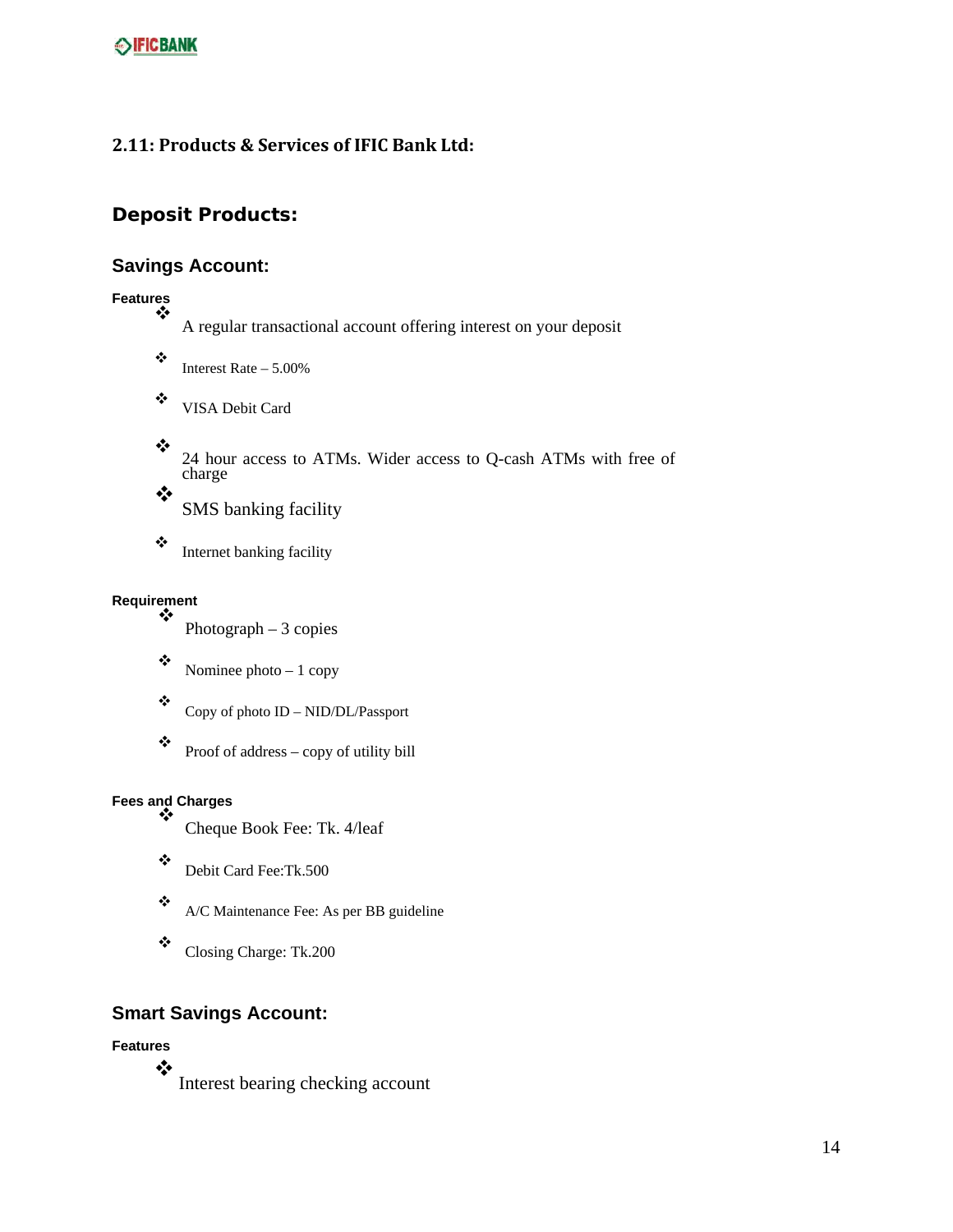❖ Debit Card & Cheque Book is not mandatory

- $\ddot{\bullet}$  Interest Rate 3%
- VISA Debit Card
- ❖ 24 hour access to ATMs. Wider access to Q-cash ATMs with free of charge ❖

SMS banking facility

- 
- $\triangle$  Internet banking facility

# **Requirement**

- Photograph 3 copies
- $\bullet$  Nominee photo 1 copy

Copy of photo ID -NID/DL/Passport

 $\bullet$  Proof of address – copy of utility bill

#### **Fees and Charges** ❖

A/C Maintenance Fee: Nil

- \* Cheque Book Fee: Tk.8/leaf
- Debit card fee: Tk.600
- \* Closing charge: Tk. 300

#### **Super Saving Plus - More Money:**

#### **Features**

❖

A special type of savings account, gives monthly return on your savings deposit

❖

Interest rate:

Below Tk. 10,000: 0%

Tk. 10,000 – Tk. 50,000 : 7% Tk. 50,000.00 & above: 8.00%

 $\cdot$ 

Insurance Coverage up to Tk. 500,000.00 for accidental death and Tk. 50,000.00 for normal death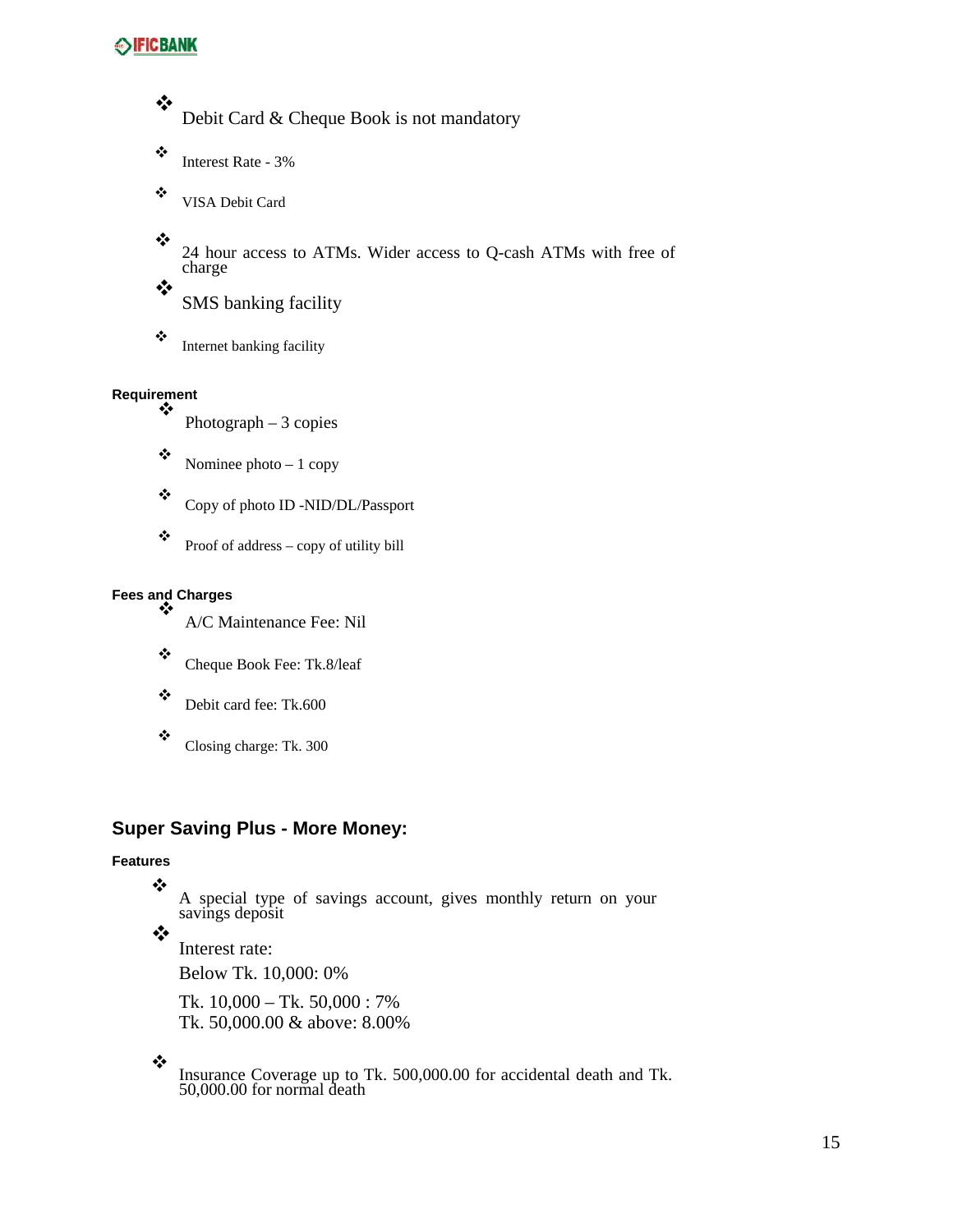#### $\ddot{\bullet}$

Interest will be calculated on the daily balance and paid at month end

#### **Requirement**  $\frac{1}{2}$

- Photograph 3 copies
- $\bullet$  Nominee photo 1 copy
- Copy of photo ID -NID/DL/Passport
- $\bullet$  Proof of address copy of utility bill

# **Fees and Charges**

- A/C Maintenance Fee: Nil
- $\bullet$  Cheque book fee Tk. 4/leaf
- $\ddot{\bullet}$  Closing charge of Tk. 200

#### **Current Account:**

#### **Features** ❖

- Non-interest bearing checking account
- VISA Debit Card
- $\bullet^{\bullet}_{\bullet} \bullet$
- 24 hour access to ATMs. Wider access to Q-cash ATMs with free of charge  $\bullet^{\bullet}_{\bullet} \bullet$ 
	- SMS banking Facility
- $\triangleq$  Internet banking facility

#### **Requirement** ❖

- Photograph  $-3$  copies
- $\bullet$  Nominee photo 1 copy
- Copy of photo ID- NID/DL/Passport
- $\bullet$  Proof of address copy of utility bill

#### **Fees and Charges** ❖

A/C Maintenance Fee: Tk.500 Half Yearly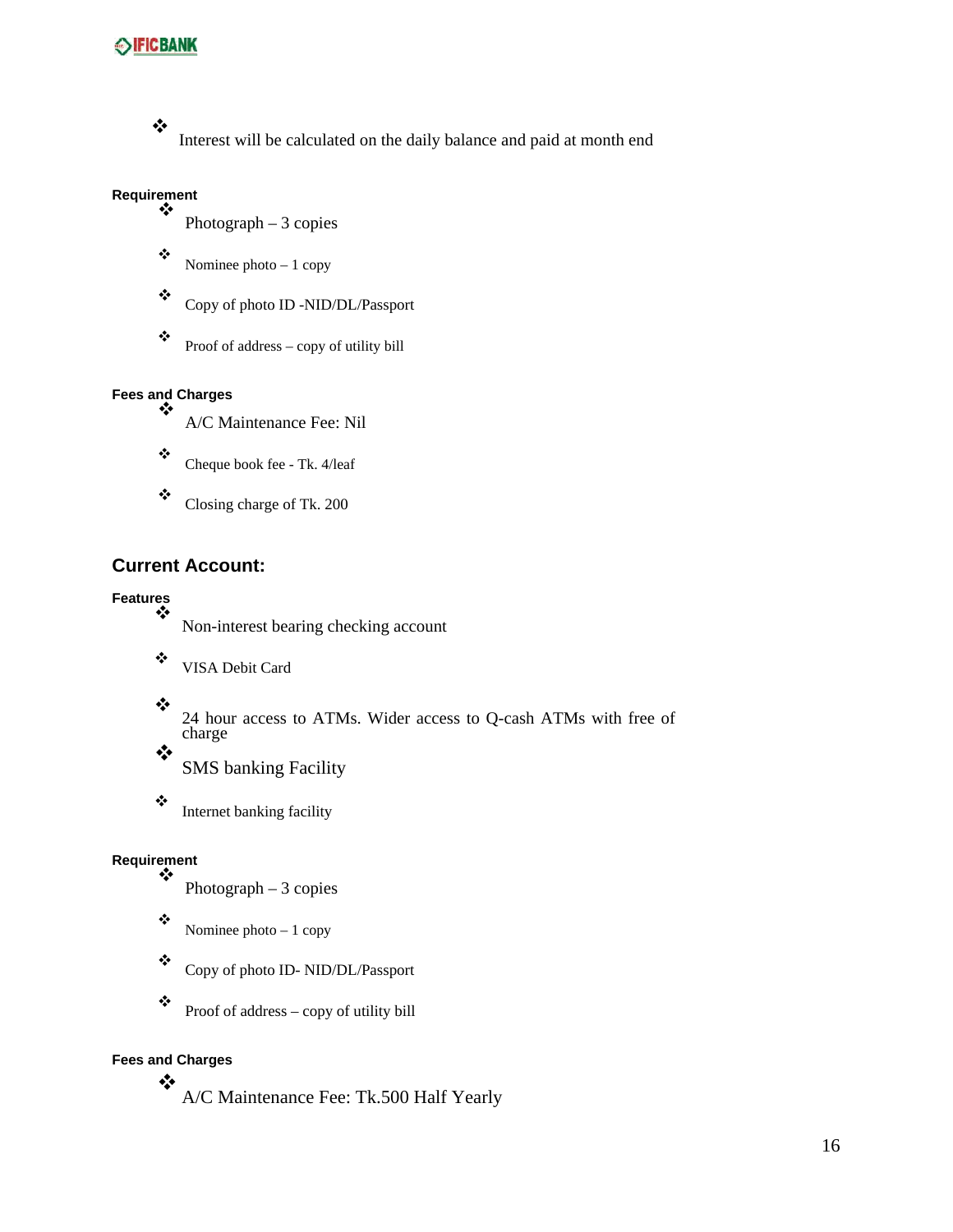❖ Cheque Book Fee: Tk.4/leaf

- Debit card fee: Tk.600
- $\ddot{\bullet}$  Closing charge: Tk. 300

#### **Special Notice Deposit – SND Account:**

#### **Features**

❖

A checking account, giving the option to deposit and withdraw money for day to day needs and earn interest on savings deposit

 $\frac{1}{2}$ 

Interest rate:

Less than Tk. 1 crore : 4.00% Tk. 1 crore - Tk. 25 crore : 6.00%

Tk. 25 crore - Tk. 50 crore : 6.00% Tk. 50 crore - Tk. 100 crore : 6.00% Tk. 100 crore & above : 8.00%

#### ❖

Interest will be calculated on the daily balance and paid at month end

# **Requirement**

- Photograph 3 copies
- $\bullet$  Nominee photo 1 copy

Copy of photo ID -NID/DL/Passport

 $\bullet$  Proof of address – copy of utility bill

#### **Fees and Charges** ❖

A/C Maintenance Fee: Tk.500 Half Yearly

- \* Cheque Book Fee: Tk.4/leaf
- Debit card fee: Tk.600
- $\ddot{\bullet}$  Closing charge: Tk. 300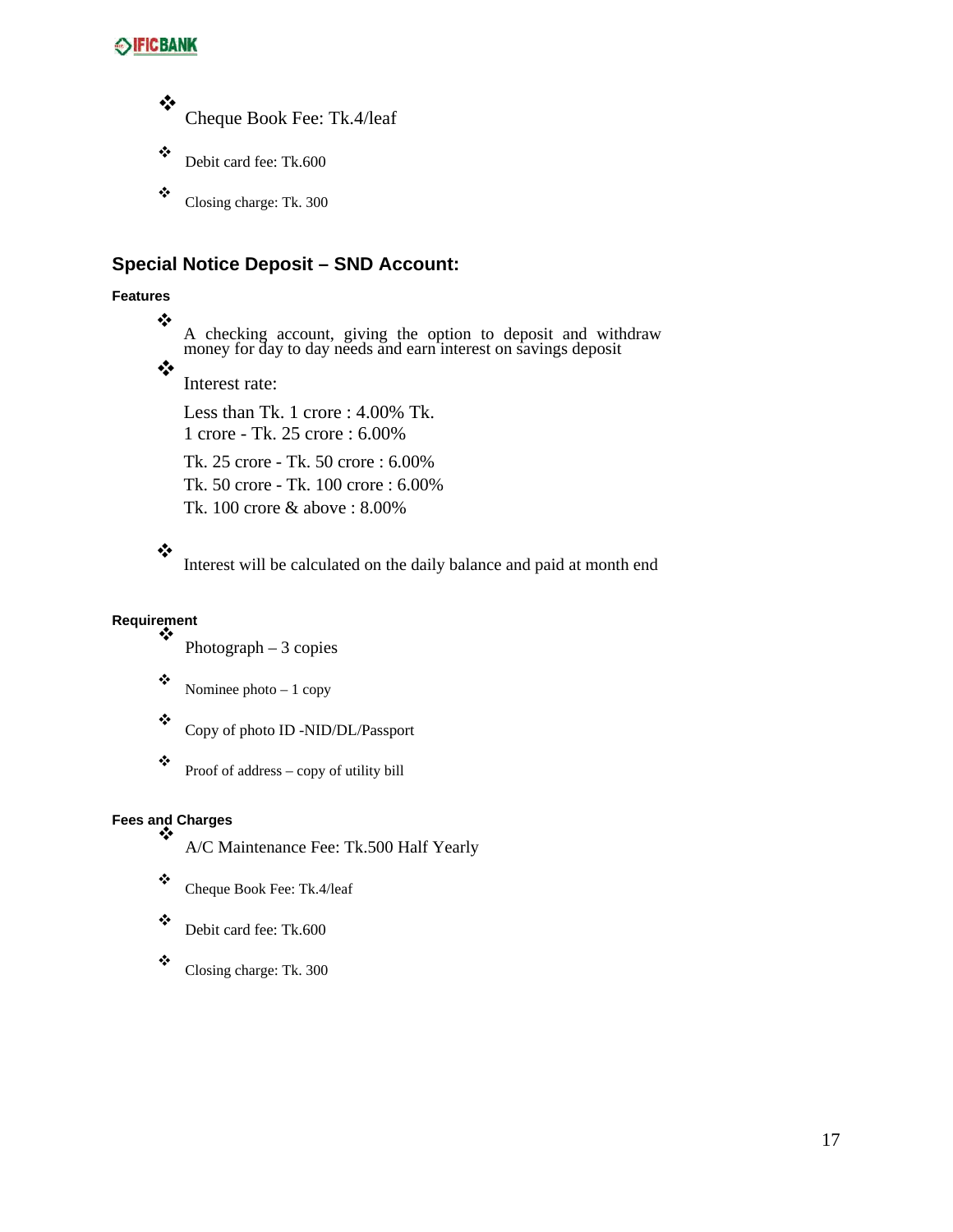## **Fixed Deposit Receipt (FDR):**

#### **Features**  $\cdot$

A term deposit account, guarantees interest on deposit

- $\ddot{\bullet}$  Interest rate: 9.50%
- $\ddot{\bullet}$  Flexible tenor: 1M, 3M, 6M & 12Months
- $\ddot{\bullet}$  90% loan facilities

#### **Requirement** ❖

- Photograph 3 copies
- $\bullet$  Nominee photo 1 copy
- Copy of photo ID –NID/DL/Passport
- $\bullet$  Proof of address copy of utility bill

#### **School Savings Plan – A Plus:**

#### **Features**

- ❖ Easy monthly installment based scheme account for school going students
- $\cdot$ Interest rate 10%
- $\ddot{\bullet}$  Flexible tenor: 3 years & 5 years

#### ❖

Scholarship facility of Tk. 7500.00 for both SSC & HSC, if the account holder secures 80%/Grade-A+/CGPA 5.00 marks (without forth subject) in the exam

#### **Requirement** ❖

- 2 copy photo of minor student
- Student ID
- $\ddot{\bullet}$  2 copies photograph of guardian
- Copy of photo ID -NID/DL/Passport of guardian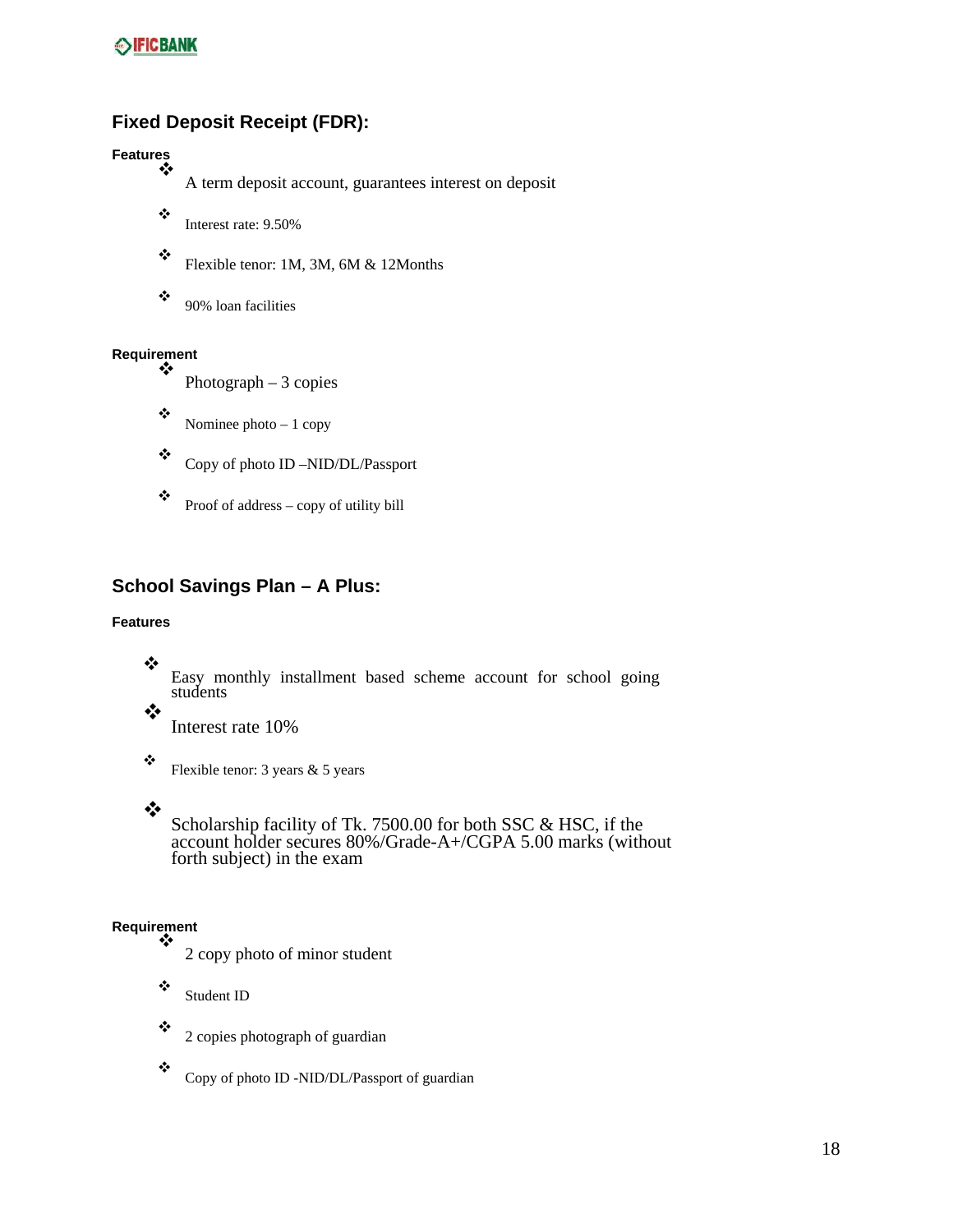❖ Proof of address – copy of utility bill

#### **Fees and Charges**

Nil

#### **Monthly Income Scheme – Protimash:**

#### **Features**

❖

A special kind of fixed deposit offers flexibility & comfort of having monthly return on investment.

 $\cdot$ Interest rate:

- For 1 Year : 12.25%

- For 2 Years : 12.00%

- For 3 Years : 12.00%

 $\cdot$ Flexible tenor: 1 year, 2 years, 3 years

\* Credit facility up to 80%

#### **Requirement** ❖

Photograph – 3 copies

 $\bullet$  Nominee photo – 1 copy

Copy of photo ID-NID/DL/Passport

 $\bullet$  Proof of address – copy of utility bill

#### **Fees and Charges**

Nil

## **Three Years Deposit Plus (3YDP):**

# **Features**

- Interest rate: 8.50%
- \* Credit facility up to 90% of the deposited amount.
- $\ddot{\bullet}$  Duration of the account is 3 years
- $\bullet$  Can be opened in joint names or in the name of any institutions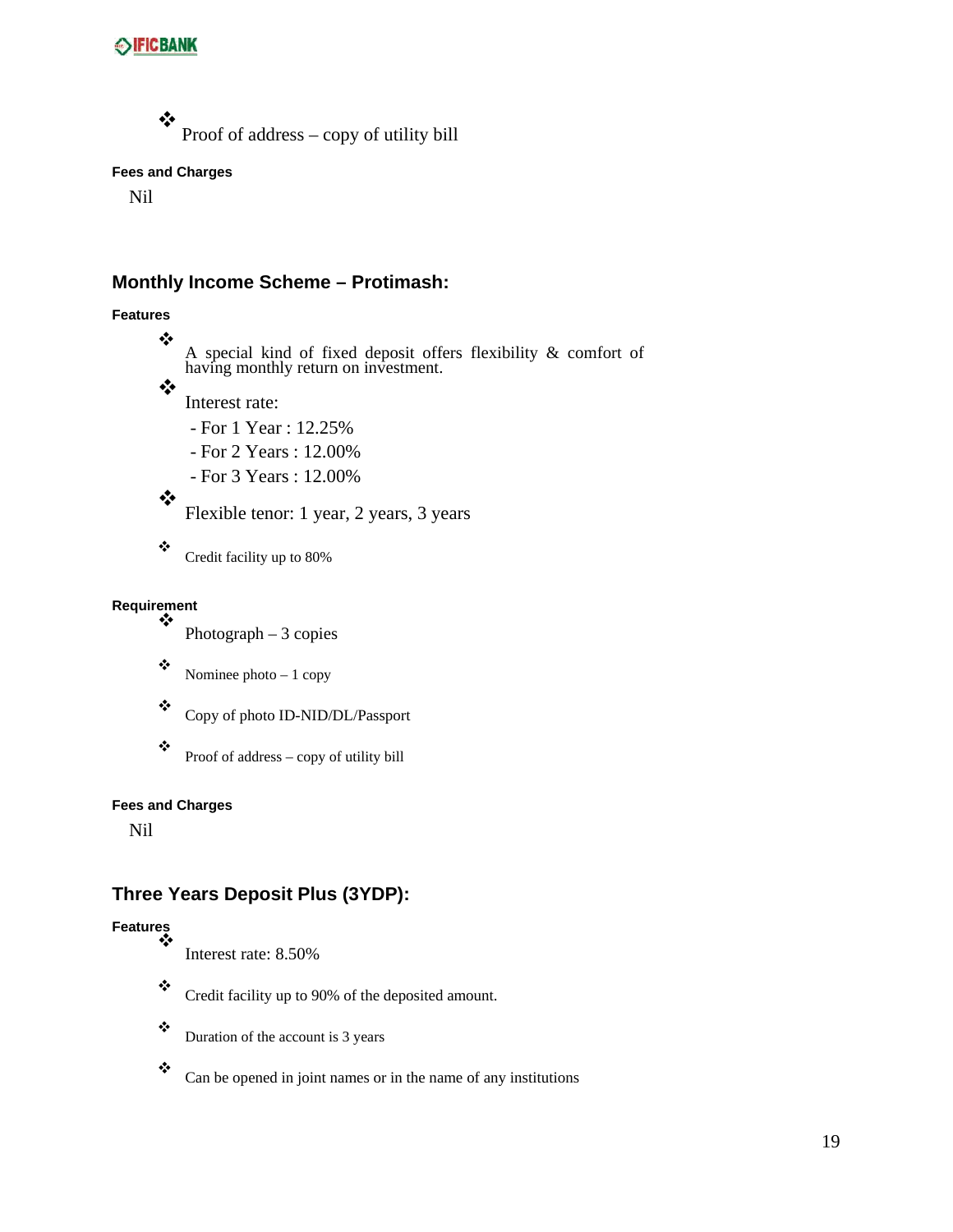#### **Requirement**  $\bullet^{\bullet}_{\bullet} \bullet$

- Photograph 3 copies
- Nominee photo  $-1$  copy
- Copy of photo ID-NID/DL/Passport
- $\bullet$  Proof of address copy of utility bill

#### **Fees and Charges**

Nil

#### **Double Return Deposit Scheme (DRDS):**

#### **Features** ❖

Double your initial deposit in 6 years  $\&$  3 months

 $\ddot{\bullet}$  Minimum deposit of Tk. 25,000.00

#### **Requirement** ❖

Photograph – 3 copies

 $\bullet$  Nominee photo – 1 copy

Copy of photo ID-NID/DL/Passport

 $\bullet$  Proof of address – copy of utility bill

#### **Fees and Charges**

Nil

#### **Millionaire Dream Plan (MDP):**

#### **Features** ❖

Be millionaire in 4Y/ 5Y/ 7Y and/or 10 Years with IFIC Bank

Flexible installment size  $-4Y$ : Tk. 16,900, 5Y: Tk. 12,800, 7Y: Tk. 8,200, 10Y: Tk. 4,850

❖

\* Credit facility up to 90% of principal amount but not less than Tk. 50,000.00

Insurance Coverage up to Tk. 500,000.00 for accidental death and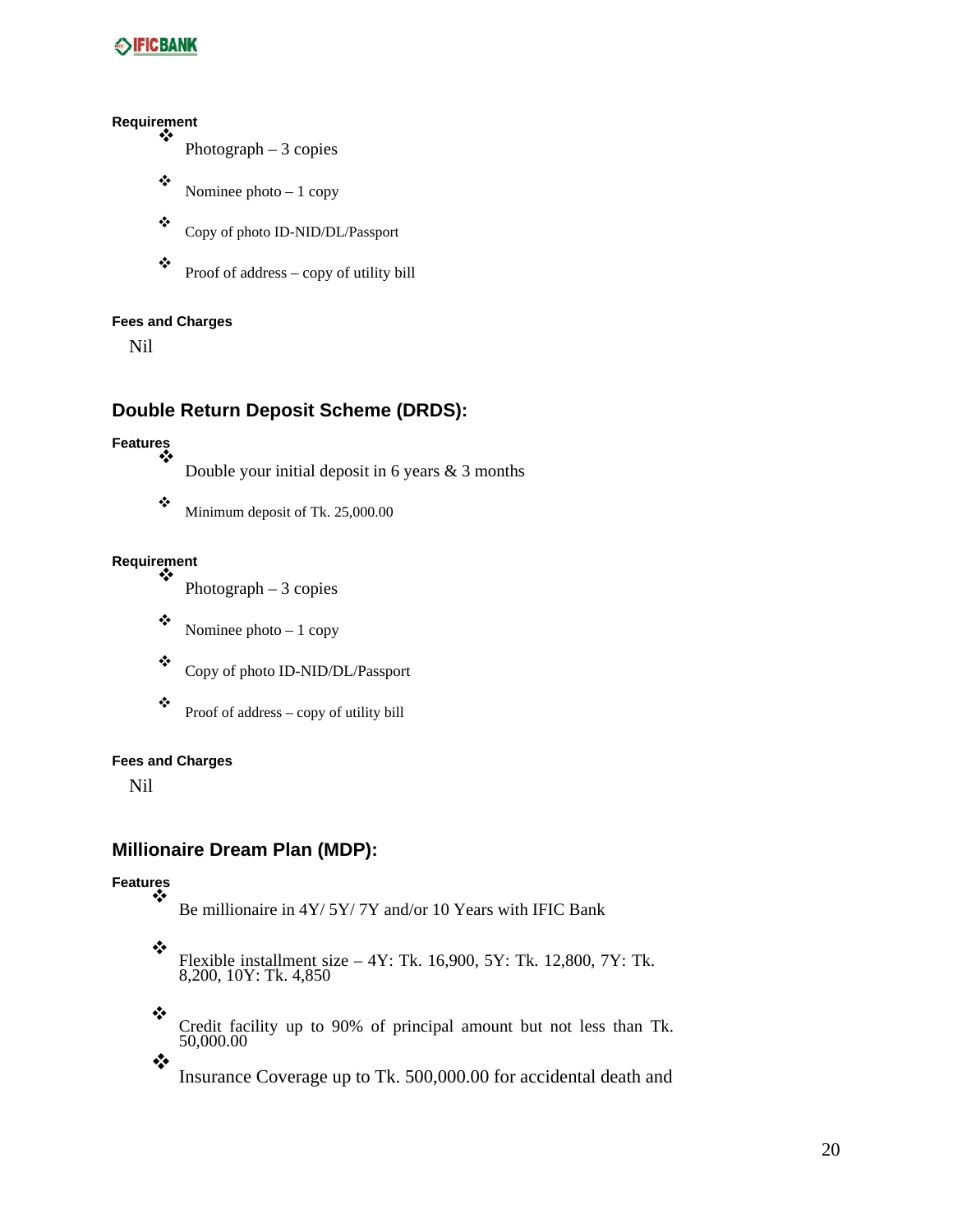

Tk. 50,000.00 for normal death.

❖

In case account is closed within a year, only principal amount will be paid to the client

# **Requirement**

- Photograph 3 copies
- $\bullet$  Nominee photo 1 copy
- Copy of photo ID-NID/DL/Passport

 $\bullet$  Proof of address – copy of utility bill

#### **Fees and Charges**

Nil

## **Pension Savings Scheme (PSS):**

# **Features**

- Interest rate: 12.00%
- $\bullet$  Duration of 3 years/ 5 years
- $\ddot{\bullet}$  Income tax rebate

 $\ddot{\bullet}$  Credit facility up to 80% of deposited principal amount

❖

Can receive full payment after maturity or option for a pension on monthly basis.

#### **Requirement** ❖

- Photograph  $-3$  copies
- $\bullet$  Nominee photo 1 copy
- Copy of photo ID -NID/DL/Passport
- $\bullet$  Proof of address copy of utility bill

#### **Fees and Charges**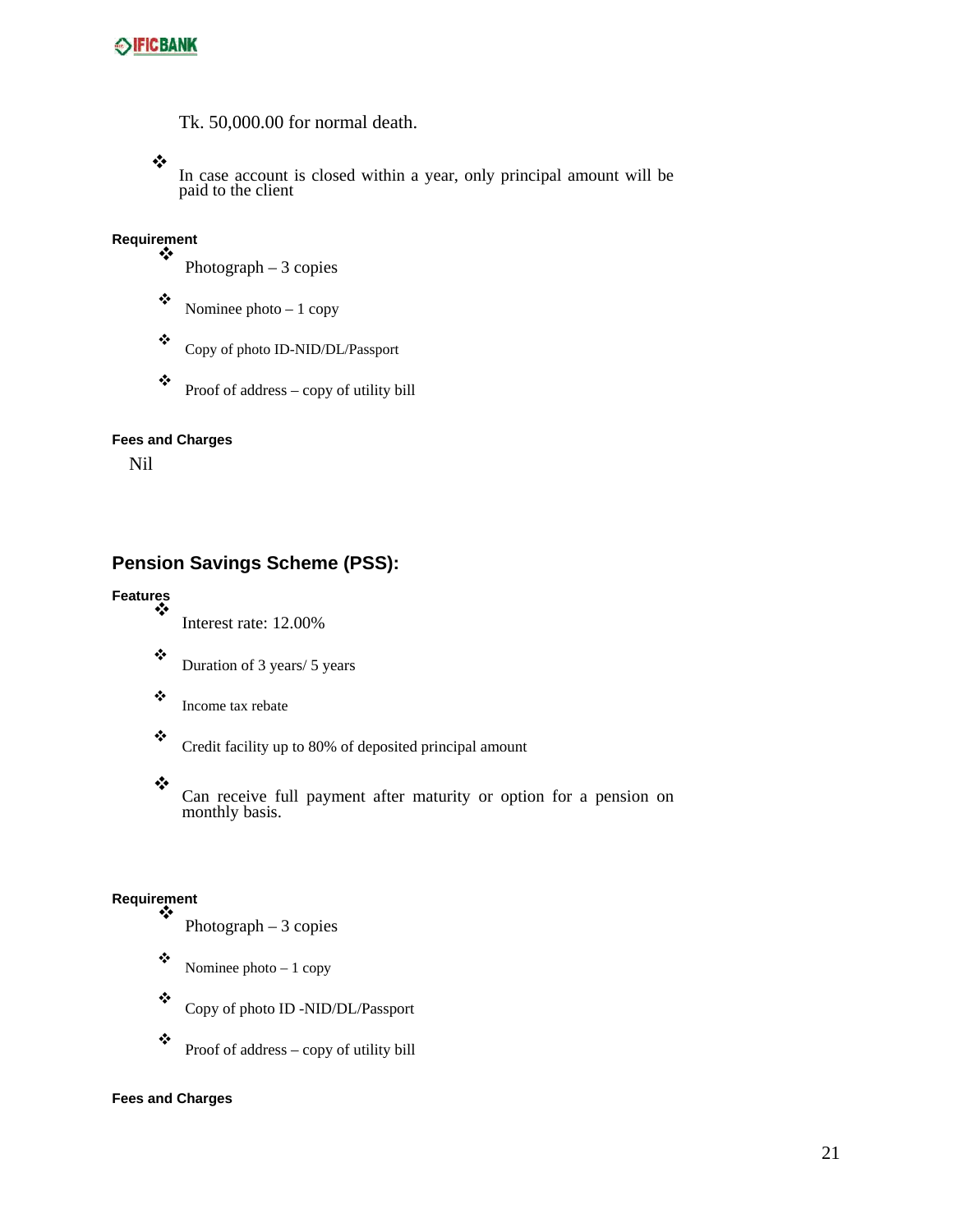#### Nil

#### **Maturity Table: Pension Savings Scheme (PSS):**

| <b>Monthly Installment</b> | After 03 Years | After 05 Years |
|----------------------------|----------------|----------------|
| 500                        | 21,562         | 40,595         |
| 1,000                      | 43,125         | 81,190         |
| 2,000                      | 86,250         | 162,381        |
| 3,000                      | 129,376        | 243,571        |
| 5,000                      | 215,626        | 405,953        |
| 10,000                     | 431,253        | 811,906        |
| 15,000                     | 646,880        | 12,17,859      |
| 20,000                     | 862,507        | 16,23,812      |
| 25,000                     | 1,078,134      | 20,29,765      |
| 50,000                     | 2,156,269      | 40,59,531      |

#### **School Savings Plan – A Plus**

#### **Features**

❖

Easy monthly installment based scheme account for school going students

 $\cdot$ 

Interest rate 10%

 $\ddot{\bullet}$  Flexible tenor: 3 years & 5 years

#### $\bullet^{\bullet}_{\bullet} \bullet$

Scholarship facility of Tk. 7500.00 for both SSC & HSC, if the account holder secures 80%/Grade-A+/CGPA 5.00 marks (without forth subject) in the exam.

#### **Requirement**

❖ 2 copy photo of minor student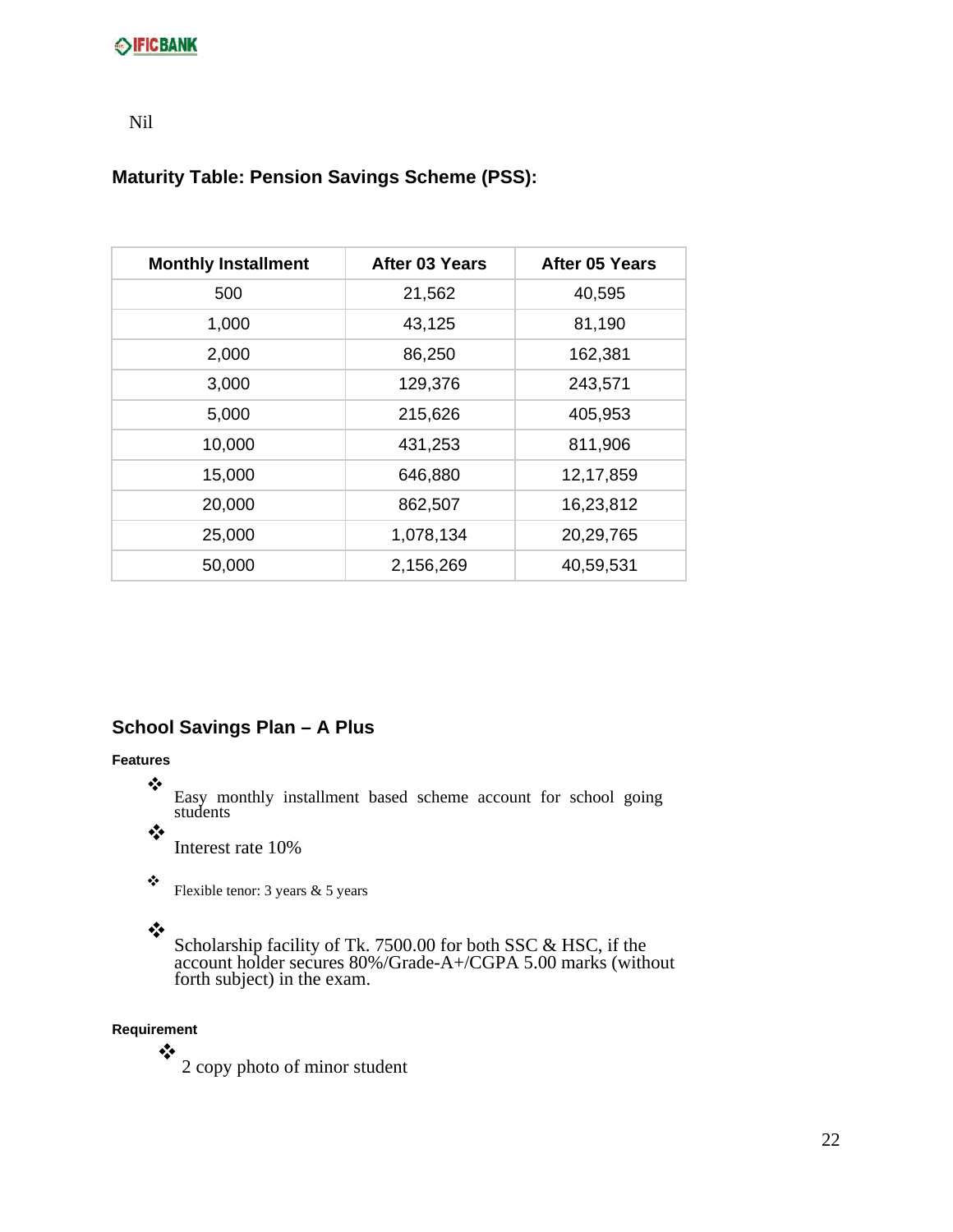❖ Student ID

- $\ddot{\bullet}$  2 copies photograph of guardian
- $\bullet$  Copy of photo ID -NID/DL/Passport of guardian
- $\bullet$  Proof of address copy of utility bill

#### **Fees and Charges**

Nil

| <b>Initial Deposit</b> | <b>Monthly Installment</b> | After 05 Years | After 07 Years |
|------------------------|----------------------------|----------------|----------------|
| 2.000.00               | 500.00                     | 42.336.00      | 64.404.00      |
| 4,000.00               | 1,000.00                   | 84.672.00      | 1,28,809.00    |
| 6.000.00               | 1.500.00                   | 1,27,009.00    | 1,93,213.00    |
| 8.000.00               | 2.000.00                   | 1,69,345.00    | 2,57,618.00    |
| 10,000.00              | 2,500.00                   | 2,11,681.00    | 3,22,022.00    |
| 12.000.00              | 3.000.00                   | 2,54,017.00    | 3,86,427.00    |
| 15,000.00              | 5,000.00                   | 4,15,309.00    | 6,34,301.00    |

**Maturity Table: School Savings Plan – A Plus:**

#### **2.12: Corporate Banking:**

IFIC Bank is offering specialist advices and products to corporate clients to meet diverse demands of the changing market scenario. The bank has an extensive branch network all over the country to expedite the client's business growth. The bank facilitates the clients to face the challenges and realize opportunities. The bank's main focus is relationship based banking and understanding corporate and institutional business environments. Products and services for corporate clients include: Working Capital Finance, Project Finance, Term Finance, Trade Finance, Lease Finance, Syndication Loan etc.

#### **2.13: Retail Banking:**

Retail Banking is mass-banking facility for individual customers to avail banking services directly from the wide branch network all over the country. The bank provides one-stop financial services to all individual customers through its innovative products & services to cater their need. With a view to provide faster and more convenient centralized online banking services,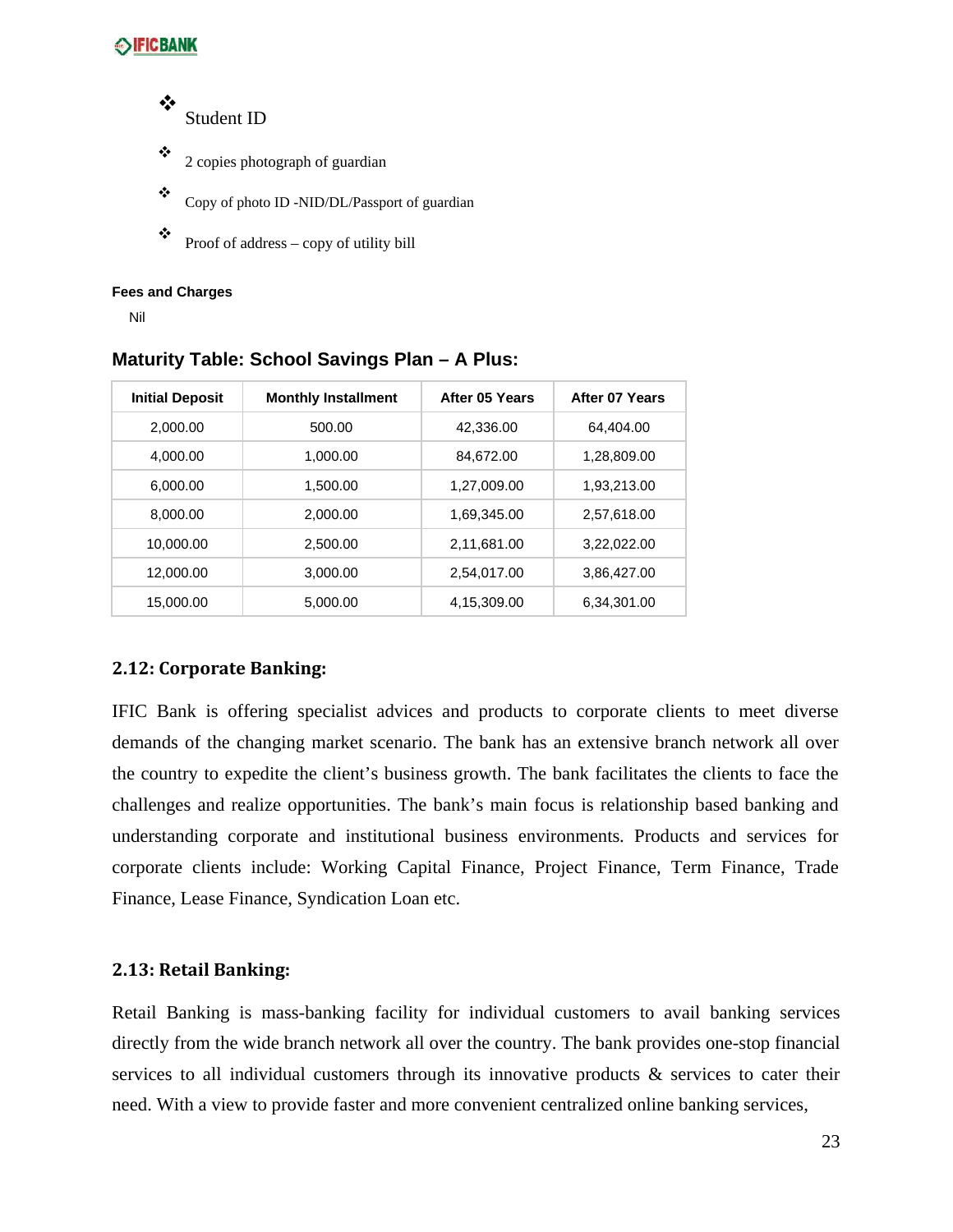now, all its branches have been brought under the real time online banking system.

IFIC Bank offers a wide variety of deposit products, loan product & value added services to suit the customer's banking requirements. Products and services for individual customer include: Consumer Finance, Deposit Product, Card, NRB Account, Student File, SMS Banking etc.

#### **2.14: SME Banking:**

The growth of Small and Medium enterprises (SMEs) in terms of size and number has multiple effects on the national economy, specifically on employment generation, GDP growth, and poverty alleviation in Bangladesh. At present, Small & Medium Enterprise sector is playing a vital role in creation of new generation entrepreneurs and 'Entrepreneurs Culture' in the country. Experience shows that borrowers of small enterprise sector prefers collateral free loan since normally they cannot offer high value security to cover the exposure.

To facilitate SME sector of the country, IFIC Bank provides collateral free credit facilities to the small & medium entrepreneurs across the country whose access to traditional credit facilities are very limited. The bank is offering 15 different products for

selected target groups, such as - Easy Commercial Loan, Retailers Loan, Muldhan Loan, Women Entrepreneur's Loan (Protyasha), Transport Loan, Working Capital Loan,

Project Loan, letter of Contractor's Loan, Bidder's Loan, Working Capital Loan, Project Loan, Letter of Guarantee, Letter of Credit Loan against Imported Merchandize (LIM), Loan against Trust Receipt etc.

#### **2.15: Agricultural Credit:**

Bangladesh is an agro-based country and majority of the population is dependant on Agriculture. Although maximum of the total population is dependant on agriculture, its contribution to GDP has gradually come down. Moreover, every year a huge amount of food grain and other agricultural products are imported to meet the demand of the country. In order to achieve desired growth in agriculture sector of the country the bank is committed to increase present loan portfolio in agricultural sector. IFIC Bank is offering Agriculture Loan products namely –

i) Krishi Saronjam Rin - for Agriculture Equipments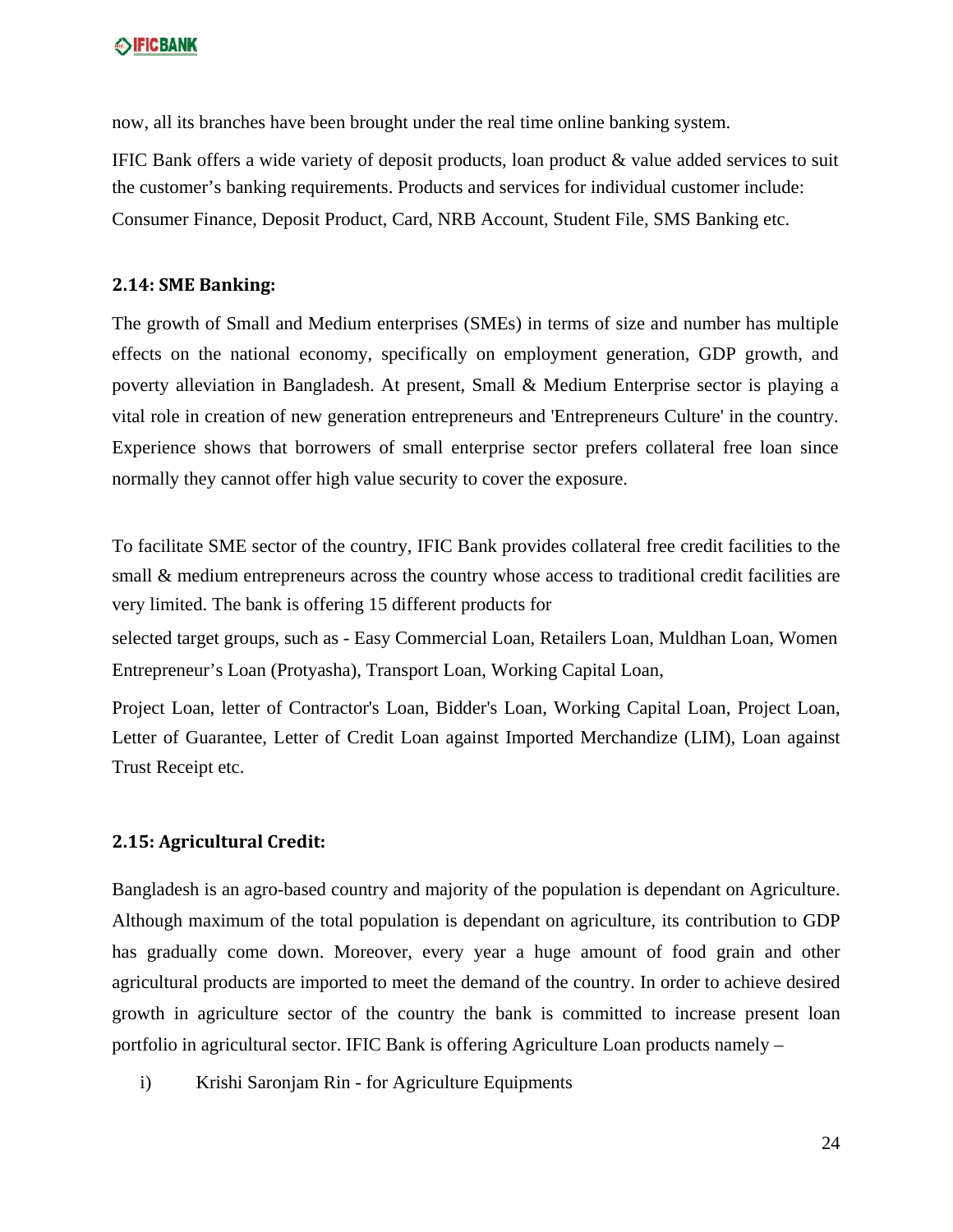- ii) Shech Saronjam Rin for irrigation equipments
- iii) Poshupokkhi & Motsho Khamar Rin for Live Stock & Fish Culture &
- iv) Phalphasali Rin for Fruit Orchard for individuals & group at micro level.

#### **2.16: Lease Finance:**

Lease means a contractual relationship between the owner of the asset and its user for a specified period against mutually agreed upon rent. The owner i.e. the Bank is called the Lessor and the user i.e. the customer is called the Lessee. Lease finance is one of the most convenient source of financing of assets viz. machinery, equipment vehicle, etc.

IFICBL, the highly capitalized private Commercial Bank in Bangladesh has introduced lease finance to facilitate funding requirement of valued customers and growth of their business houses.

Its lease facility is extended to the items like Industrial Machinery, Luxury bus, Mini bus, Taxi cabs.

#### *Lease items:* ❖

Vehicles like Luxury Bus, Mini bus, Taxi Cabs, Cars, Pick-up, CNG three wheeler, etc.

❖ Industrial Machinery & Equipment. Medical Equipment.

❖ Machinery for Agro–based Industry. Construction Equipment.  $\bullet^{\bullet}_{\bullet} \bullet$ 

Office Equipment.

- $\ddot{\cdot}$  Generators, Lifts & Elevators for commercial place.
- \* Sea or River Transport.
- \* Computer for IT Education Center.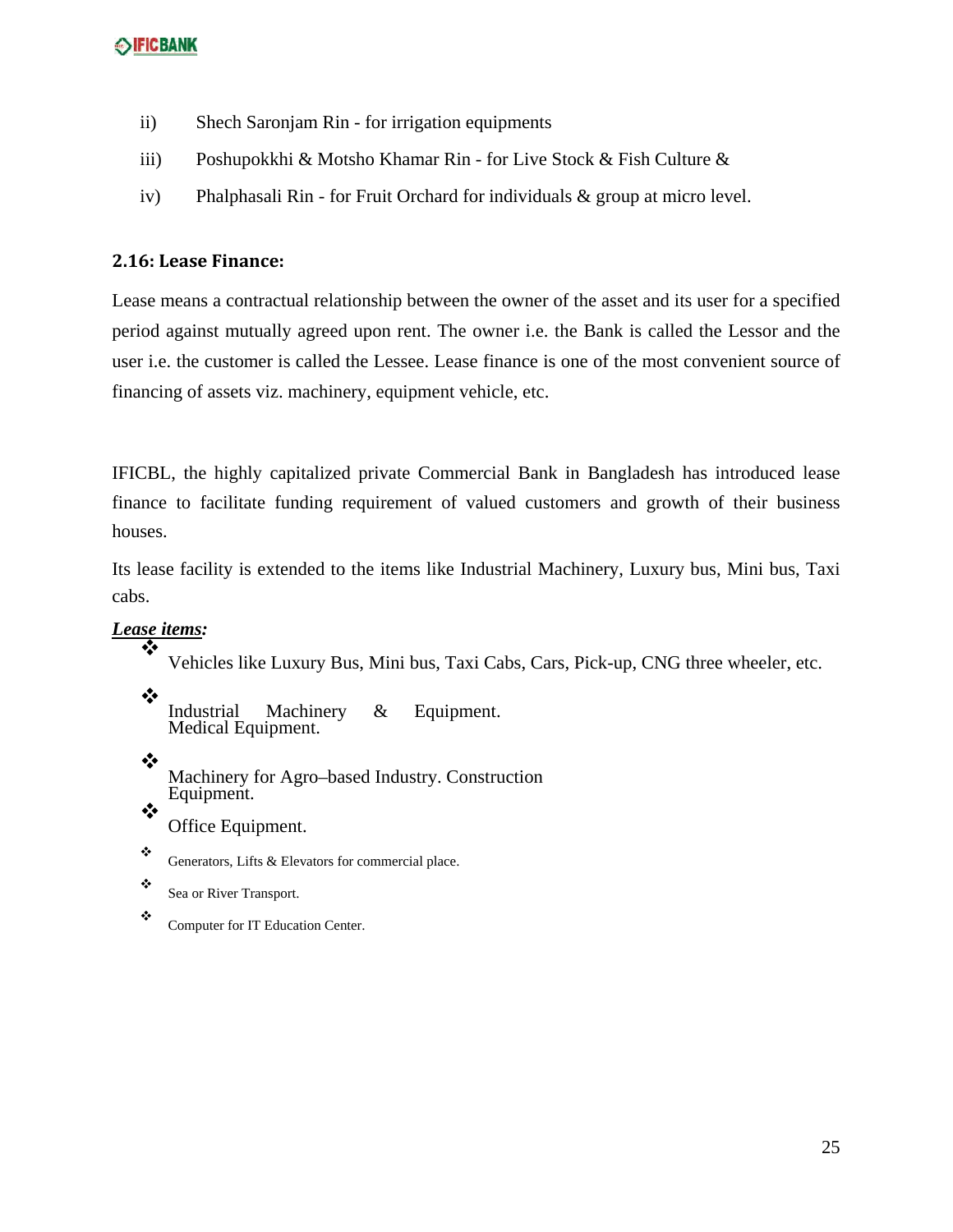

#### **2.17: Money Transfer:**



Joining with one of the world renowned money transfer service " *Money Gram*", IFICBL has introduced its customers to the faster track of remittance. Now IFICBL can bring money in Bangladesh from any other part of the globe in safer and faster means than ever before.

This simple transfer system, being on line eliminates the complex process and makes it easy and convenient for both the sender and the receiver. Through IFICBL–Money Gram Transfer Service, money will reach its destination in minutes by affordable, reliable and convenient financial services.

#### **2.18: Treasury & Capital Market:**

IFIC Bank Limited is devoted to capital Market of the country and offers world standard brokerage services for individual and institutional investors. The Bank is responsible for origination of sales, buy and trading of securities of Capital markets. It aims to provide relevant support to its customer with sophisticated and innovative financial solutions and delivering the highest quality of services. It has a seat in Dhaka Stock Exchange Limited.

The Treasury Division of IFIC Bank is engaged with Cash Management, Liquidity Planning and

Liquidity Protection. It is also conscious to protect all the bank's Assets and Profits against loss due to domestic as well as global financial realities, particularly Interest and Exchange Rate fluctuations. The Treasury Department is also regarded as a Profit Center, which generates income by trading instruments in the Financial Market.

To manage treasury unit as profit centre, along with guidance from regulatory authorities, the bank equipped itself with clear policies, fit organization structure, deployment of trained staff, modern infrastructural facilities and technological initiatives.

Major functions of treasury division of IFIC Bank are –

❖ Fund Management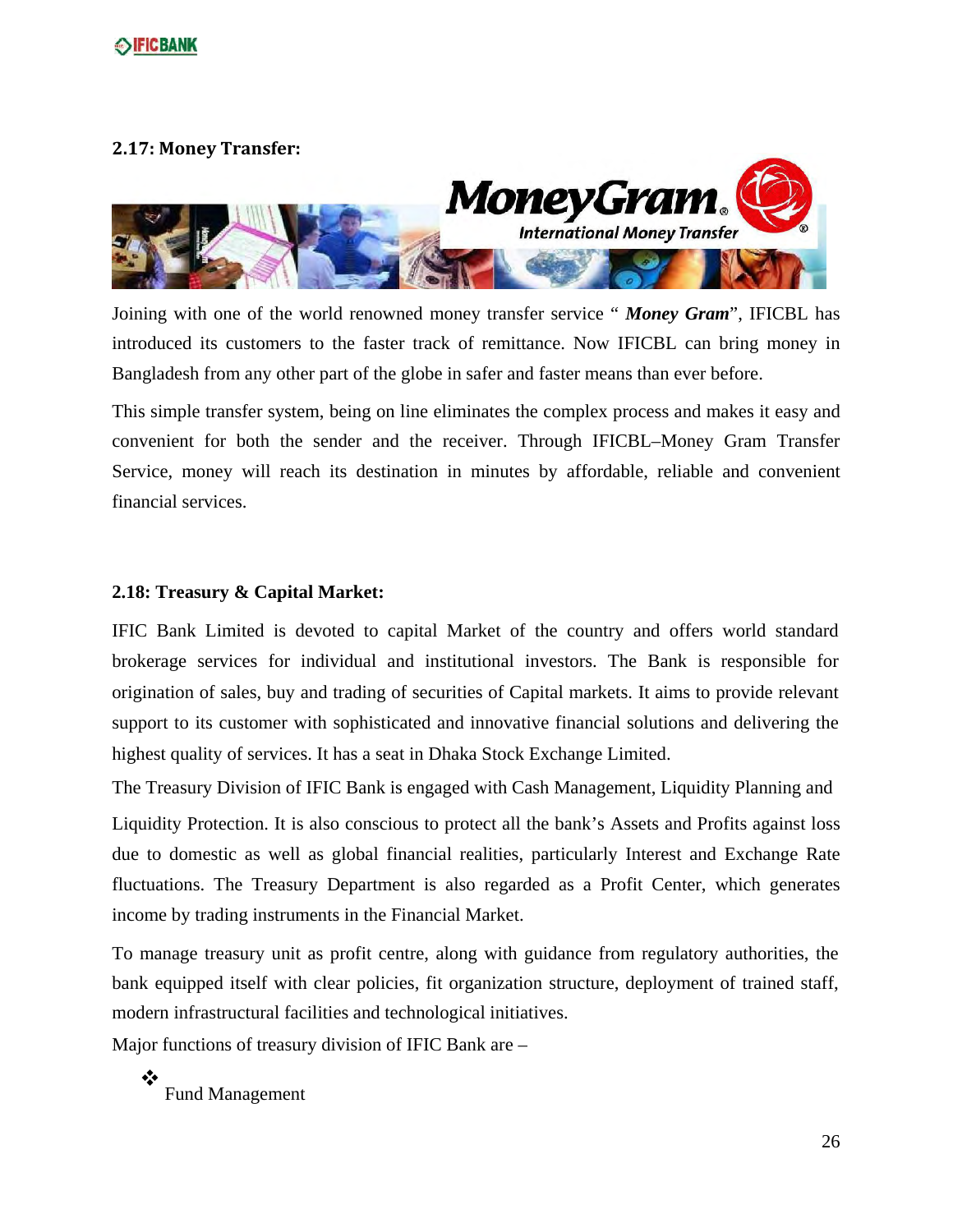```
❖
  Management of Statutory Requirement 
  Investment 
❖
   Trading of Foreign exchange & Money Market Instruments Asset 
  Liability Management 
❖
  Risk Management
```
IFIC Bank has a dedicated Treasury team which is capable of providing all treasury solutions through wide range of Treasury products. IFIC Treasury has four different desks, which are specialized in their own area to provide best services with respect to pricing, best possible solution for customer requirement and market information.

#### **2.19: Cheque book issue:**

❖

Firstly the customer will fill up the cheque requisition form.

❖

❖

Authorized Officer Asses all of these Cheque requisition and send it to the Head Office with a cheque requisition application.

Head Office sends Cheque book to the branch.

 $\ddot{\bullet}$  Put entry in the Cheque book issue Register.

#### ❖

❖

The leaves of the Cheque book under issue shall be counted to ensure that all the leaves and the requisition slip are intact and the name  $\&$  account number shall be written on all

the leaves of the Cheque book and on requisition slip.

The name and the account number of the customer shall be written in the Cheque

book register against the particular Cheque book series.

Customer comes for the Cheque book.

#### ❖

❖

Taken signature in the Cheque book Register from the customer and put entry in the computer software.

❖

Then the Cheque book is handed over to the customer after taking acknowledgement on the requisition slip.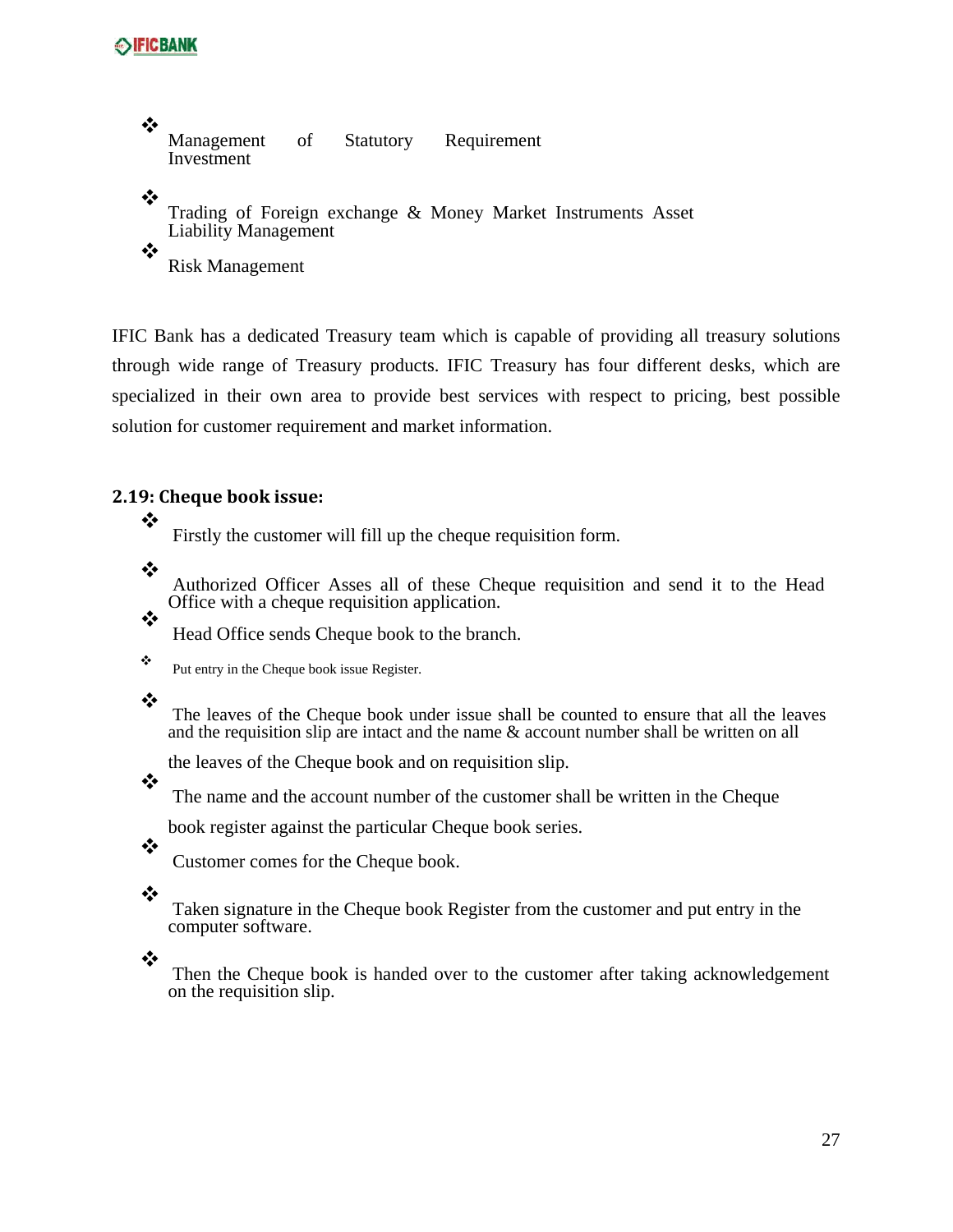#### **2.20: Transfer of an account to another Branch:**

Sometimes the customer wants to transfer his account to another branch due to various reasons. IFIC Bank, Chapai Nawabganj Branch, also gives this kind of facility to the customer. In this case, they will have to submit an application to the branch manager stating the reasons. The officer verifies the signature and finds out the balance of the party. The holder also submits the rest cheque leaves along with the application. Then the officer issues an Inter Branch Credit Advice (IBCA) to that branch and a debit voucher with the balance of deposit in that account. He also sends the account opening form and specimen signature card to that new branch. The new branch officer verifies the customer signature with account opening form supplied to him. The amount mentioned in the IBCA considered as the initial deposit of the new branch.

#### **2.21: Dispatch Section:**

Dispatch division mainly operates the letter to the client, Inter Bank Credit Advice (IBCA), Inter

Bank Debit Advice (IBDA), Out ward Bill Collection (OBC) to the other banks for internal

transaction with the bank.

These two types of books are:

1. Inward mail -- for receiving letters

2. Outward mail -- for sending letters

#### **2.22: Establishment section**:

This section deals with employees' salary, many types of internal expenses such as purchases of stationary, equipment, machinery, payment of labor cost and convince. In case of leave of absence employee collects prescribed form from this section.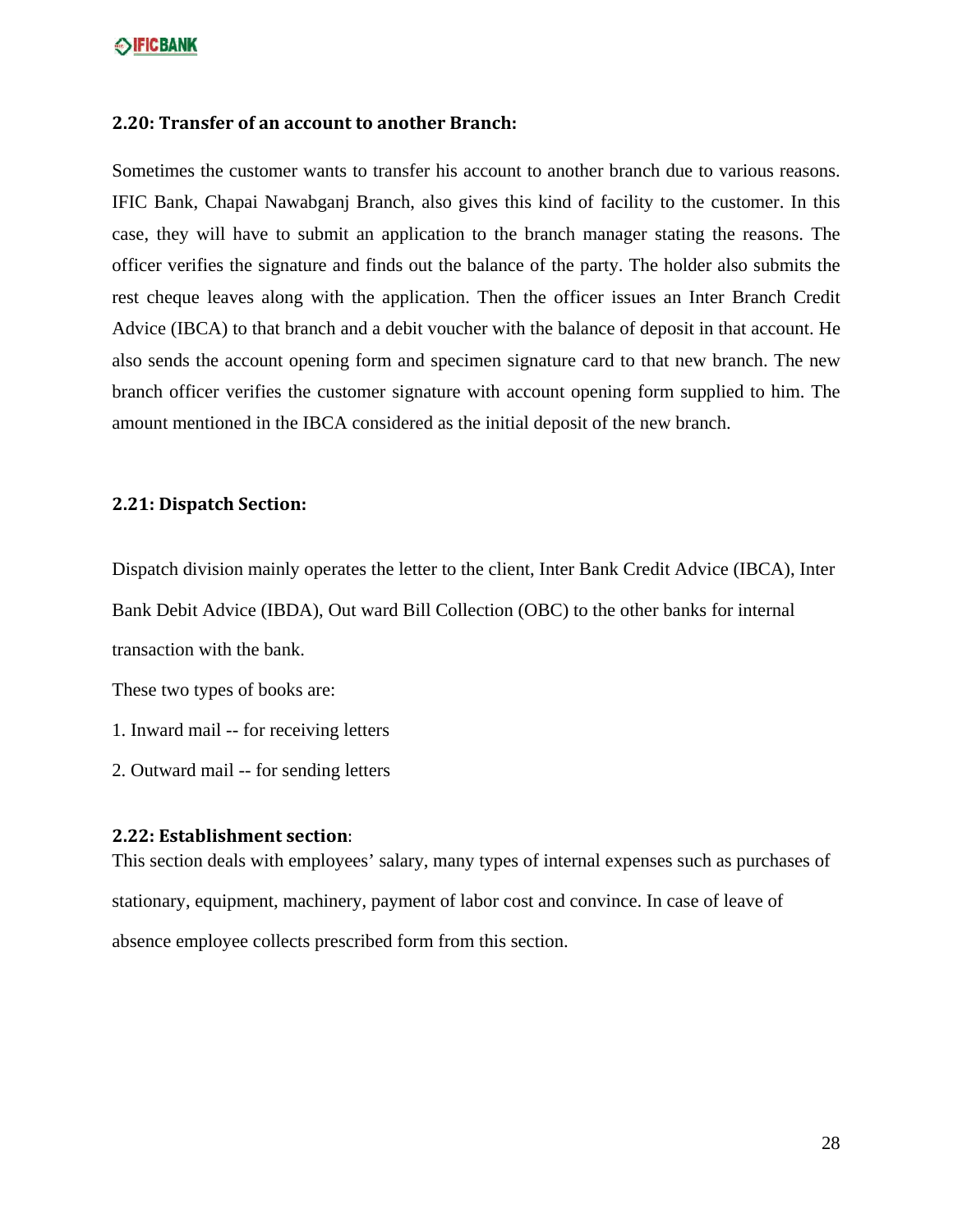

# **PART – C MY EXPERIENCE IN IFIC BANK LIMITED**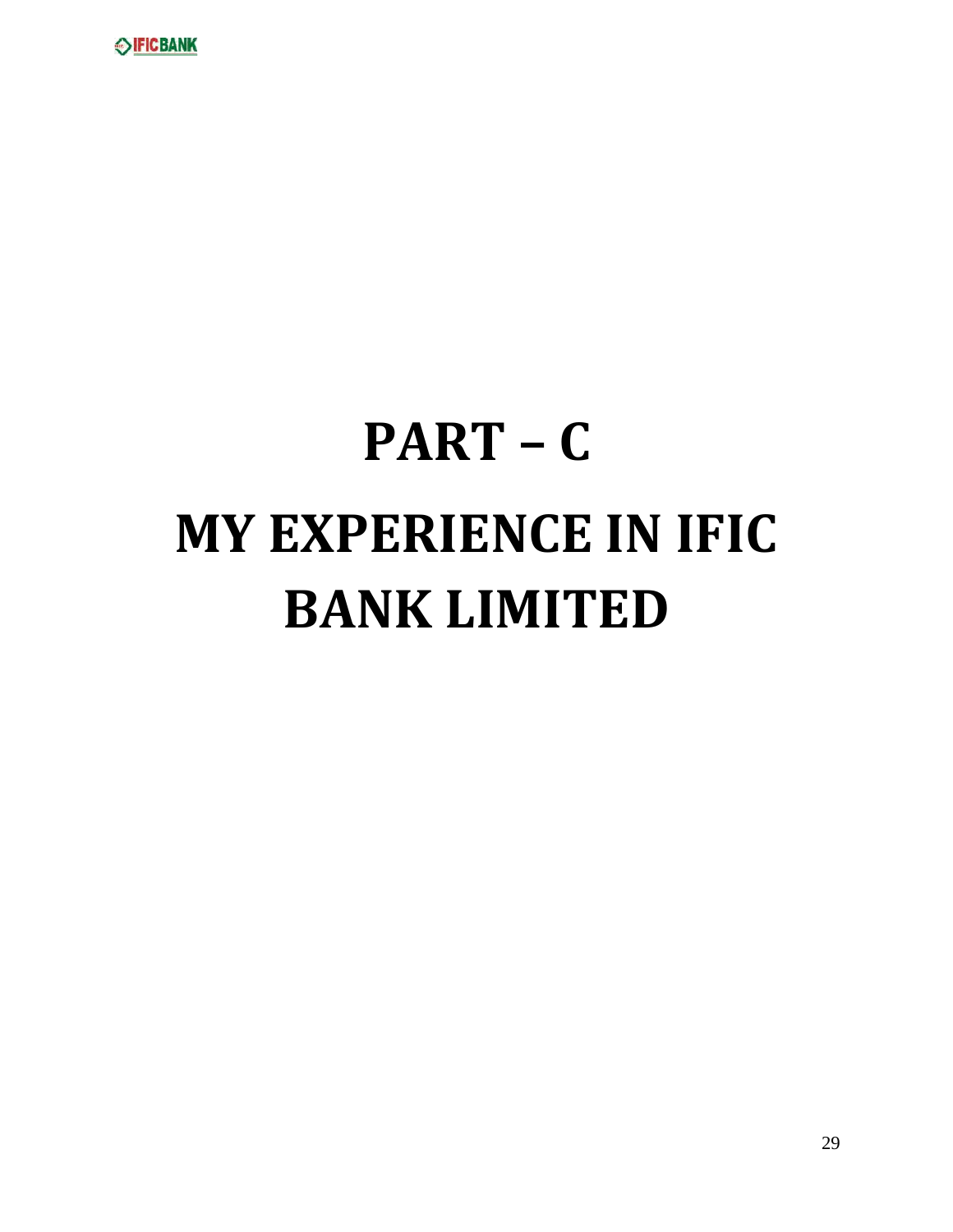#### **3.0: My experience in IFIC Bank Limited:**

In IFIC Bank I worked in the General Banking department. I was placed in the account opening section. I was responsible for opening all type of account of the customer. It was a great experience for me because I achieved a lot of practical and professional knowledge. The office environment is very pretty and friendly. All employees are very responsive and caring. They always helped me to learn extensively. Employees were doing their job as a team. They help each other in every situation. They accepted me cordially and treated me as their team member. In the account opening section at first customer used to come for creating account/s then I tried to discover the purpose of the account of the customer. If the customer were confident enough about the account type then only I proceeded further otherwise I suggested them the type of account that suited them the most and the photocopy of the documents (like: Passport sized photograph, National ID card of account holder & Nomine, TIN Certificate, Trade license etc) they were needed to submit to the bank. Upon submission, I verified all the relevant documents and necessary information. Further, I used to take signature of the applicant in the prescribed account opening form of IFIC Bank Ltd. I used to fill up the account opening form and get verified by the relationship manager. Then I entered that information into the Bank's online system. Then, the customer used to get the account number and they had to deposit minimum amount in that account number. In this way different accounts were created by me and future transactions were carried out in those accounts. With this responsibility I also used to write debit/credit vouchers, pay order, deposit slips, cheques etc. All in all, it was a great time when I was doing my internship in IFIC Bank Ltd. It was a great official environment. Really, I achieved fruitful knowledge from this bank and the employees. I think this experience will make my future career path more suitable and easy.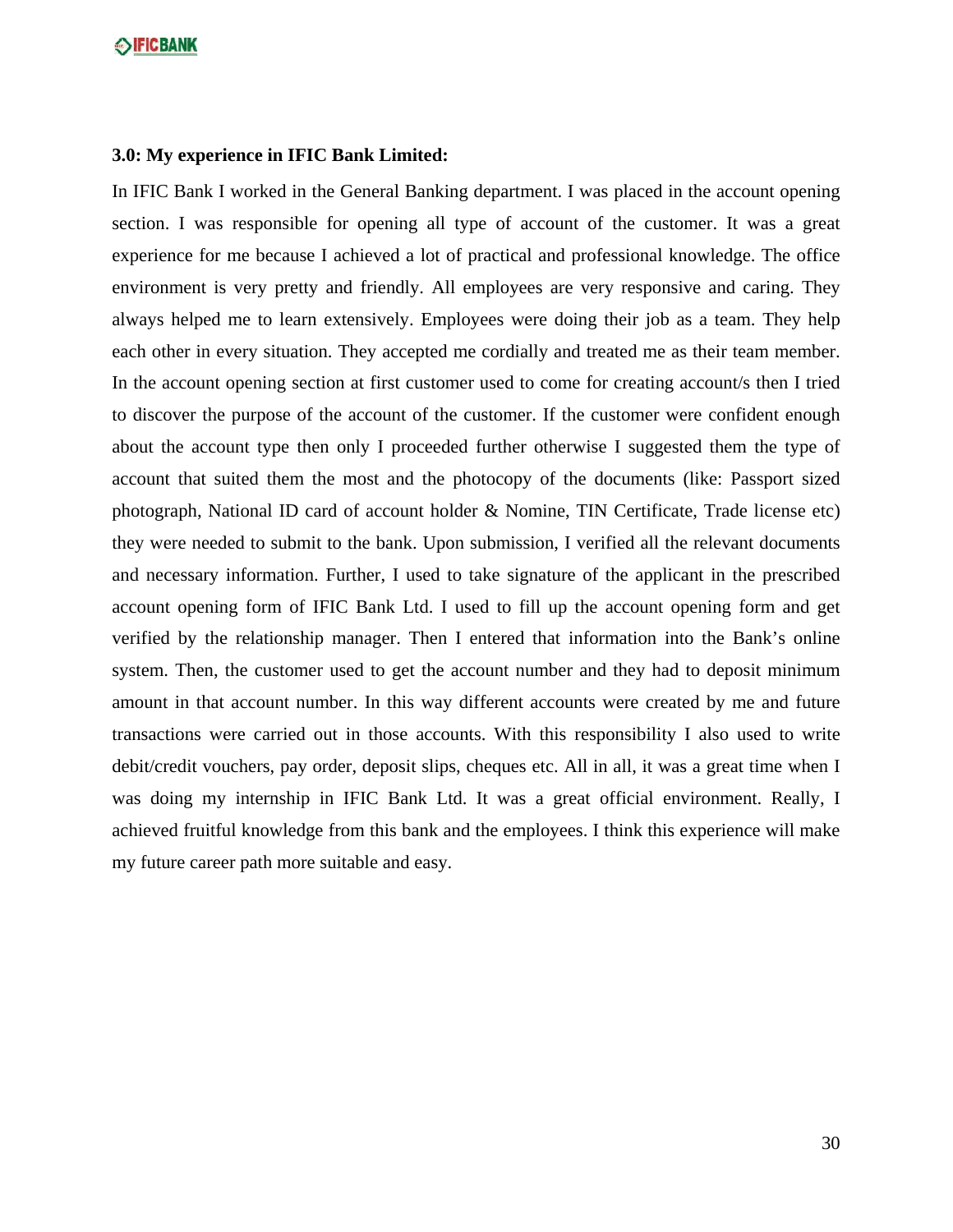

# **PART – D OVERVIEW OF GENERAL BANKING DEPARTMENT**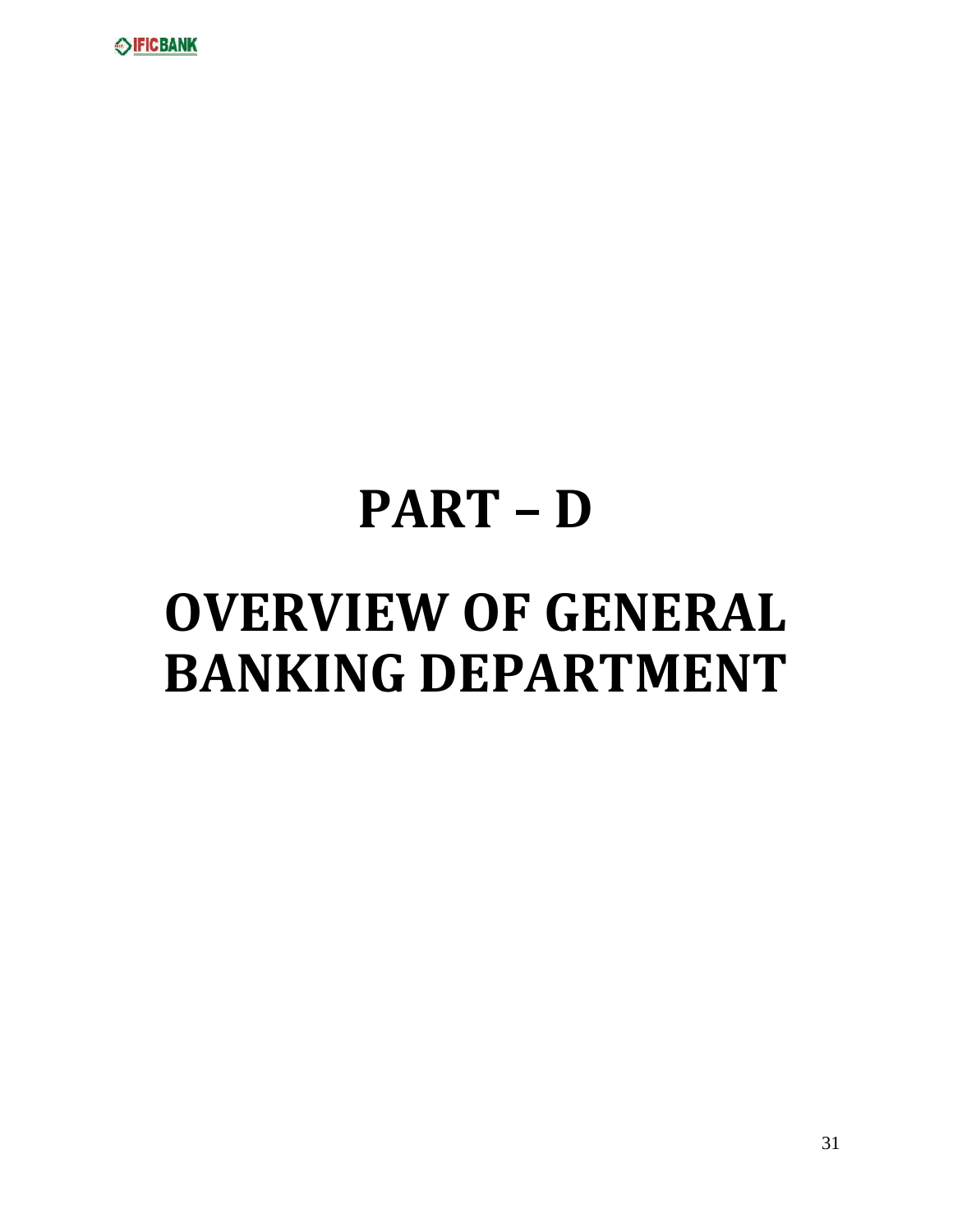#### **4.0: Introduction of IFIC Bank Ltd in Moulvibazar, Dhaka‐ Branch:**

IFIC Bank Limited of Moulvibazar Branch is one of the profitable Branch of IFIC Bank Limited is located at 6/1 Mokim Kattara, Moulvibazar, Chawkbazar, Dhaka.

## **4.1: Manpower and position at Moulvibazar Branch of IFIC Bank Ltd:**

| SL <sub>No.</sub> | Grade                    | <b>Number of</b><br><b>Employees</b> | Remarks/Total |
|-------------------|--------------------------|--------------------------------------|---------------|
| 01                | Senior Principal Officer | 02                                   | 02            |
| 02                | Principal Officer        | 03                                   | 03            |
| 03                | Senior Officer           | 04                                   | 04            |
| 03                | Junior Officer (Cash)    | 04                                   | 04            |
| 04                | Officer                  | 02                                   | 02            |
| 05                | <b>Other Attendant</b>   | 03                                   | 03            |
| 06                | <b>Security Guard</b>    | 02                                   | 02            |
|                   | 20                       |                                      |               |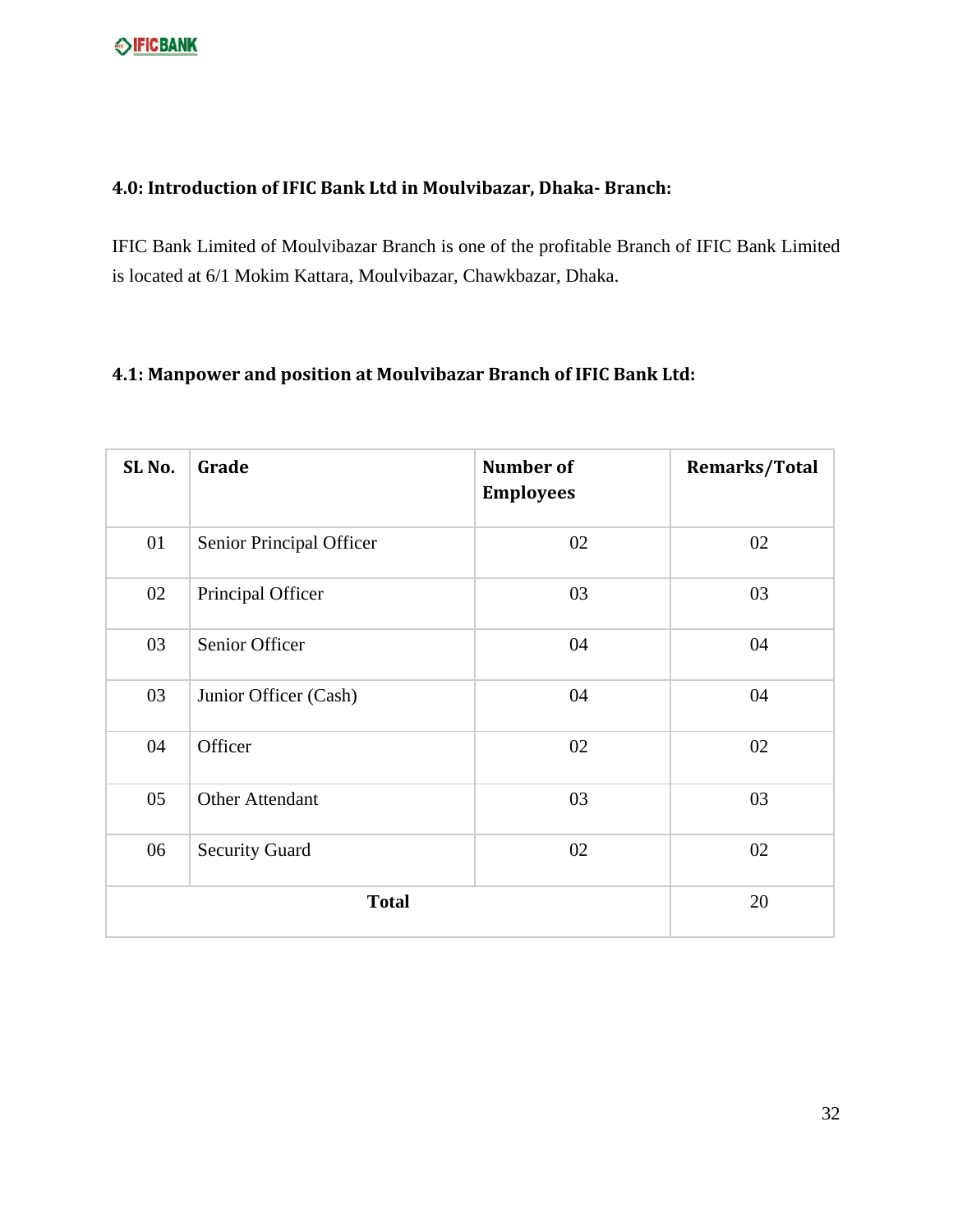#### **4.2: Online Branch Banking:**

This bank has set up a wide area network (WAN) across the country to provide online branch banking facility to its valued clients. Under this scheme, clients of any branch shall be able to do banking transaction at other branches of the bank. Under this system a client will be able to do following type of transactions:

- $\cdot$ Cash withdrawal from his / her account at any branch of the bank.
- $\bullet$  Cash deposit in his / her account at any branch of the bank irrespective of the location.
- \* Cash deposit in other's account at any branch of the bank irrespective of the location.
- $\bullet$  Transfer of money from his / her account with any branch of the bank.

#### **4.3: Deposit portrait of IFIC Bank Ltd. (Moulvibazar Branch):**

| Type of account | No. of account | Amount in Tk. |
|-----------------|----------------|---------------|
| CD              | 1139           | 14,707,516.94 |
| <b>SB</b>       | 2712           | 41,820,317.92 |
| <b>STD</b>      | 33             | 15,004,033.77 |
| <b>FDR</b>      | 1144           | 39, 36, 20427 |
| <b>PSS</b>      | 649            | 29,142,336    |
| <b>MIS</b>      | 84             | 32,250,000    |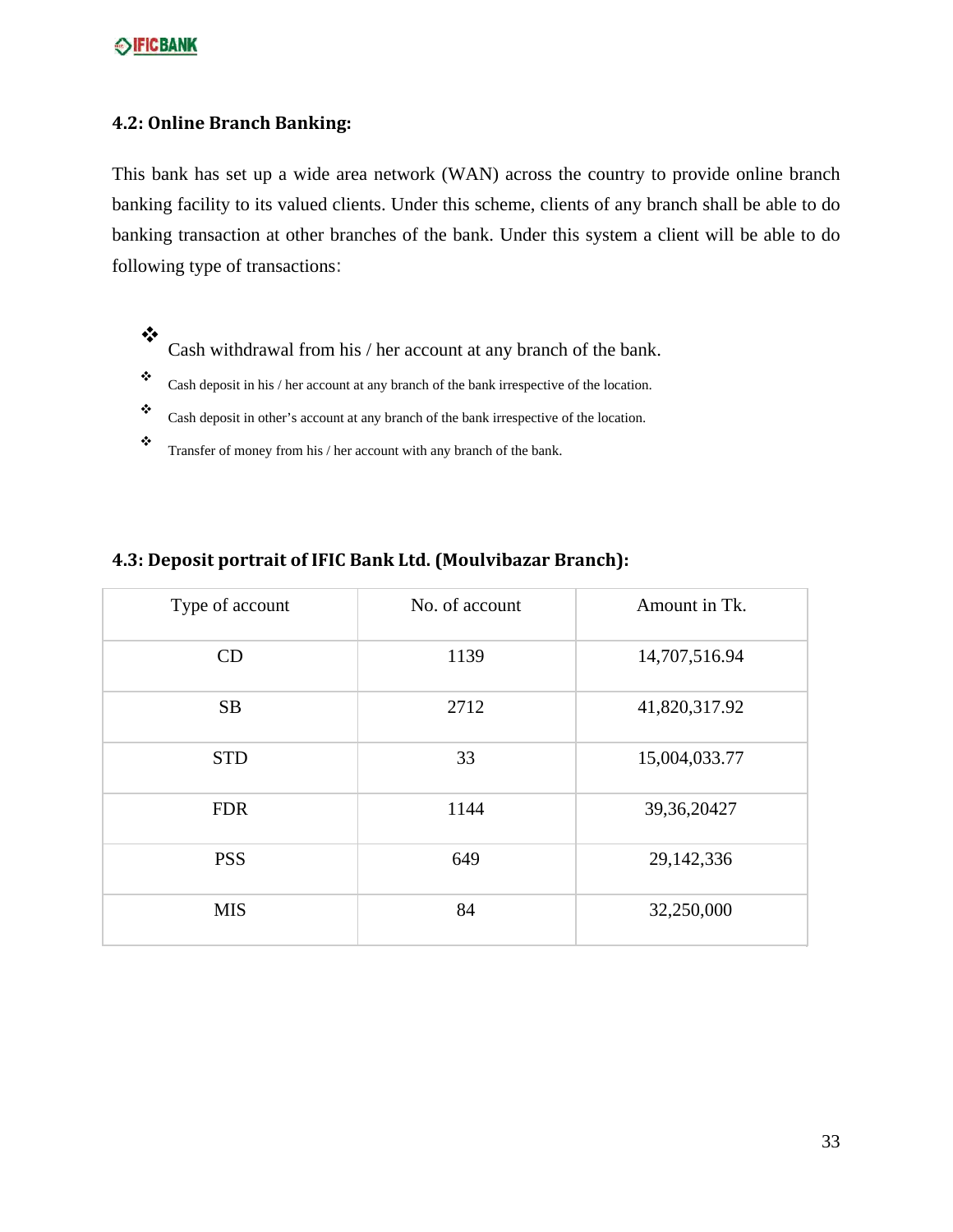#### **4.4: Daily work plan:**

The bank works Five days a week from 10.00 am to 6.00 pm. No transaction is held after 4.00pm with customers. There are formal break for launch and prayer time. Generally the daily meeting held after the work time. The work time and the policies regarding attendance are very much rigid.

#### **4.5: Communication:**

Communication within the branch is often described as formal or informal. Formal communication refers to communication that follows the official chain of command or is part of the communication required to do one's job. For example, when a manager asks an employee to complete a task, he or she is communicating formally. Any communication that takes places within prescribed organizational work arrangements would be classified as formal.

Informal communication is organizational communication that is not defined by the organization's structural hierarchy. When employees talk with each other in the launch room, as they pass time here and there, that's informal communication. Informal communication system fulfills two purposes in organizations:

It permit the employees to satisfy their need for social interaction, and it can improve the organization performance by creating alternative, and frequently faster and more efficient, channels of communication.

#### **4.6: General Banking:**

During my practical orientation I was placed in General Banking of IFIC Bank Limited at Moulvibazar Branch. General Banking is the starting point and main function of all the banking operations. It is the department which provides day-to-day service to the customers. It is associated with financial transactions to facilitate customer service. However, there are other departments for successful banking operations.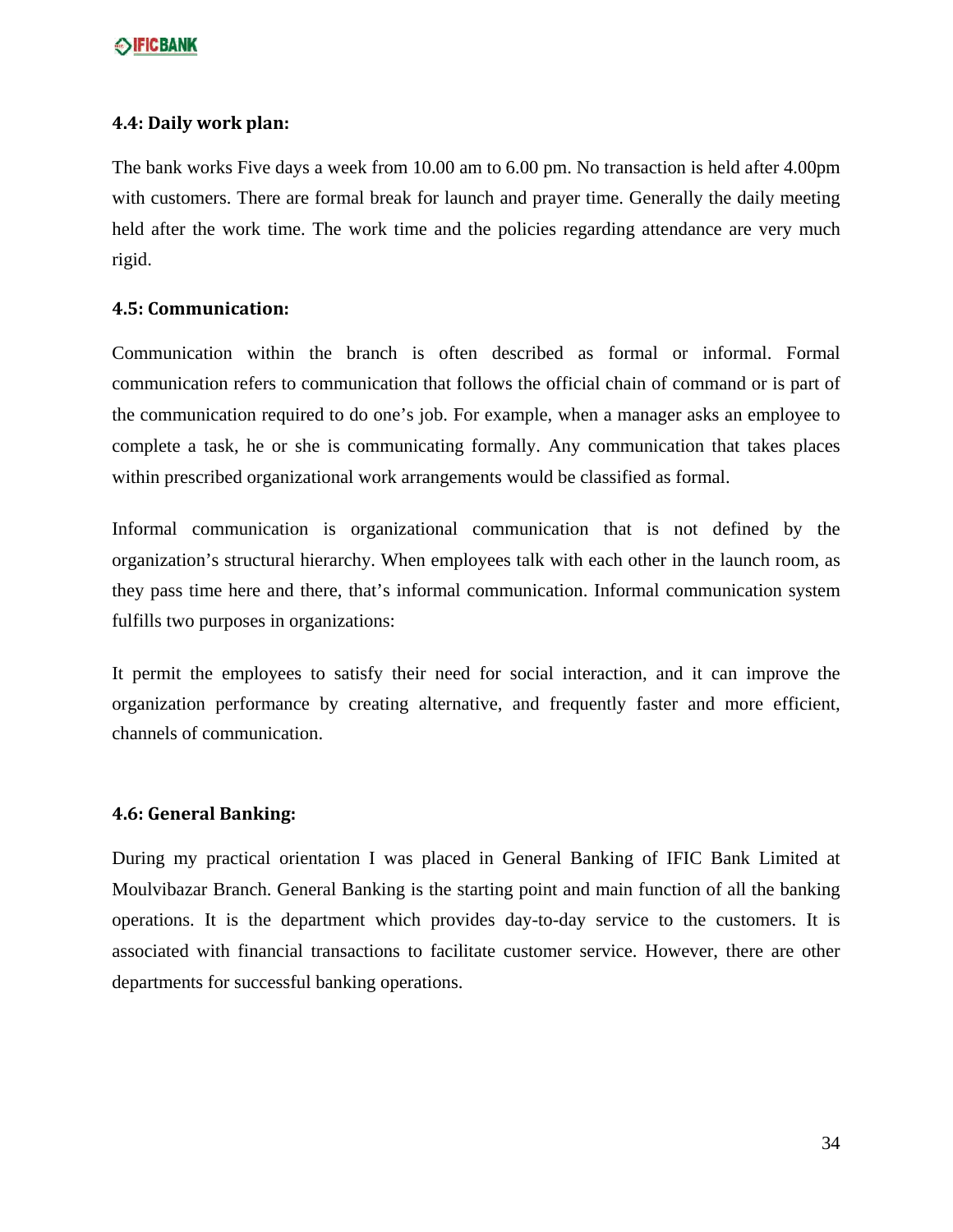#### **4.7: Functions of General Banking:**

This department maintains following functions:

- ❖ Accounts Opening section.
- Cash section
- \* Clearing section.
- \* Remittance section.

#### **4.8: Accounts Opening Section:**

This section opens different types of account for their valued customers. Selection of customer is very important for the bank because bank's success and failure largely depends on their customers. If customers are bad they creates fraud and forgery by their account with bank and, this destroys the goodwill of the bank. So, this section takes extreme caution in selecting its valued customer.

#### **4.9: Types of Accounts:**

Accounts can be classified into two types:

| <b>Operative Account</b>       | <b>Non-Operative Accounts</b> |
|--------------------------------|-------------------------------|
| <b>Current Deposit Account</b> | FDR A/C                       |
| PSS A/C                        |                               |
| <b>Savings Deposit Account</b> |                               |
| MIS A/C                        |                               |
| STD A/C                        |                               |

#### **4.9.1: Current Account (CD)**:

Current account is convenient for the business persons who needs frequent transaction. In case of Current Account no interest is given to the account holder. There are current accounts for individual, joint current account, proprietorship current account, partnership current account, and limited company current account. It is a running and active account, which may be operated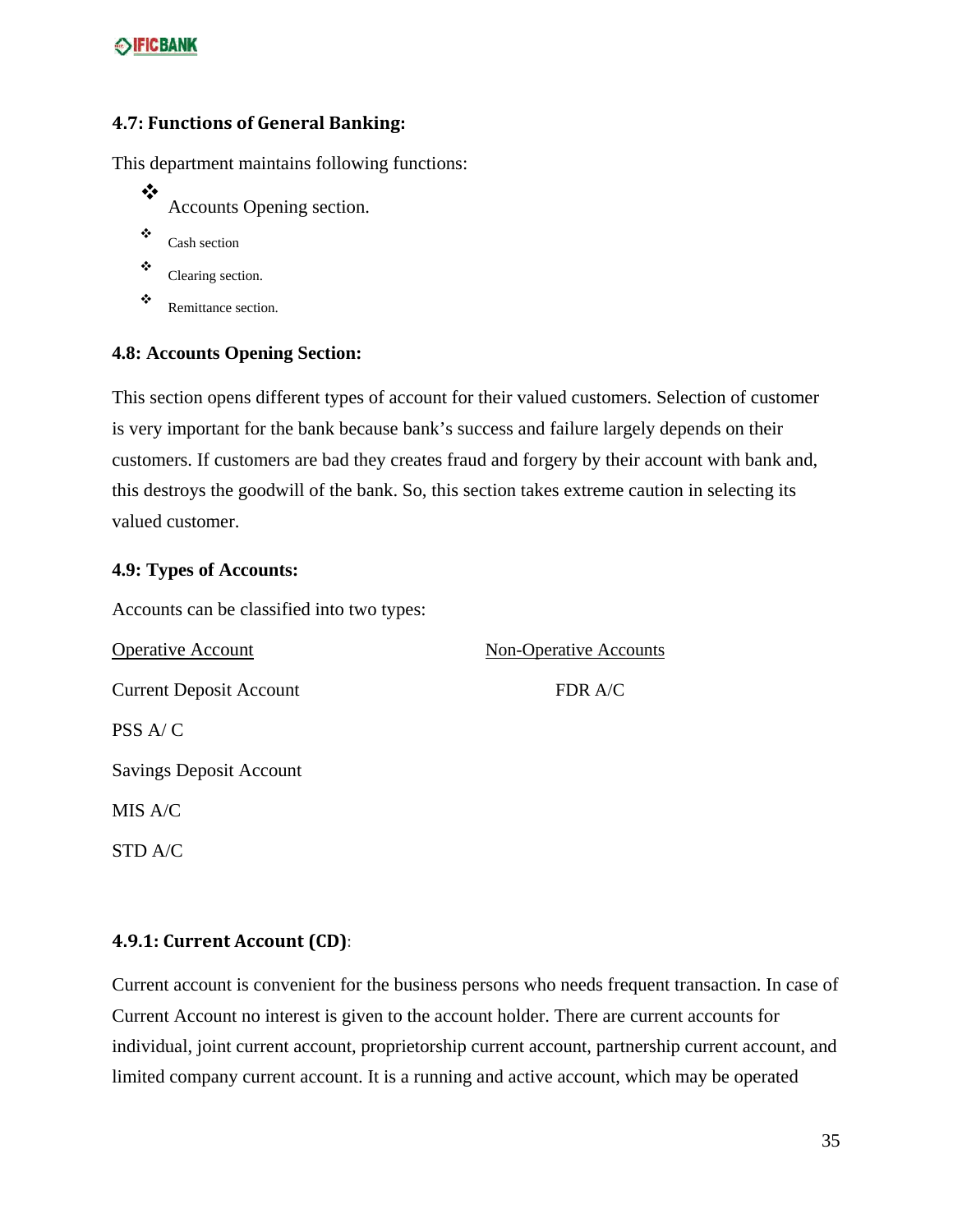upon any number of times during a working day. There is no restriction on the number and the amount of withdrawals from a current account.

#### **Documentation: Proprietorship:**

- $\checkmark$ Attested photocopy of Trade License
- $\checkmark$ Two copies of passport size photographs of account holder.
- $\checkmark$ National ID Card photocopy
- $\checkmark$ Documentation: Partnership
- $\checkmark$ Attested photocopy of Trade License
- $\checkmark$ Two copies of passport size photographs of account holder
- $\checkmark$ National ID Card photocopy
- $\checkmark$ Attested photocopy of Partnership deed.

#### **Documentation: Private Limited Company:**

- Attested photocopy of Trade License
- $\checkmark$ Two copies of passport size photographs of directors With
- $\checkmark$ National Id card photocopy

 $\checkmark$ 

 $\checkmark$ 

- $\checkmark$ Certified copies of Memorandum and Articles of Associations
- $\checkmark$ Certificate of Incorporation and copy of TIN certificate.
- $\checkmark$ List of directors as per return of Joint Stock Company with signature
- $\checkmark$ Resolution for opening account with the bank.

#### **Documentation: Public Limited Company:**

- Attested photocopy of Trade License
- $\checkmark$ Two copies of passport size photographs of directors with
- $\checkmark$ national Id card photocopy
- $\checkmark$ Certified copies of Memorandum and Articles of Associations
- $\checkmark$ Certificate of Incorporation
- $\checkmark$ Certificate of Commencement of business and copy of TIN certificate.
- $\checkmark$ List of directors as per return of Joint Stock Company with signature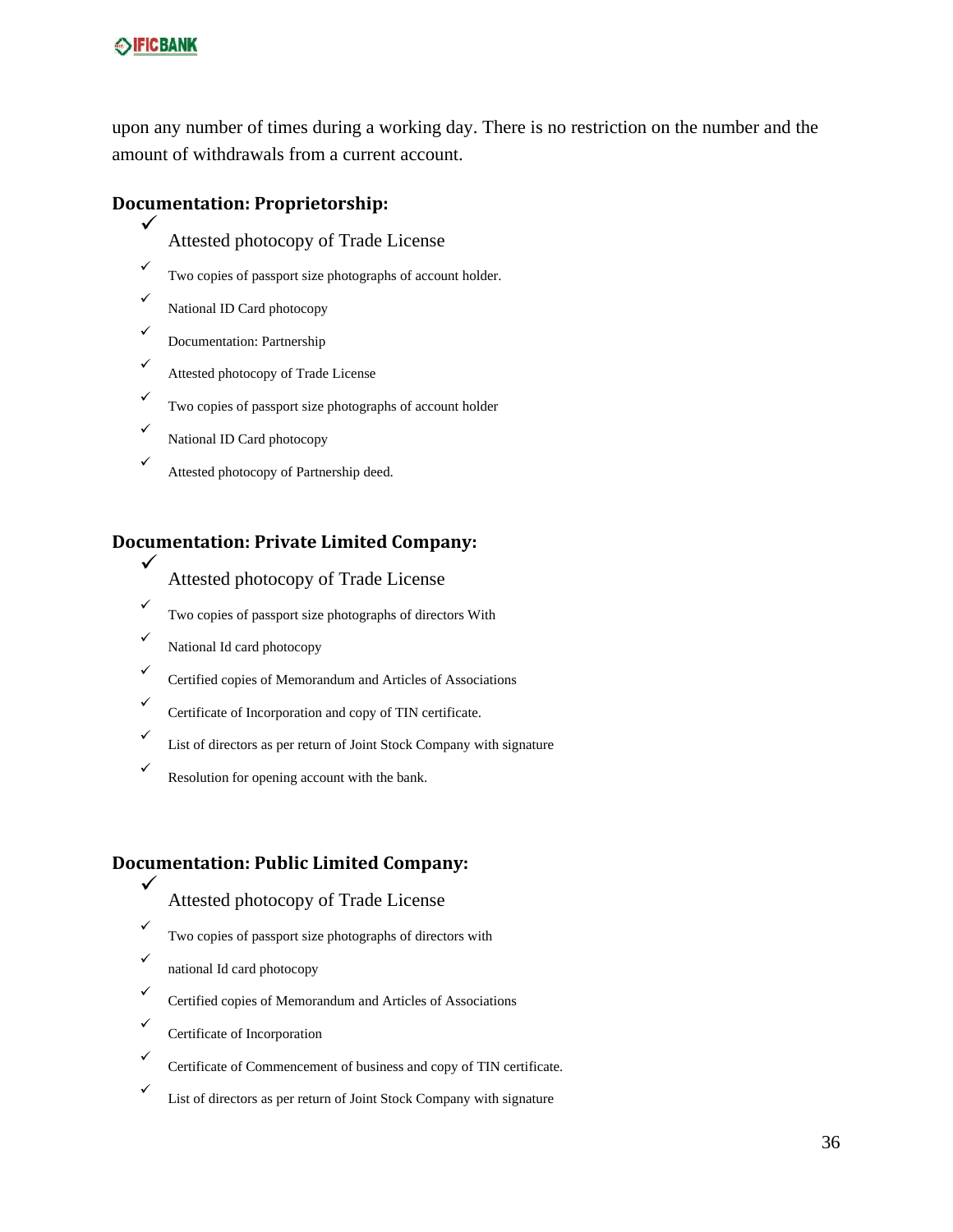$\checkmark$ Resolution for opening account with the bank.

#### **Operational Nature of Accounts:**

#### Current Deposit Accounts (CD account)

❖ A current account may be opened by any individual, firm, company, club, associates, etc. Bank: may, however, refuse without assigning any reasons to open current account to any

body. ❖

Minimum balance of Tk. 2000 while opening.

- $\ddot{\bullet}$  No current account will be opened with Cheques.
- \* Fund in the current deposit account shall be payable on demand.
- $\ddot{\cdot}$  Minimum balance to be maintained of Tk. 2000.
- $\bullet$  If minimum balance falls then incidental charges of Tk. 150 will be realized half yearly.
- No interest is payable on the balance of CD.
- \* In case of closing of current account Tk. 150 is to be realized against incidental charges.

#### **Closing of Current Account:**

A customer's account with a banker may be closed for the following circumstances:

(a) The customer may inform the banker in writing of his/her intension to close the account

(b) The banker may itself ask the customer to close the account when the banker find that the account is not been operated for a long time.

#### **Formalities (When customer informs):**

- Application to Branch in charge for closing
- Making the account balance nil

❖

- $\ddot{\bullet}$  Signing the revenue stamp by the client
- $\bullet$  Payment of closing charge.
- Surrender of the unused Cheque leaves by the bank
- $\ddot{\bullet}$  Closing of the account by the bank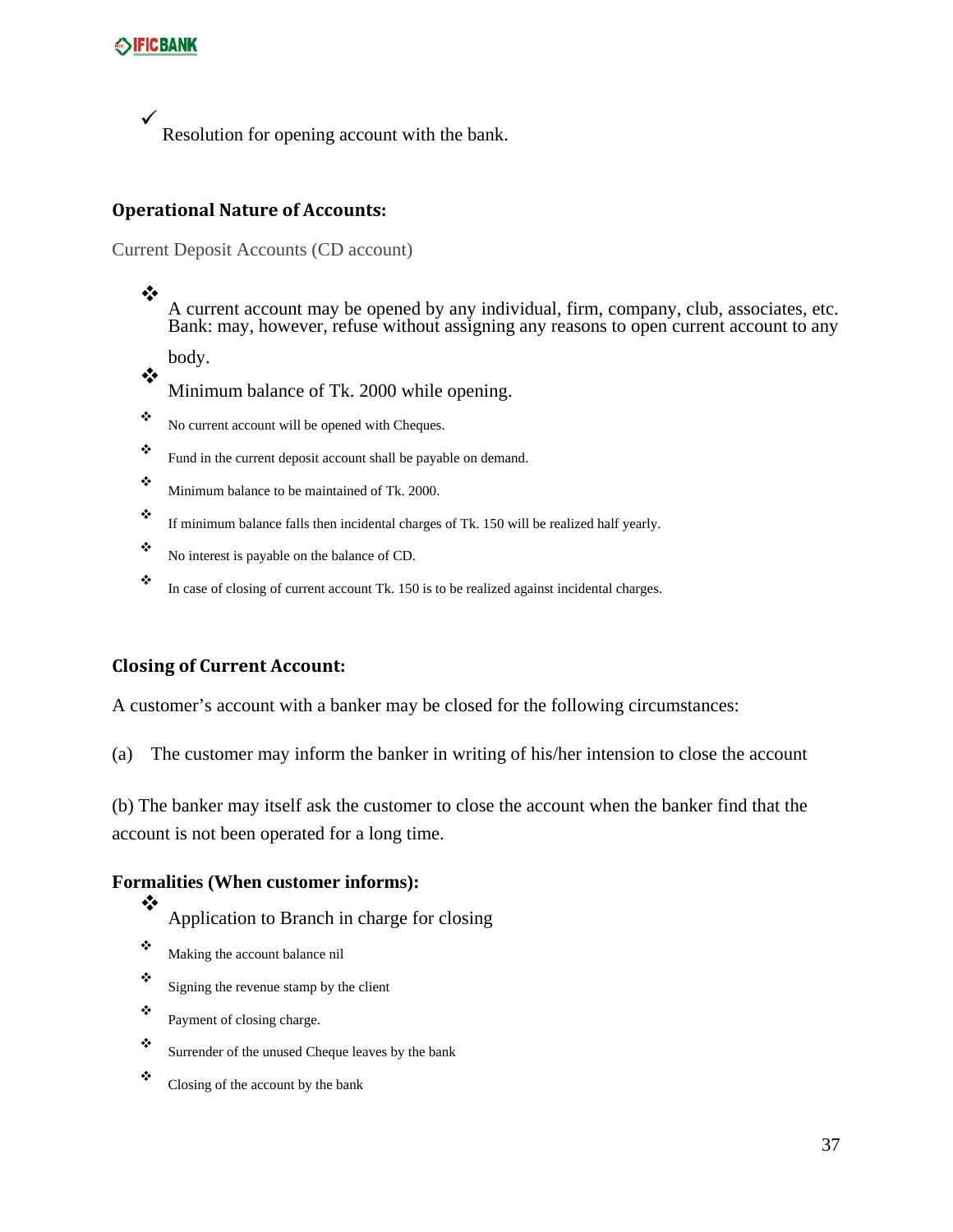#### **seificbank**

#### **Formalities (When bank informs):**

Bank communicates with the client if the account is not operated for six months and in case of non response account becomes a dormant account.

In case non operation for two years then the account becomes "inoperative" account.

❖

❖

❖

If the current account paying in "Inoperative Current Account for more than one years then the account becomes an "Unclaimed Deposit" account.

❖

For withdrawal at any amount from that account, permission from head office or controlling office is required.

#### **4.9.2: Saving Deposit Account (SB):**

Saving Accounts are especially for the middle-income groups who are generating limited income and have the tendency to save to meet their future need and intend to earn an income from their savings. It aims at encouraging savings of non-trading person(s), institution's society, clubs etc. by depositing small amount of money in the bank. 5.5% interest is paid to the accountholder. Both the elements of time and demand deposit are present in this account.

#### **For opening a savings account these documentations are required:**

#### **Documentations:**

- $\checkmark$ Two copies of passport size photographs
- $\checkmark$ National Id card photocopy
- $\checkmark$ Introductory reference.
- $\checkmark$ One choppy Photograph of Nominee with
- $\checkmark$ National Id card photocopy

#### : **Closing Formalities of Savings Account:**

Formalities for savings account opening and closing are same as current account.

Restriction on Withdrawals and Deposit

❖ The number of withdrawals over a period of time is limited. Two withdrawals per week are permitted. But more than that no interest will be paid on rest amount for that month. ❖

The total amount of one or more withdrawals on any date should not exceed Tk.20000.00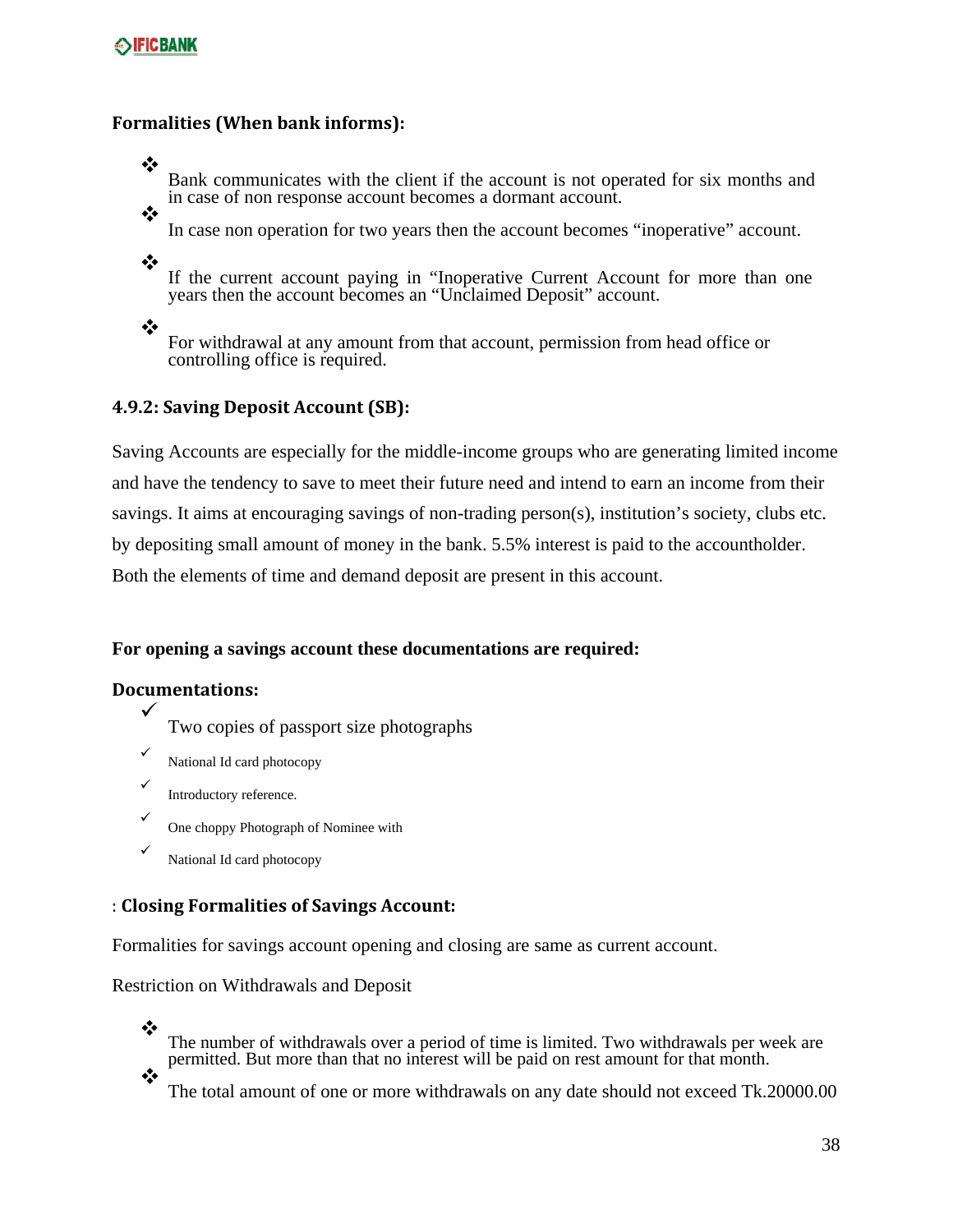#### **4.9.3: Short‐Term‐Deposit (STD):**

Minimum balance is required in this account is Tk. 25,000 and interest is given to the depositors at the rate of 4%. It is also a time deposit account. The formalities for opening of this account are same to those required for current account. The only difference is that 21(Twenty one) days notice is to be given for withdrawal of any sum of money from Account.

#### **4.9.4: Fixed Deposit Receipt (FDR):**

These are the deposits, which are made with the bank for a fixed period specified in advance. It is purely a time deposit account. The bank does not maintain cash reserves against these deposits and therefore the bank offers higher rates of interest on such deposits. Interest is paid at rate determined by the length of the period for, with the deposit is made. Obviously, the longer is the period of deposit, the higher is the rate of interest. At present the rate of interest for Fixed Deposit Receipt (FDR) in the IFIC Bank Limited is presented in the following Table

#### **Fixed Deposit Rate:**

| <b>Duration</b>  | Rate   |
|------------------|--------|
| 1 (One) Month    | 6.50%  |
| 3 (Three) Months | 9.00%  |
| 6 (Six) Months   | 9.50.% |
| 1 (One) Year     | 10.00% |

#### **Opening of Fixed Deposit Account:**

The depositor has to fill up an application form wherein he/her mentions the amount of deposit, the period for which deposit is to be made and the name(s) in which the fixed deposit receipt is to be issued. In case of a deposit in joint names, the banker also takes the instructions regarding payment of money on maturity of deposit i.e. whether payable jointly or payable to survivor etc. the banker also takes the specimen signatures of the depositor(s). A Fixed Deposit Receipt is than given to the depositor acknowledging receipt of the sum of money mentioned therein. It also contains the rate of interest and the date on which the deposit will fall due for payment. In this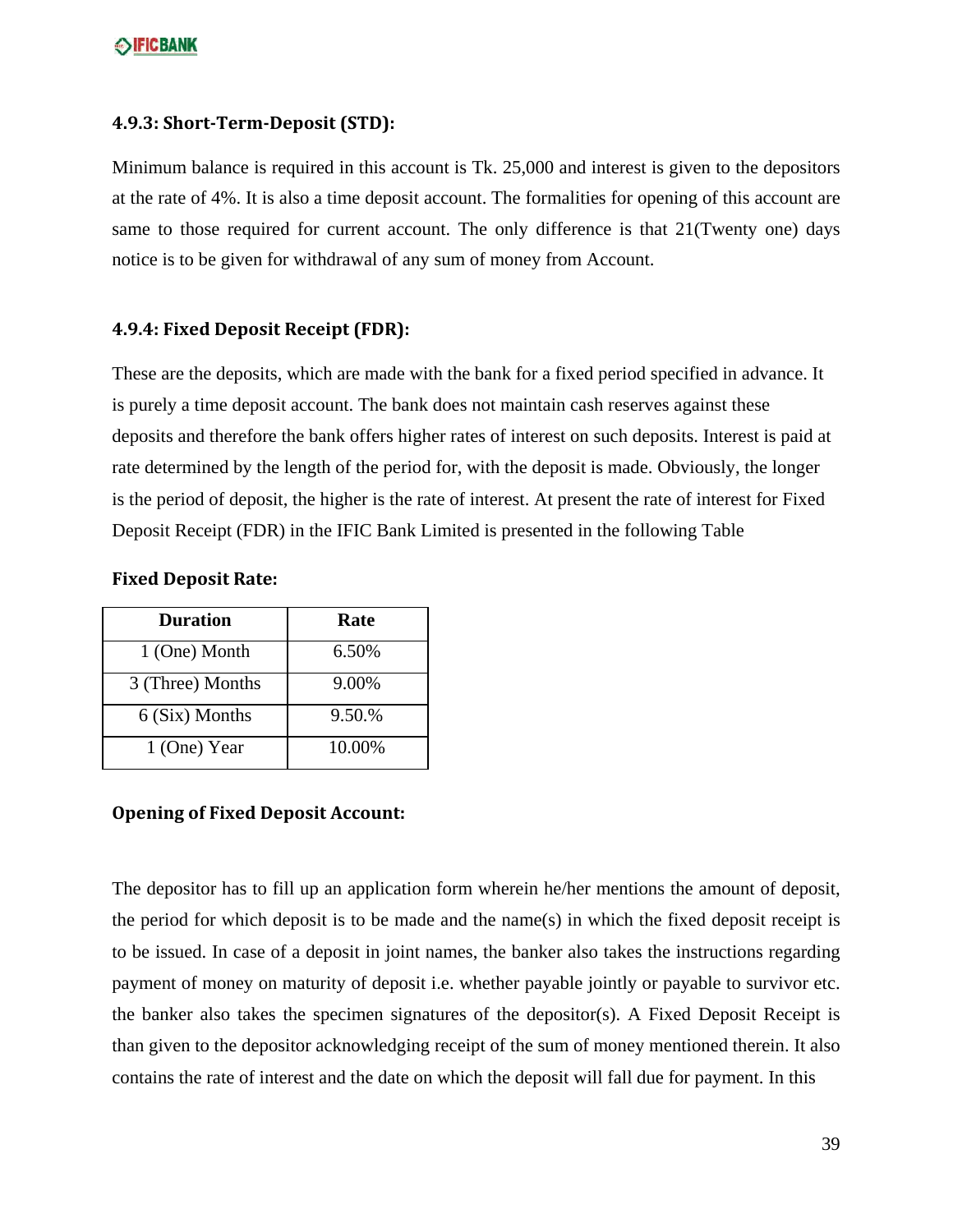account no transaction are allowed and no Cheque book is issued. Customers are given Fixed Deposit Receipt only.

#### **Payment of interest:**

It is usually paid on the maturity of the fixed deposit. IFIC Bank Ltd, calculate the interest at each maturity date and provision is made on that "Miscellaneous creditor expenditure payable account" is debited for the accrued interest.

#### **Encashment of FDR:**

In case of the premature FDR IFIC Bank Ltd, is not bound to accept the surrender of the deposit before its maturity date. In order to deter such a tendency the interest on such a fixed deposit is made a certain percentage less than the agreed rate. Normally savings bank deposit is allowed.

#### **Renewal of FDR:**

In IFIC Bank Ltd, the instrument is automatically renewed within 7 (Seven) days after the date of maturity if the customer does not come to encash the FDR. If the customers don't want to renew automatically then they need to specify this option when they open that particular FDR.

#### **4.9.5: Pension Savings Scheme (PSS):**

This is a scheme to make the customer introduced to the banking system under this schemes the customers are to pay a certain of money at monthly interval up to a period of 3 to 5 years and after the period they will get the returns along with the full interest earned during the period and the principal amount. Most of the clients under this scheme are middle class and lower middle class people

- ❖ Generally opened by small saver.
- Minimum Amount Tk. 500 and maximum Tk. 50000
- $\ddot{\cdot}$  Interest rate 10.00%
- $\bullet$  Maturity 3 to 5 years.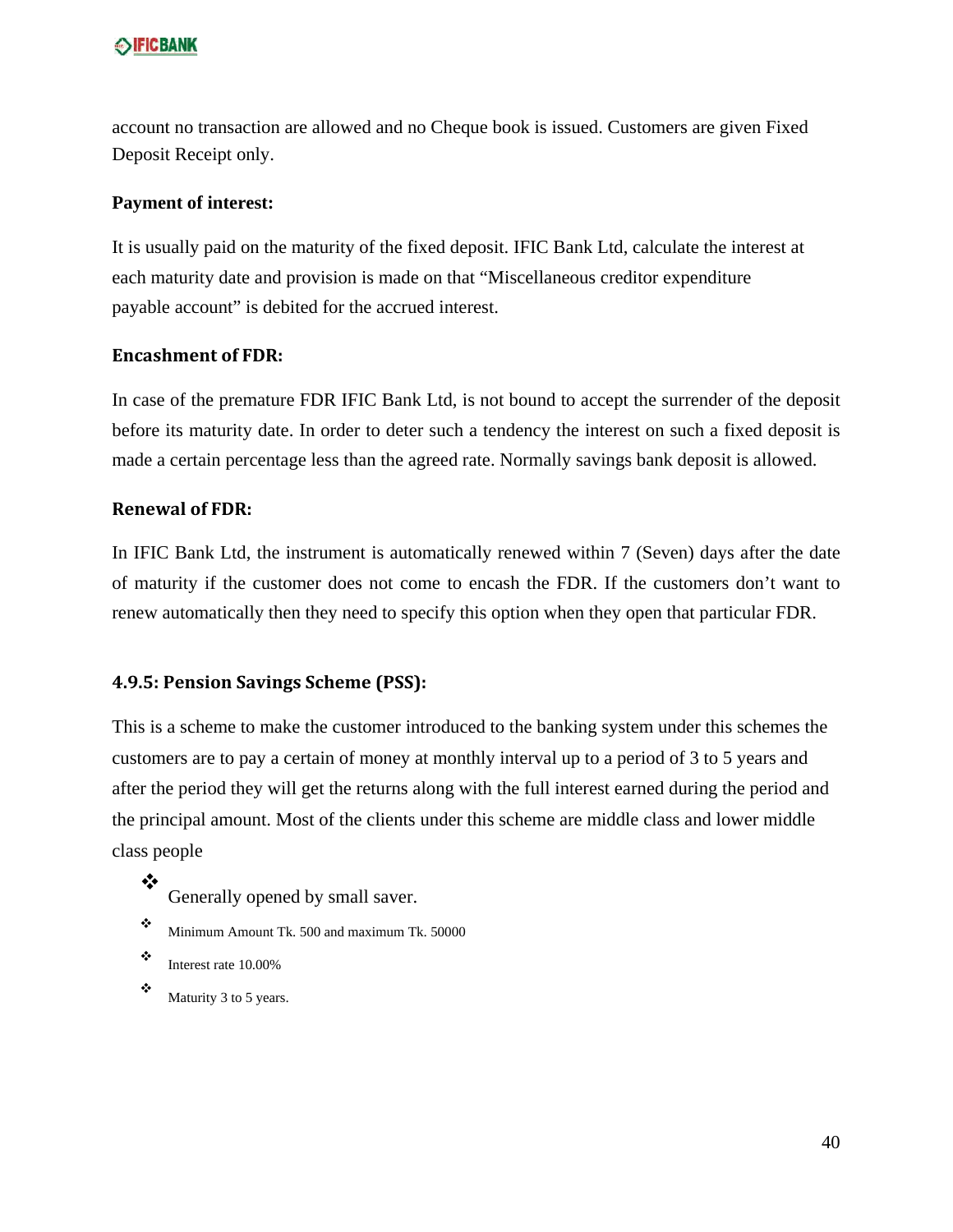#### **Liquidation of PSS:**

In case of premature encashment if the period is below 1 year then no interest will be provide.

If above 1-year interest will be given.

#### **4.9.6: Monthly Income Scheme (MIS):**

This is another attractive scheme offered by this bank under this scheme the depositors an to deposit a fixed amount to the bank and for their fixed amount they are entitled to earn monthly payment from the bank. This is an attractive scheme for the retired person. This is also a kind of FDR, but here the interest is given monthly to the customers the deposit will be 50,000, 10,00,000, respectively.

- ❖ The rate of interest is 10.00 %
- $\bullet$  Maturity is 03 years.
- Liquidation of MIS
- Tk.200 charge for premature encashment as out access duty.
- $\ddot{\bullet}$  Closing before 6 months no benefit will be providing.
- $\cdot$

Pre cashment between 6 months to 1-year interest are provide according to savings rate. – Pre encashment between 1 to 3 years savings interest are provide 1.00 + saving rate

#### **4.10: Kinds of Account Holders:**

Branch may open accounts of the following categories of depositors:

1. Individuals: Individuals are adult persons of 18 years age or more who are competent to enter into contracts.

2. Joint accounts: More than one adult jointly or adult with minor's may constitute joint accounts.

3. Sole Proprietorship concern: A business trading concern owned by a single adult person is sole proprietorship concern.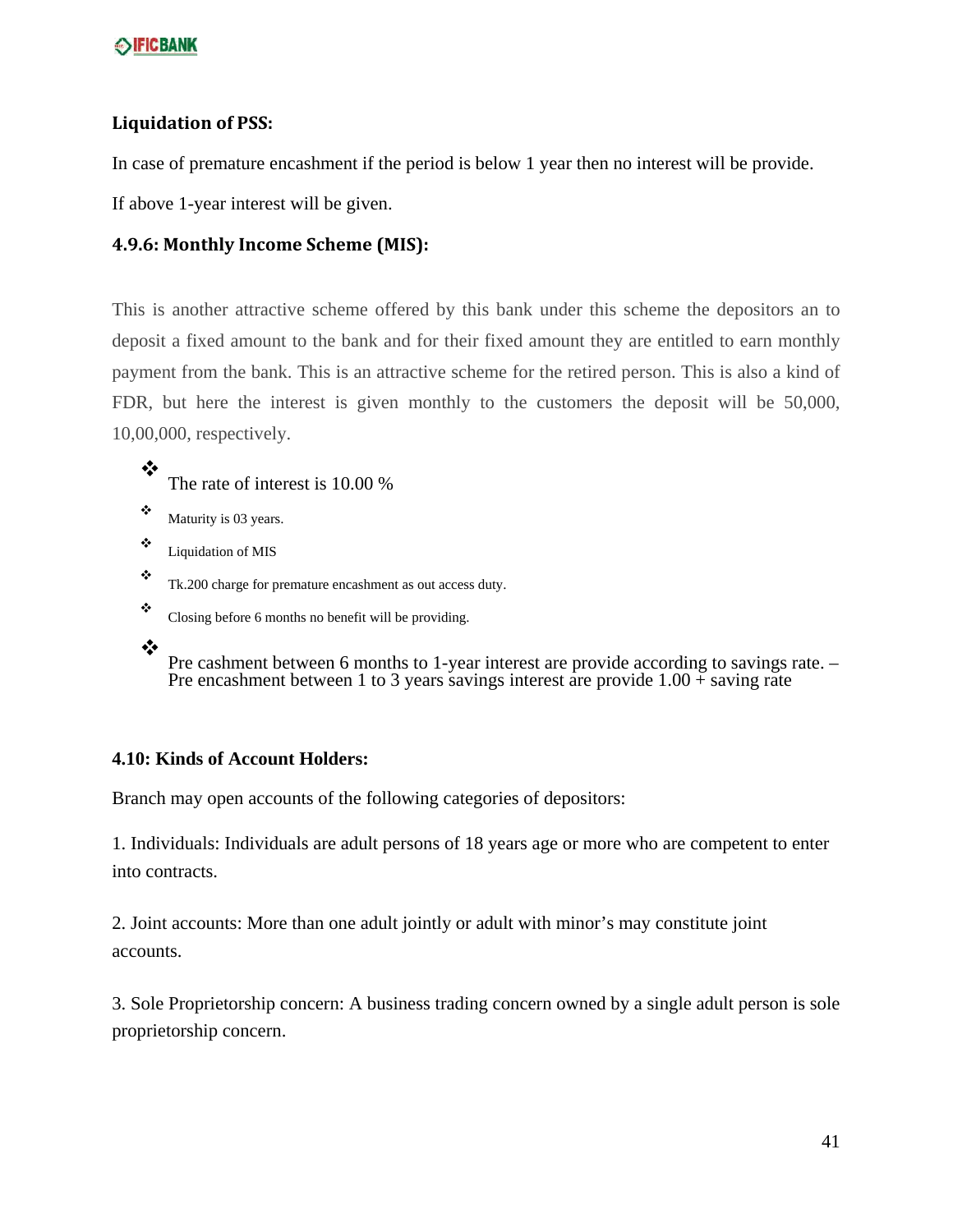4. Partnership firms: A business concern owned and managed by more than one person who may be registered or not registered is a partnership firm.

5. Private limited: A body corporate formed and registered under companies Act 1994,

with limited members.

6. Public limited: A body corporate formed & registered under companies Act 1994 with limited liability of the shareholders and with no upper ceiling of shareholding both certificate of incorporation and certificate of commencement has given by registrar.

7. Trusts: Trusts are created by trust deed in accordance with the law.

8. Liquidators: Liquidators are appointed by court of law for companies going into liquidation.

9. Executor: Executors are appointed by a deceased himself before his death by

"with" to settle the accounts of the person after his death.

10. Club/Associations/Societies: There are organizations created & registered or not

registered under societies registration act.

11. Co-operatives: There are corporate bodies registered under society's registration Act or companies Act or the co-operative societies Act.

12. Non-Govt. Organization: NGOs are voluntary organizations created & registered and society's registration Act or co-operative societies Act.

13. Non-Trading concern: These are organization registered under society's registration Act or companies Act or co-operative societies Act.

#### **4.11: Cash Section:**

Cash department is the most vital and sensitive organ of a branch as it deals with all kinds of cash transactions. This department starts the day with cash in vault. Each day some cash i.e. opening cash balance are transferred to the cash officers from the cash vault. Net figure of this cash receipts and payments are added to the opening cash balance. The figure is called closing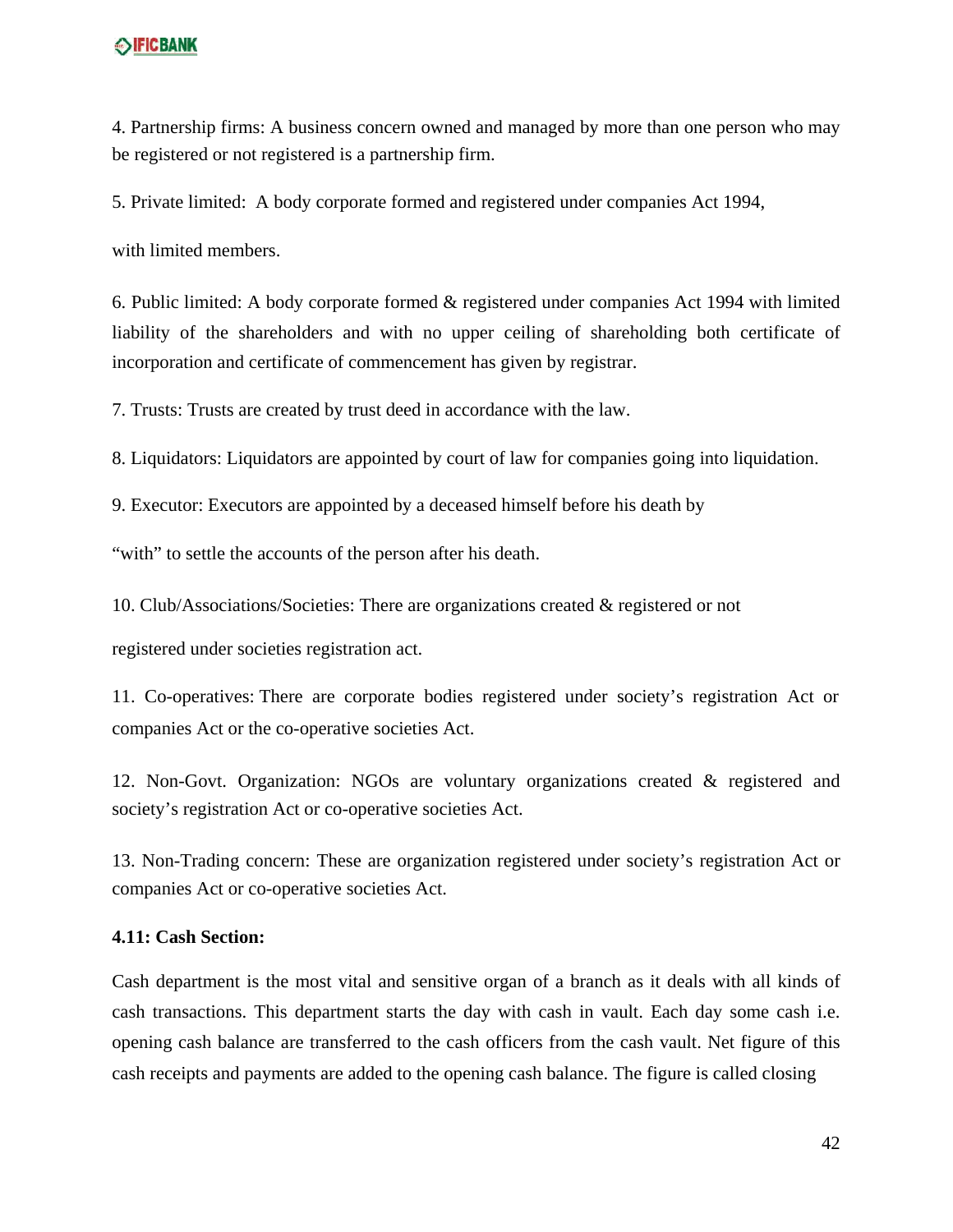balance. This closing balance is then added to the vault. And this is the final cash balance figure for the bank at the end of any particular day.

## **Functions of cash department:**

 Cash payment

Cash receipt

Cash payment:

Cash payment is made only against cheque and pay order.

❖

❖

This is the unique functions of the backing system which is known as "payment on demand"

It makes payment only against its printed valid cheque.

❖

❖

Cheque cancels when amount in figure and in word does differ, cheque is torn or mutilated.

Cash receipt:

❖

 $\frac{1}{2}$ 

Another important function of this department is receipt of cash. Depositors deposit money in the account through this section by deposit slip.

It receives deposit from depositors in from of cash.

So it is the "mobilization unit" of the banking system.

- $\ddot{\cdot}$  It collects money only its receipts from.
- $\ddot{\cdot}$  It receives cash for issuing pay order TT, DD.

Books maintained by this section:

Vault register: It keeps accounts of cash balance in vault at the bank.

- \* Cash receipt register: Cash receipt in whole of the day is recorded here.
- Cash payment register: Cash payments are made in a day are entries here.
- ❖

❖

Rough vault register: Cash collection for final entry in vault registers done here, as any error and correction is not acceptable.

❖

Cash balance book: Balance here is compared with vault register. If no deference is found, indicate no error and omission.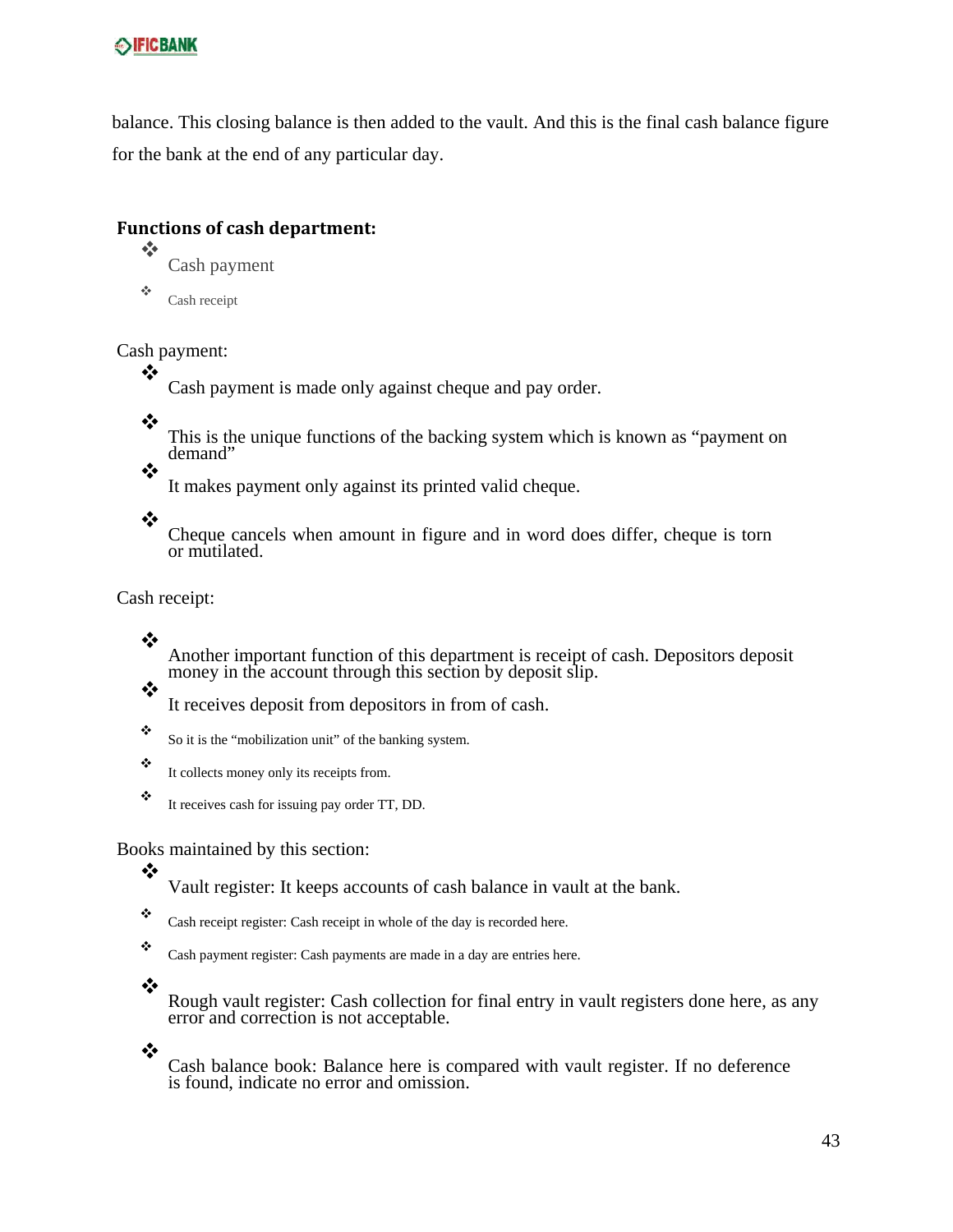#### **4.12: Local Remittance:**

Sending money from one place to another place for the customer is another important service of the bank. This service is an important part of transaction system. In this service system, people, especially businessman can transfer funds from one place to another place easily. There are three kinds of technique for remitting money from one place to another these are:

❖ Pay order (PO)

Pay Order (P.O):

Pay order gives the right to claim from the issuing bank A payment is an instrument from one branch to another branch of the bank to pay a specific sum of money. Unlike cheque there is no possibility of dishonoring because before issuing pay order the bank takes money in advance. There are three reasons behind use of P.O:

❖ Remitting Purpose  $\triangle$  Advice to Pay

 $\ddot{\bullet}$  Payment against bill submitted to the bank.

Pay Order consists of three parties:

- ❖ Beneficiary
- $\bullet$  Applicant
- Counter Part.

#### **Commission and charges of P.O:**

| Amount of P.O.     | <b>Commission on Remittance</b> | 15% VAT on Commission |
|--------------------|---------------------------------|-----------------------|
| Up to TK. 100,000  | 25                              | 4                     |
| 100,001 to 500,000 | 50                              | 8                     |
| Above 500,000      | 100                             | 25                    |

Table: Commission and charges of P.O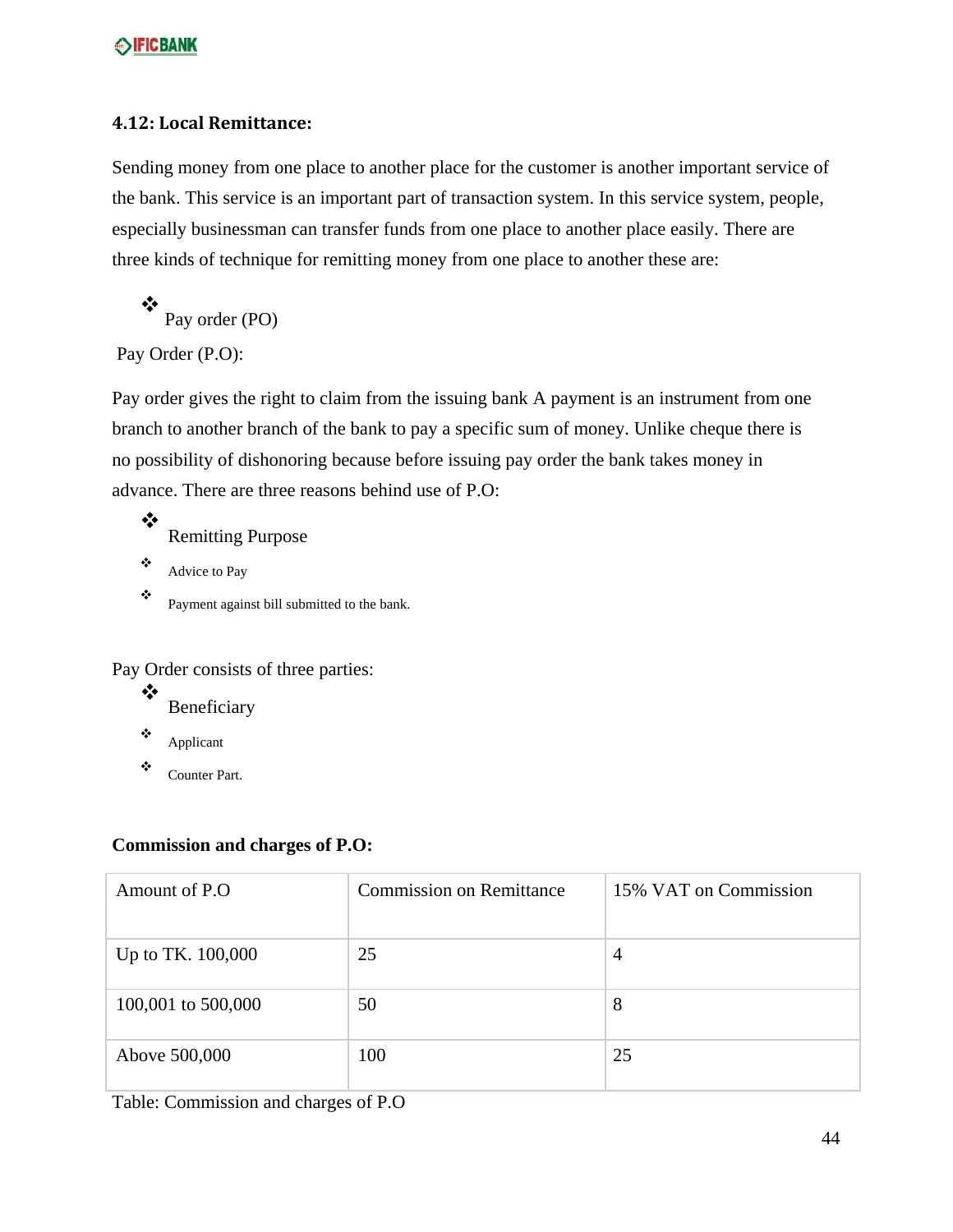Payment Process of Paying Bank: Payment is made through clearing

A PO issued by the bank is crossed one it is not paid over the counter. On the contrary the amount is transferred to the payees' account. To transfer the amount the payee must duly stamp the PO.

The steps of issuing a Pay Order to be followed by the client & the bank are as follows:

The applicants have to fill up the relevant part of the prescribed application form duly signed  $\&$  give it to the officer of the remittance department.

❖

❖

The officers fill up the commission  $& VAT$  (15% on commission) part meant for the bank's use & request the applicant to deposit the amount by cash/cheque to the cash

department.

#### ❖

The cash department completes their formalities  $\&$  then returns back the form to the remittance department.

❖

After receiving the form the remittance department prepares the Pay Order facing all the information along with the amount in three parts duly crossed "A/C payee" in the main

part & also give entry in the Pay Order issue resister.

❖

After signed the three parts of Pay Order by two authorized officer of the bank two parts are given to the client & after signed at the back of the counter part of the Pay Order.

#### **Cancellation of P. 0:**

Step-1: Application writes to the manager of the account maintaining branch.

Step-2: Verification of specimen signature.

Encasement of P.O:

To encashment of that P.O. the payee of the instrument deposits the P.O. to his bank. The bank sends the pay order to the issuing bank through clearing. Then the P. O. is passed through the deposit section and the P. O. is send back to the clearing house again and later the amount of

P.O. credited to payee's account.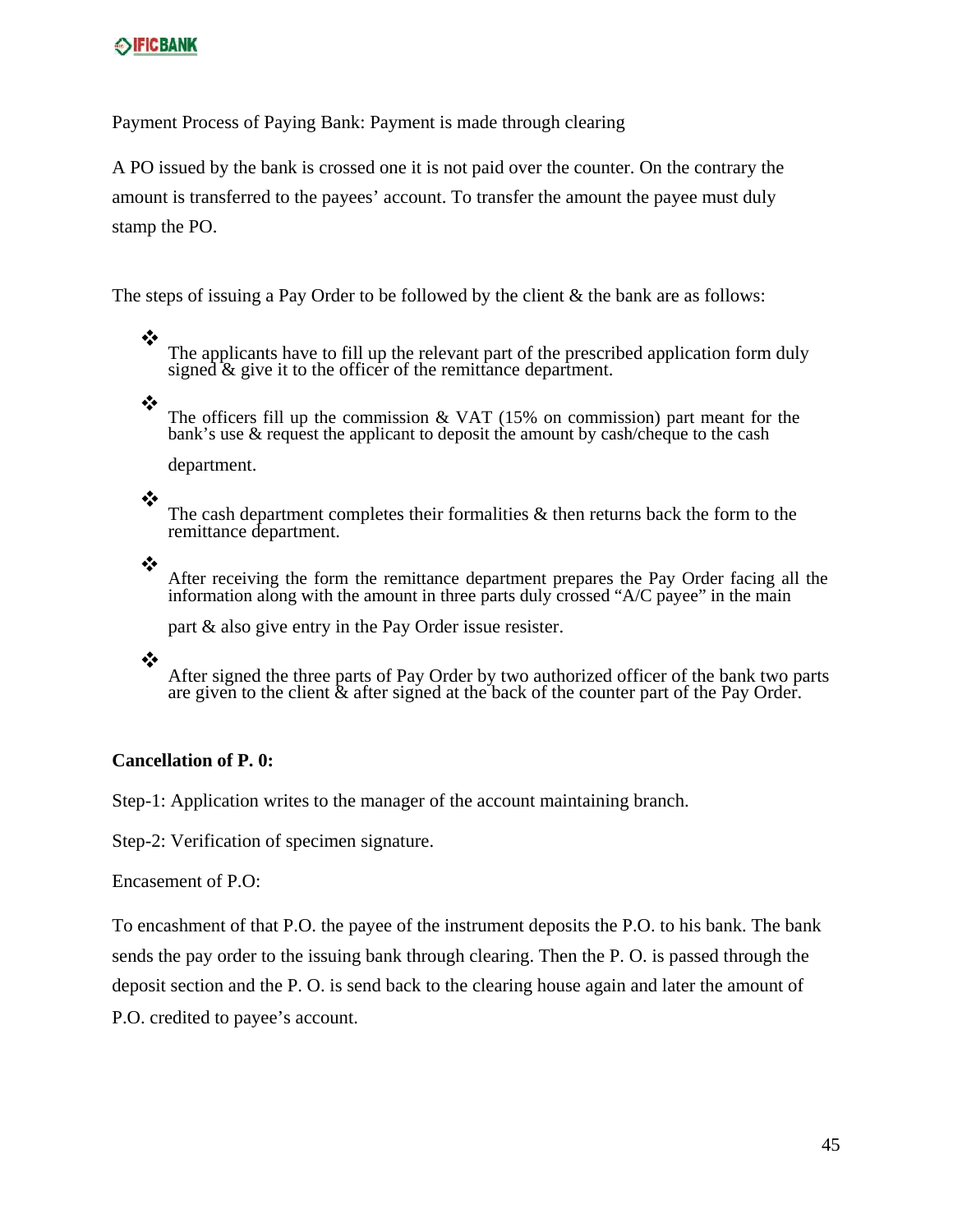#### **4.13: Clearing Section:**

This section receives all kinds of cheque in favor of the valued client for clearing on the part of their banking services. After receiving cheque it is necessary to endorse it and cross it specially. Clearing of cheque is done through the clearing house in Bangladesh Bank.

Types of cheque for clearing

There are four types of cheque for clearing:

1) Inward clearing cheque.

2) Outward clearing cheque.

3) Inward bills for collection.

4) Outward bills for collection.

Inward clearing cheque:

It refers the instruments drawn on IFIC bank received by other banks in the clearing house from the representative of other bank.

Outward bills for collection:

When our branch sends Cheques to other branch of IFIC bank is called OBC. Accounting treatment of this process:

> IFIC general (Sender's Branch) Dr. Depositor's A/C Cr.

Inward bills for collection (lBC):

There are two types of clearing; firstly cheque collects from the other branch of IFIC banke

These Cheques are settled by sending to the debiting depositors account and crediting sender's branch account.

Secondly cheque collects from another bank outside the clearing house. These cheque are settled debiting depositors account and sending DD or TT in favor of senders bank.

Outward Clearing Cheque (OCC):

Cheque drawn of another branch of IFIC bank is called Outward Clearing Cheque. These types of cheque are directly sent to the respective branch and request them to send IBCA.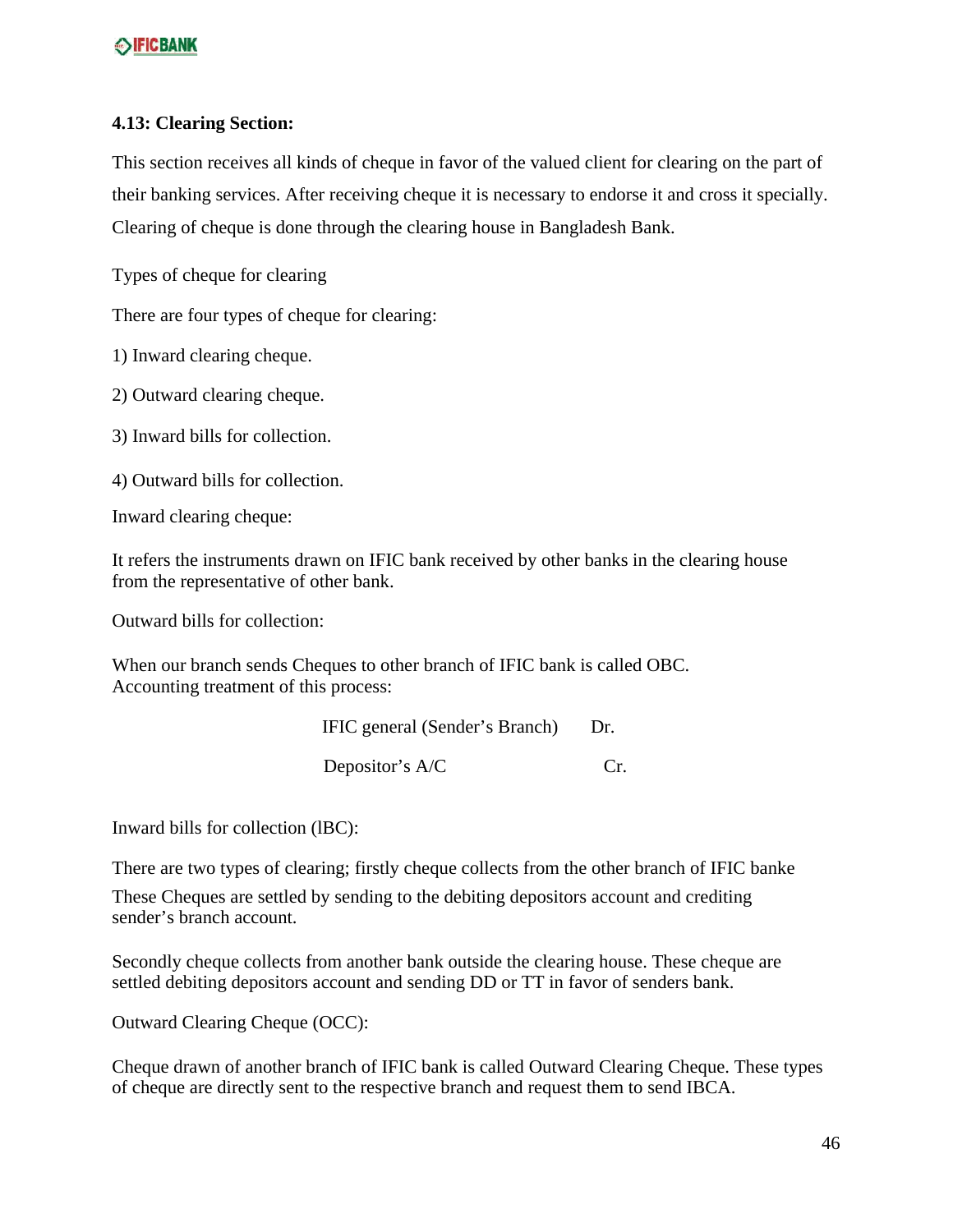

# **PART – E SWOT ANALYSIS**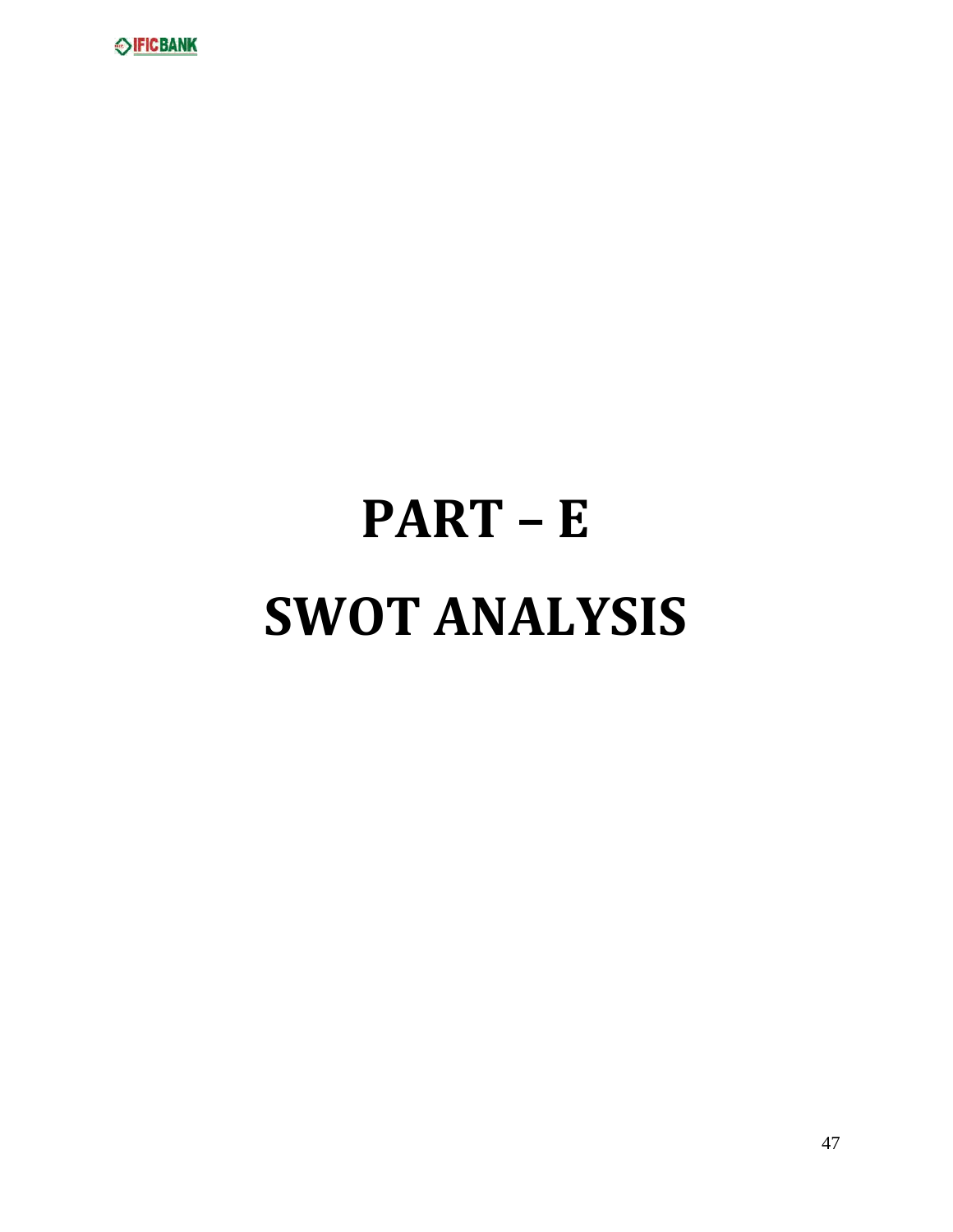#### **5.0: SWOT Analysis of IFIC Bank Ltd. Moulvibazar Branch:**

I have done my internship report at Moulvibazar Branch of IFIC Bank. As every organization has its strength, weakness, opportunity & threats accordingly Moulvibazar Branch individually as a particular organization has also its own strength, weakness, opportunity, threats. SWOT analysis of Moulvibazar Branch is as follows:

#### **5.1: Strength:**

❖ Quality services by creating good customer relation & modern sophisticated automated system. ❖

Has been able to maintain a good image about the Bank.

- Experienced and competing workforce who have expertise knowledge about the bank
- ❖

The Branch holds significant amount of loyal customers who always bring in new customers.

❖ Management consists of knowledgeable and authoritative personnel.

\* Interaction of the employees with the top management.

❖

The corporate culture of IFIC Bank Limited is very much interactive. The environment within the organization is very helpful, positive and informal. There is no barrier between

Superiors and subordinate for their free interaction. As the environment is very

informal and friendly, it encourages employees to put their best effort and show their best performance.

#### **5.2: Weakness:**

❖

❖

The prime weakness that I found is the lack of motivation of workers originating from management's mal-practices, partiality, inters personnel clash, unsatisfied grievances etc.

Very moderate level of teamwork because of subtle interpersonal clash.

- Branch area is not sufficient.
- $*$  This branch is not an AD branch. Therefore L/C opening is absent here.
- \* Sometimes the process of information transferring to the management is lengthy.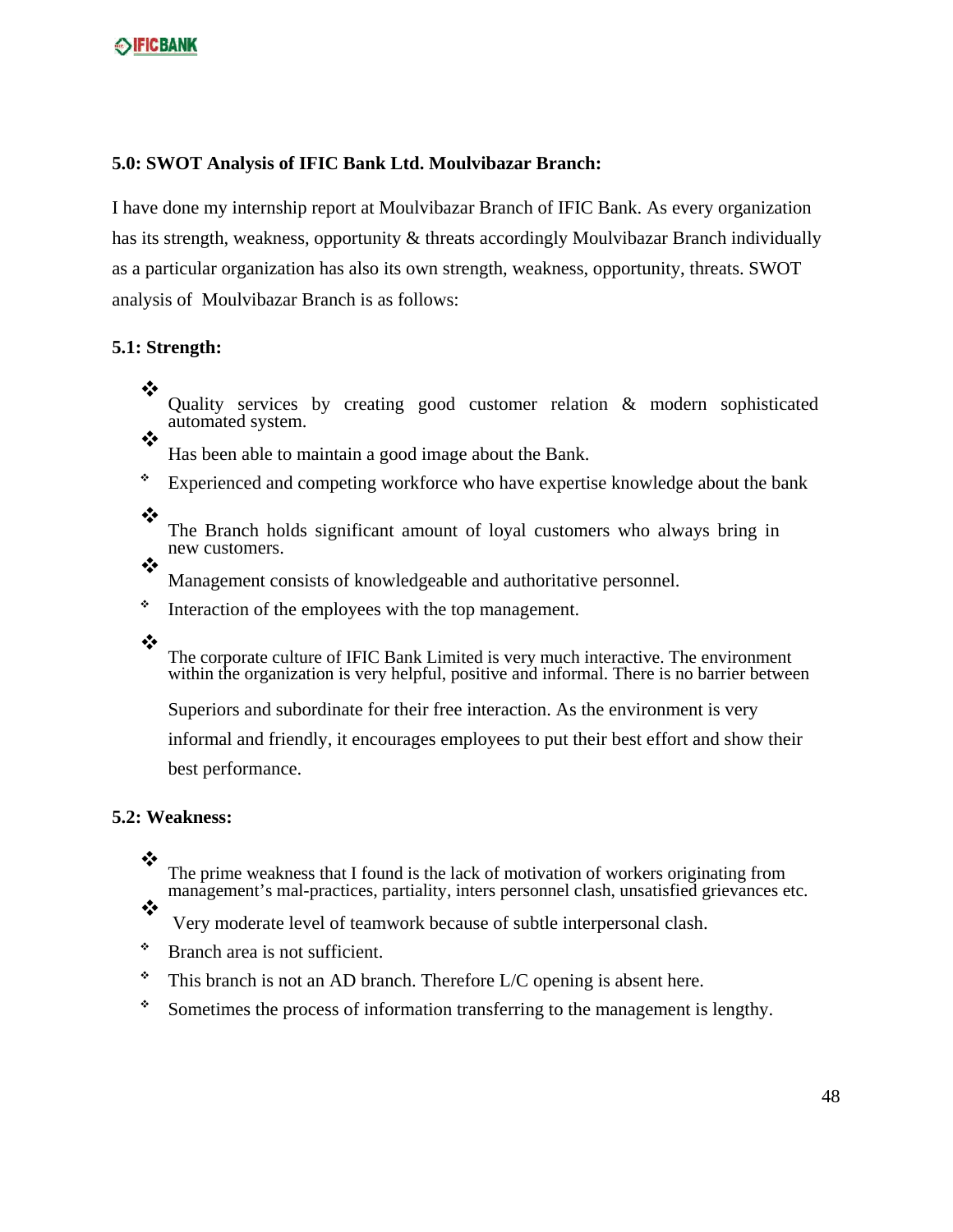$\frac{1}{2}$ 

 $\frac{1}{2}$ 

There is also shortage of skilled employees in this branch. As it is comparatively busy branch the employees always work in pressure. There are only 20 employees in the

branch.

There is not any parking area to park the car of the clients.

#### **5.3: Opportunity:**

#### ❖

Moulvibazar Branch is becoming comparatively busy place. Business is growing rapidly in this place.

❖

Locating fewer more branches to four different sub-districts of this region to embrace the banking of those regions.

## ❖

Opportunity to serve quality service through the usage of updated technology to the customer of this Branch.

#### **5.4: Threats:**

Introduction of other commercial banks with more product/service and benefits.

❖

❖

Other commercial banks are offering higher salary that may create problem for IFIC Bank Ltd. to retain their experienced managers and executives in this branch.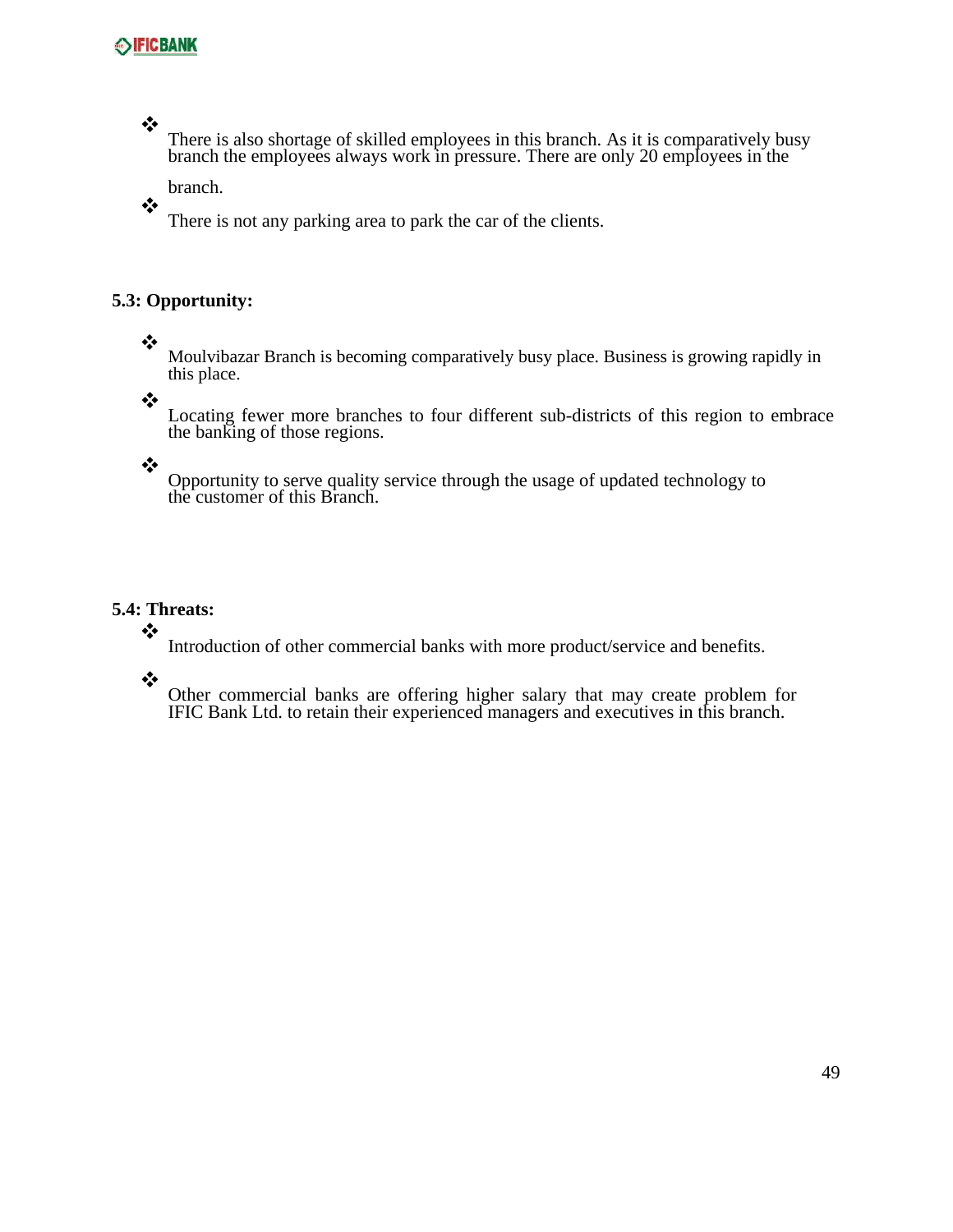

# **PART – F CONCLUSION & RECOMMENDATIONS**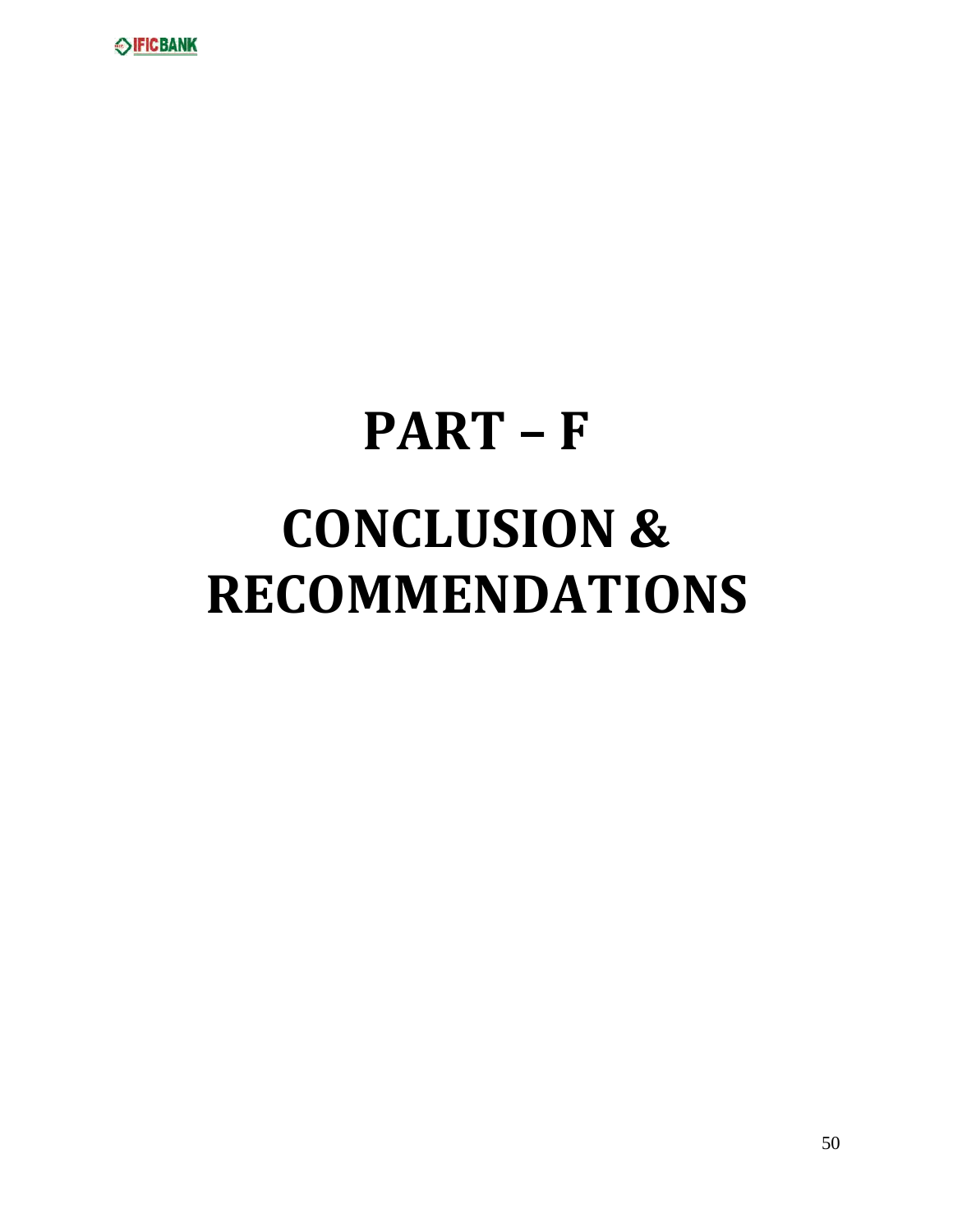#### **6.0: FINDINGS:**

- \* There is a shortage of employees. They are always in pressure. Due to shortage of employees, customers can't get quick service.
- Few officers of the bank are competent. Even though many of them simply know the working procedure of what they are doing but don't know the philosophy behind doing
	- those and some are inefficient to serve the customer.
- $\bullet$  Some unskilled staff hinders the overall performance.
- Officers of the desk, where workload is very high, hardly get the chance to go out for development purpose and always feel that their duties for the organization would not be
	- evaluated unless they can show a good amount of deposit collection against their name.
- $\ddot{\cdot}$  To provide cheque book it takes minimum ten days. The days should be reduced.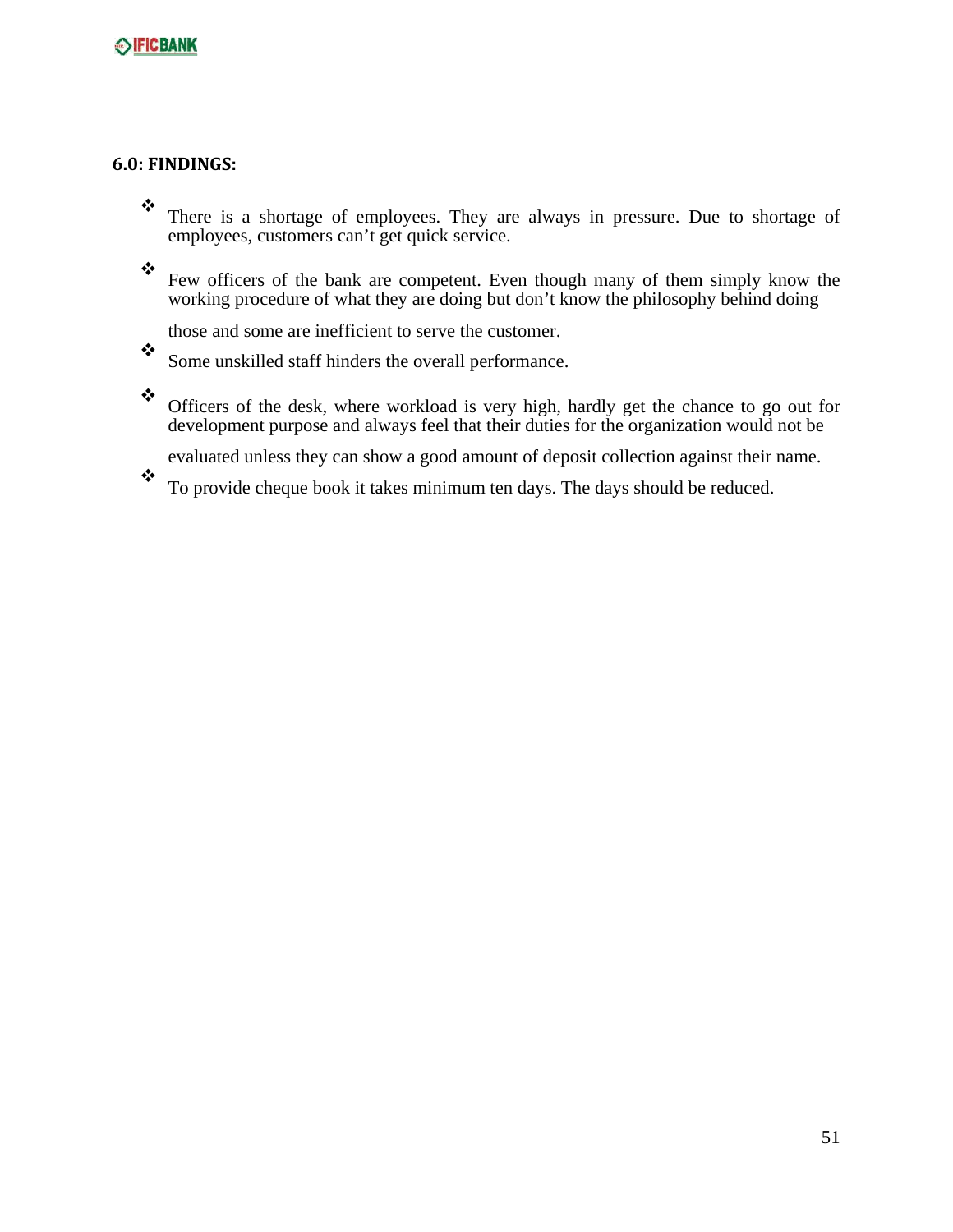#### **6.1: CONCLUSION:**

In recent times, banking sector is one of the most competitive business fields in Bangladesh. Since, Bangladesh is a developing country; a strong banking sector can alter the socio economic structure of the country. So we can say, the whole economy of a country in coupled up with its banking system. IFIC Bank Limited is the bank which is highly potential commercial Bank of Bangladesh. This bank performs hundreds of important banking and non-banking activities for both the public and the government as a whole. The Bank has an outstanding attitude to boom our business sector. From the learning and experience point of view I can say that I have really benefited from my internship program at IFIC Bank Ltd. This internship report at IFIC Bank Ltd. (Moulvibazar Branch) will definitely help me to realize my future carrier in banking sector. It is a great opportunity for me to get use to with the operational environment of commercial

banking of IFIC Bank. I have tried by soul to incorporate this internship report with necessary relevant information.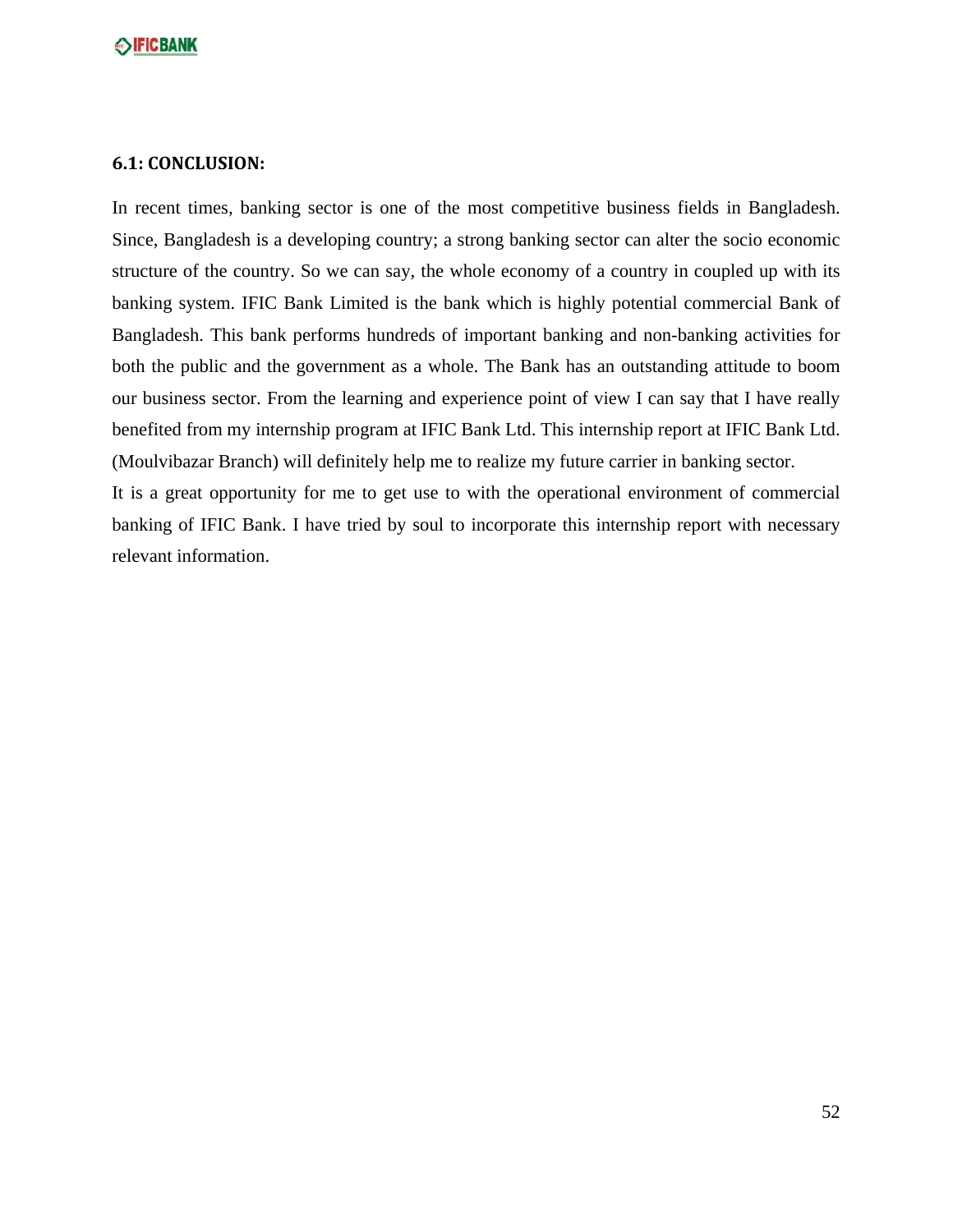#### **6.2: RECOMMENDATIONS:**

The bank management needs to have a clear operational efficiency and must thoroughly analyze the scopes for further development in order to retain and attract new customers towards any particular branch of a bank, Therefore, it is vital for the commercial banks to closely monitor their performance level, which comprises the functional units, that provides services to its clients. To make better position in the industry banks need to expand some activities & should give emphasis on some field & need to introduce new and diversified financial products to provide wider option to customers. Without having an effective customer base, it becomes difficult for any bank to compete and sustain in the competitive market for the banking services.

Before drawing the end I would like to offer the following suggestions for bringing improvements at Moulvibazar Branch of IFIC Bank Limited:

❖

Branch can arrange training program on different banking rules & regulation set by Bangladesh Bank which will optimize the efficiency of employees.

#### ❖

Branch should established Foreign Exchange department to acquire more potential customer.

 $\ddot{\cdot}$  Branch should enhance loan provision and reserves.

#### ❖

Branch can arrange several extensive training programs for the employees to learn in detail the bank's software called "MYSIS".

#### ❖

IFIC Bank should set up more ATM booth in all their branches, particularly in this branch.

## $\ddot{\cdot}$

IFIC Bank Ltd. should focus on their promotional activities, especially for this Moulvibazar-Dhaka Branch.